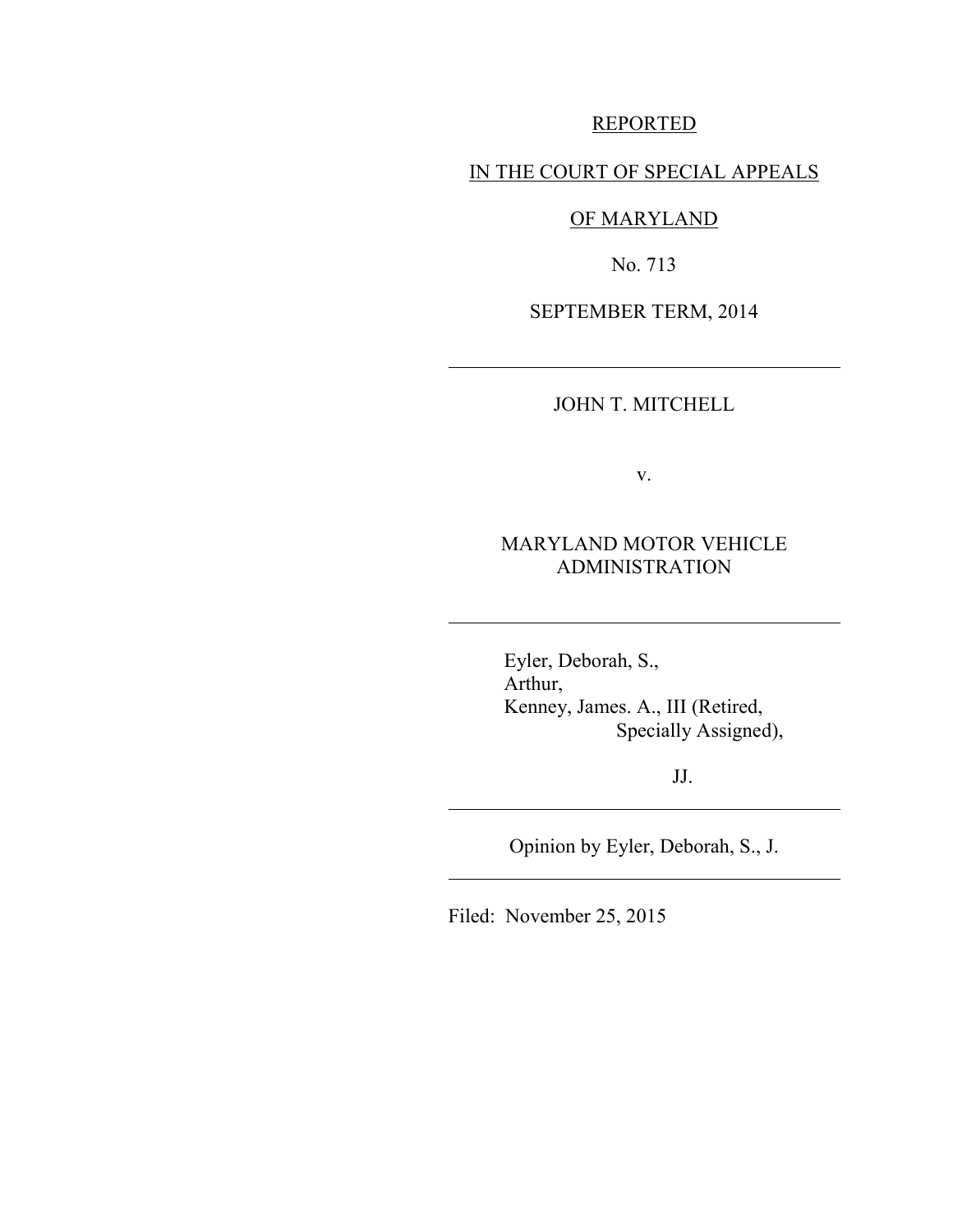John T. Mitchell applied to the Maryland Motor Vehicle Administration ("MVA") for vanity plates bearing the letters MIERDA. The application was granted. Two years later, the MVA received a complaint from a member of the public about Mitchell's vanity plates. It investigated and determined that "mierda" is the Spanish word for "shit." Pursuant to a State regulation giving the MVA discretion to deny or rescind vanity plates that contain profanities, epithets, or obscenities, the MVA rescinded Mitchell's vanity plates.

Mitchell challenged the MVA's action in a contested case hearing before an Administrative Law Judge ("ALJ"). The ALJ decided that the MVA properly exercised its discretion to rescind Mitchell's vanity plates and that its action did not violate Mitchell's First Amendment right to free speech. The Circuit Court for Prince George's County upheld the decision, and this appeal followed.

The novel issues before this Court are whether messages on vanity plates are government speech or private speech on government property; and if they are the latter, what degree of government restriction may be imposed on that private speech under the Free Speech Clause of the First Amendment.<sup>1</sup> We hold that Mitchell's vanity plate message is private speech on government property, not government speech. Under prevailing United States Supreme Court jurisprudence, Maryland vanity plates are a "nonpublic forum," in which government restrictions on private speech will pass muster

<sup>&</sup>lt;sup>1</sup> The First Amendment to the United States Constitution applies to the States through the Fourteenth Amendment. *Gitlow v. New York*, 268 U.S. 652 (1925).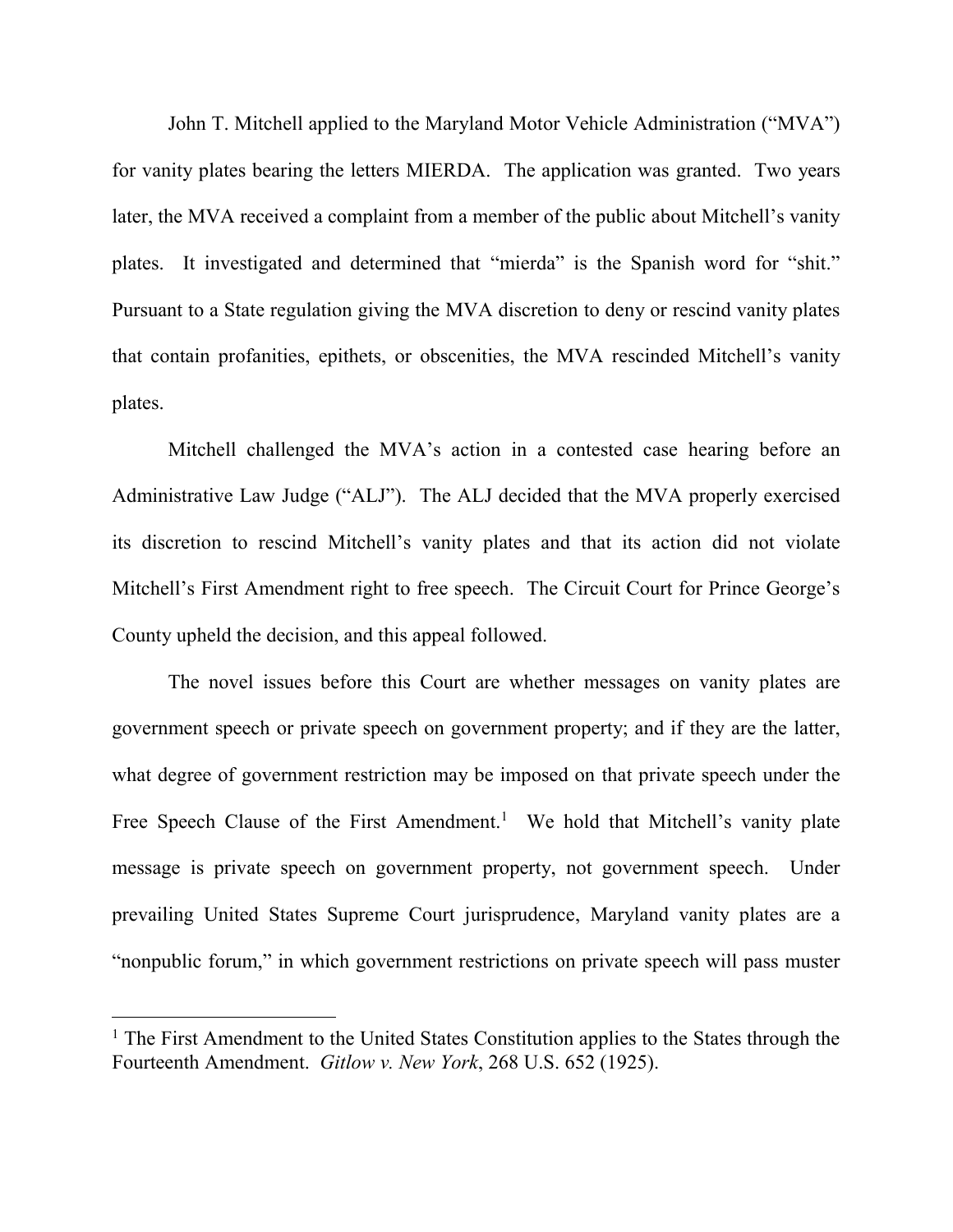under the First Amendment if they are reasonable and viewpoint neutral. As applied in this case, Maryland's restriction against profanities, epithets, and obscenities on vanity plates satisfies that test.

#### **FACTS AND PROCEEDINGS**

All vehicles registered in Maryland must display license plates issued to the vehicle owner by the MVA. Md. Code (1977, 2012 Repl. Vol.), § 13-411 of the Transportation Article. 2 For most vehicles, license plates must be displayed on the front and back, so the plates are issued in sets.  $\S$  13-410(a). Each set of license plates displays a unique "registration number" assigned by the MVA. The registration number is made up of letters, numerals, or a combination of both. § 13-410(b).

Ordinarily, when a vehicle is registered, the MVA issues the owner a set of standard base license plates.<sup>3</sup> The MVA is authorized to issue various types of special license plates, instead of the standard base plates, for which the vehicle owner must pay a fee in addition to the usual registration fee.

"Personalized registration plates"—known in the vernacular as "vanity plates" bear a registration number that the vehicle owner selects, and the MVA then assigns to the vehicle, instead of assigning a standard registration number. § 13-613(a) and (c). *See* 

<sup>&</sup>lt;sup>2</sup> Unless otherwise specified, all statutory references in this opinion are to the Transportation Article.

<sup>&</sup>lt;sup>3</sup> A purchaser of a new car who is trading in his or her previous vehicle may elect to transfer the license plates from the old car to the new car. Code of Maryland Regulations (COMAR) 11.15.11.02 and 11.15.11.03.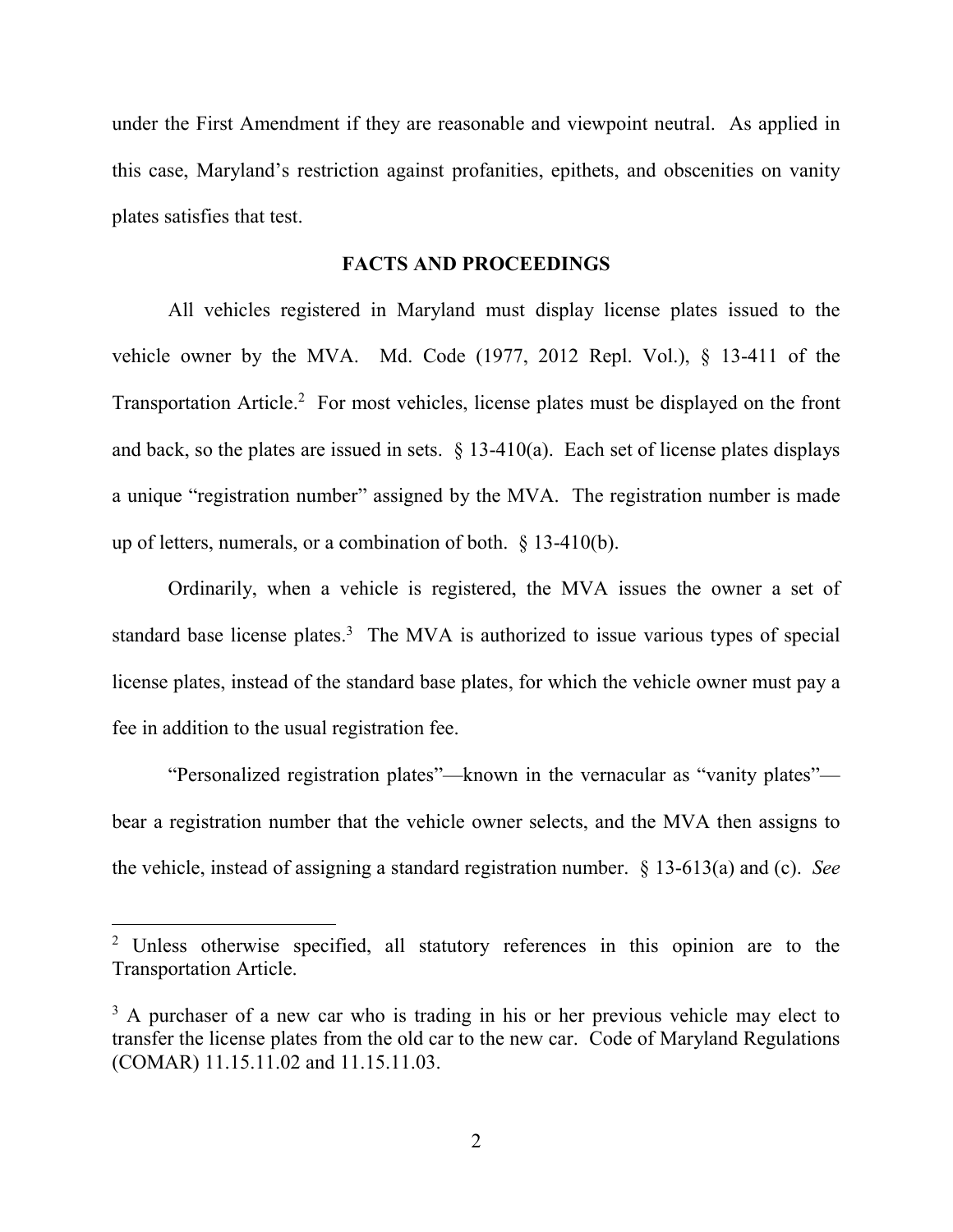*also* Md. Motor Vehicle Administration, *Personalized (Vanity) License Plates*, Maryland.gov, http://www.mva.maryland.gov/vehicles/licenseplates/personalizedlicense-plates.htm (last visited Nov. 9, 2015). A vehicle owner may apply for vanity plates that display a registration number of no more than seven selected alphanumeric characters.  $\S$  13-613(c)(1). The MVA has discretion to "refuse any combination of letters and numerals" requested. *Id.* at (c)(2). Right now, vanity plates cost \$50 per year. *Id*. at (b). The fees collected for vanity plates are distributed to the Maryland Transportation Trust Fund. *Id*. at (d).

For the most part, the only difference between vanity plates and standard base license plates is the personalized registration number. Unlike vanity plates, most of the other special license plates the MVA is authorized to issue alter the design of the license plate itself. What we shall call "commemorative plates" are specially designed base license plates that are alternatives to the standard base license plate. Presently, Maryland manufactures two commemorative plates: "Chesapeake Bay Plates," depicting a blue heron and marsh grass and bearing the slogan "*Treasure the Chesapeake*," *see* § 13-618 and Code of Maryland Regulations (COMAR) 11.15.15.01(A); and "Agricultural Plates," depicting a farm scene and bearing the slogan, "*Our Farms, Our Future,*" *see* § 13-619.2; COMAR 11.15.30.01(A). At this time, commemorative plates cost \$20 initially, with a \$10 per year renewal fee. *See* Md. Motor Vehicle Administration, *MVA Fee Listing*, Maryland.gov, http://www.mva.maryland.gov/about-mva/fees/index.htm ("MVA Fee Listing") (last visited Nov. 9, 2015).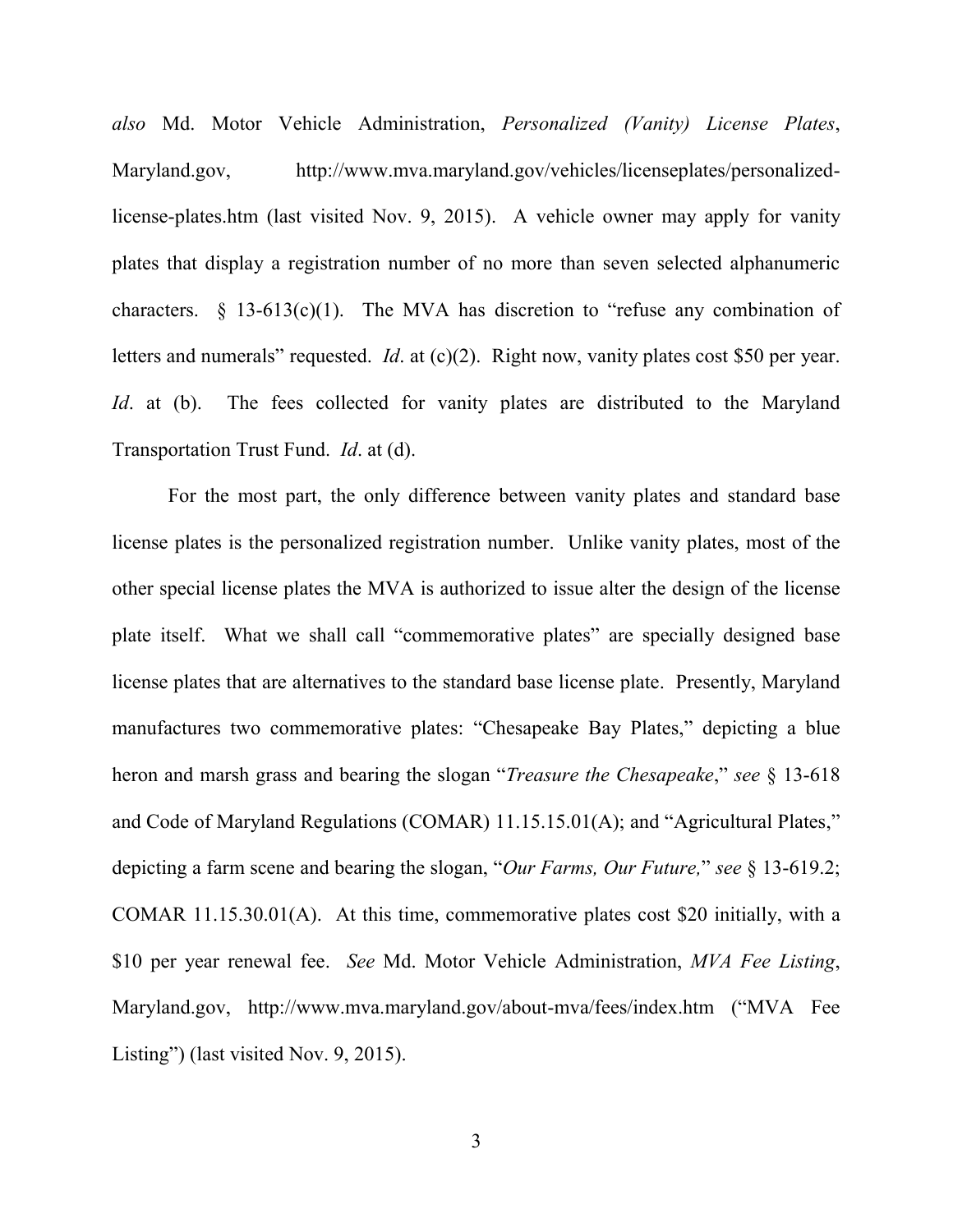The largest class of special license plates the MVA is authorized to issue are those that may be obtained by vehicle owners associated with non-profit organizations. We shall refer to these as "specialty plates." Specialty plates are custom designed for an organization to depict its name, initial, emblem, or logo. § 13-619. A vehicle owner who demonstrates that there are at least 25 other vehicle owners in the same class may make a request to the MVA to manufacture a proposed specialty plate.  $\S$  13-619(c)(2). If the MVA approves the design for the proposed specialty plate, the plate will be manufactured and issued to all qualified applicants, for the required fee. The registration numbers on those specialty plates match the number of owners who have applied for and obtained the plates. Over 800 specialty plates have been issued by the MVA.<sup>4</sup> Presently, the fee for specialty plates is \$25 with a logo and \$15 without a logo, with no yearly renewal fee. *See* MVA Fee Listing, *supra*.

The case at bar involves vanity plates and, to some extent, commemorative plates. It does not involve specialty plates.

In 2009, Mitchell accessed the MVA's website and submitted an on-line application for vanity plates to be assigned the 7 letters "MIERDA," and to appear on the commemorative Agricultural Plate. He paid the vanity plate fee and the commemorative plate fee. The MVA approved his application and issued his vehicle Agricultural Plates

<sup>4</sup> *See* Md. Motor Vehicle Administration, *Organizational Plates*, Maryland.gov, http://www.mva.maryland.gov/vehicles/specialty-plates/organizational-sp.htm (last visited Nov. 9, 2015). This area of the MVA's website shows all the specialty plates that have been approved.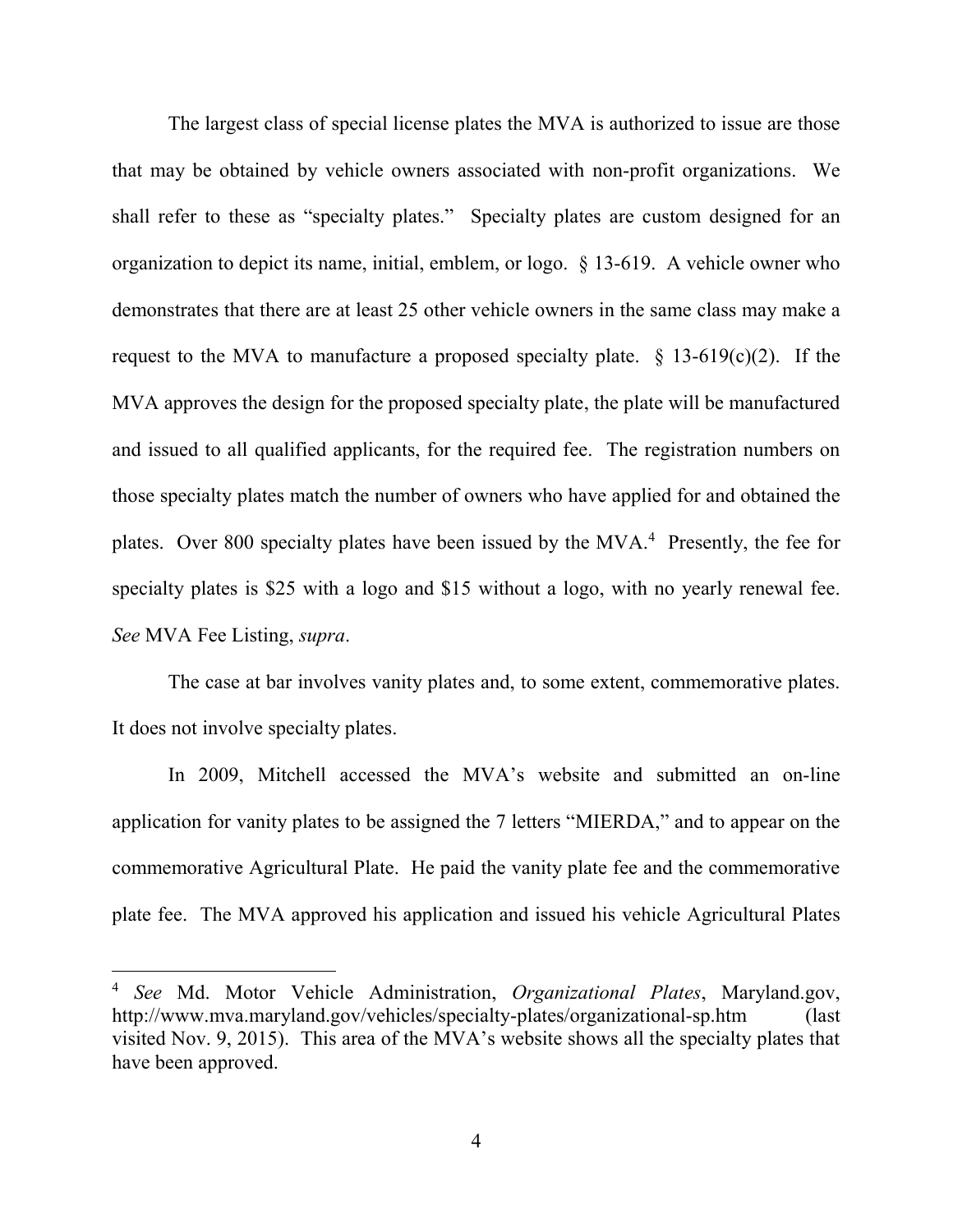bearing the registration number "MIERDA." Mitchell renewed his registration for those plates in June of 2011.

In December of 2011, the MVA received a letter from a member of the public complaining that Mitchell's vanity plates were inappropriate. This prompted Sharon Crow, Manager of the MVA's Motor Carrier and Electronic Services Division, to look up the word "mierda" on a Wikipedia website. She discovered that "mierda" is the Spanish word for "shit." The definition redirected her to a Wikipedia site entitled "Spanish profanity." That site gave as the first definition for "mierda" "a noun meaning 'shit."<sup>5</sup>

In the ordinary course of operations, Crow's Division maintains the "objectionable plate list," *i.e.*, a list of words and various combinations of characters the MVA has deemed not acceptable to appear on Maryland license plates, under regulations it has promulgated. The list is not exhaustive. When the MVA receives information that a word or combination of characters is not acceptable, it updates the list to so reflect. Often that information will come from the prisoners who actually make the license plates. At the relevant time in this case, the employee in Crow's Division whose job it was to check vanity plate applications against the objectionable plate list did not speak Spanish.

<sup>5</sup> Collins Spanish Dictionary 373 (Colin Smith et al. eds., 10th ed. 1981), defines "mierda" as follows:

**mierda** *nf* (*tabu*) (**a**) shit (*tabu*); (*fig*) filth, dirt. … (**b**) (*fig*) **es una** – he's a shit (*tabu*); **es un don M**—he's a nobody; **coger** (*or* **pillar**) **una** – to get sozzled  $(s)$ ; *vaya* **Vd a la** –! go to hell!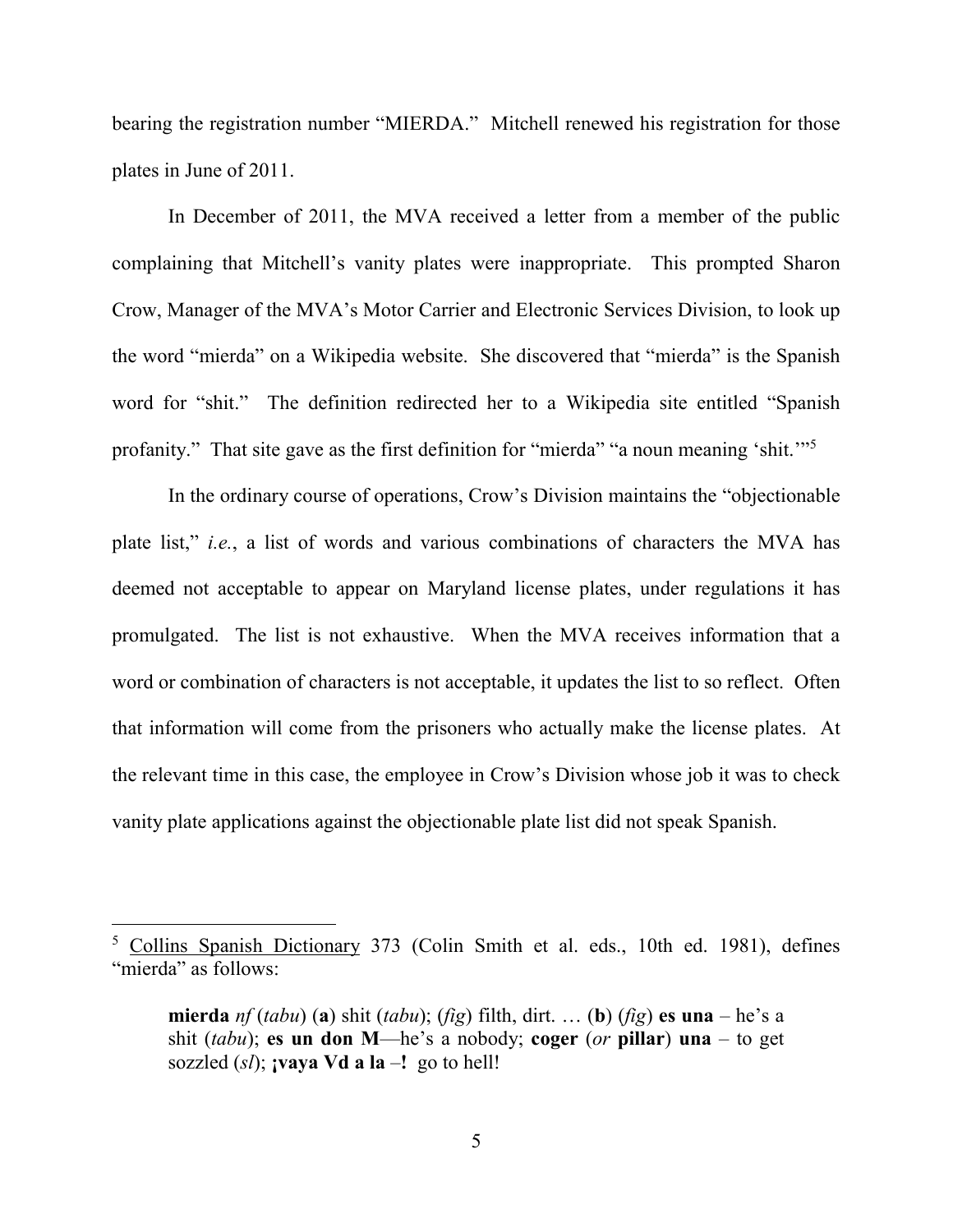The English word "shit" is on the "objectionable plate list" and was on that list when Mitchell applied for his vanity plates. The Spanish word "mierda" was not on the list then, when Mitchell renewed the registration for his vanity plates, or when the MVA received the complaint about his vanity plates.

Based on her newly acquired knowledge of the meaning of the Spanish word "mierda," Crow decided that Mitchell's vanity plates should be rescinded. On December 27, 2011, the MVA notified Mitchell by letter that his vanity plates "ha[d] been issued in error and were being recalled." The letter cited COMAR 11.15.29.02(D), which states that the MVA has discretion to rescind a vanity plate that contains profanities, epithets, or obscenities.<sup>6</sup> The MVA informed Mitchell that he could apply for new vanity plates, which, if available, would be "ordered and issued gratis"; and enclosed a refund application in case he did not wish to order new vanity plates. The MVA issued Mitchell "a gratis set of regular plates" for him to use in the meantime.

By letter of January 31, 2012, Mitchell asked the MVA to "consider reversing its decision" and to allow him to keep his vanity plates. He argued "that because [his] plates are" Agricultural Plates, the word "mierda" is "particularly appropriate since our farms produce a lot of it and use a lot of it to grow our food." He claimed to have a "First Amendment right to use the combination of letters of [his] choice to express a message or

 $6$  As discussed *infra*, the same regulation, at part  $(C)$ , gives the MVA discretion to rescind a vanity plate that contains "a scatological . . . meaning or connotation." The MVA did not base its decision to rescind Mitchell's vanity plates on part (C), for reasons that are not explained.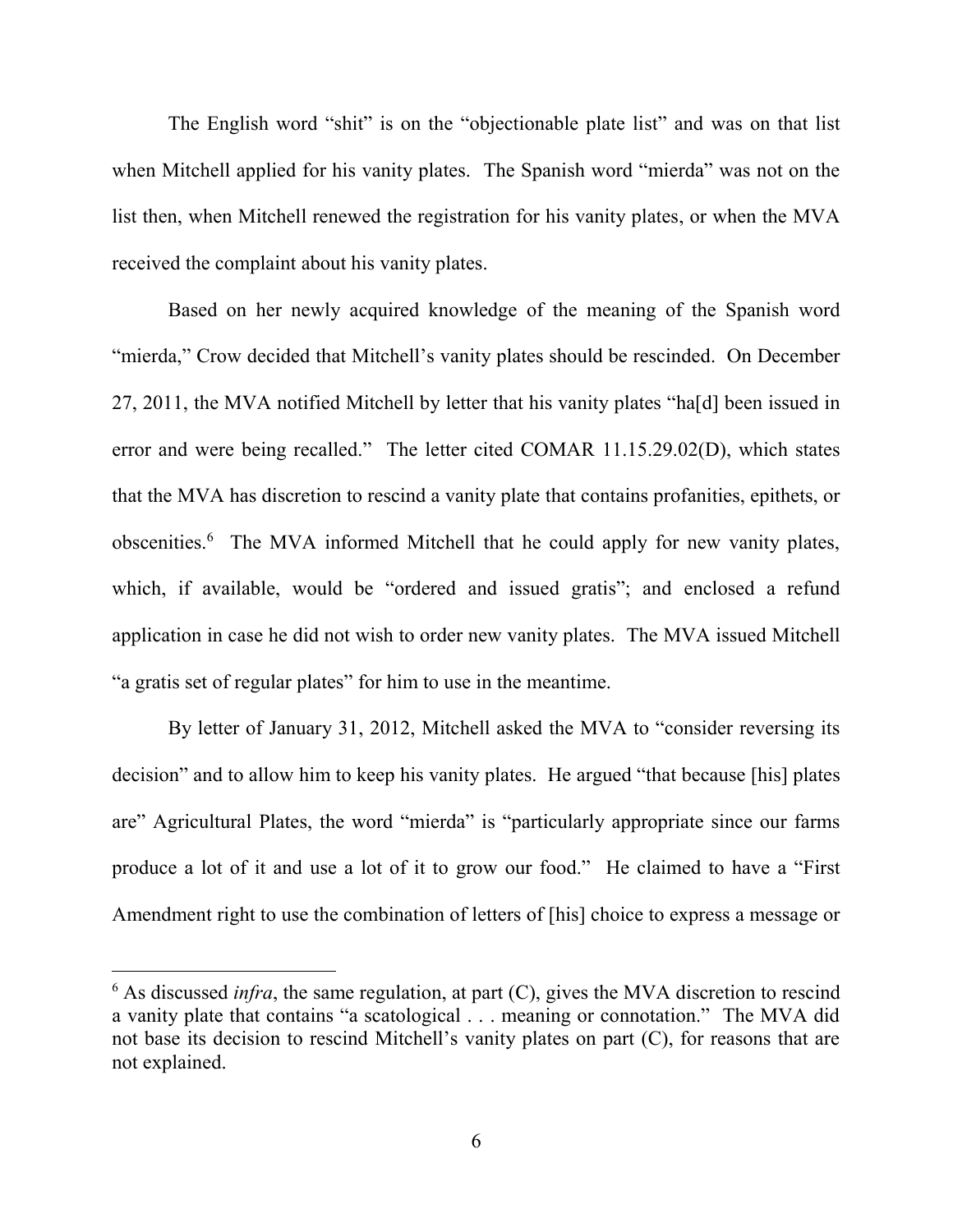viewpoint." In the event the MVA was unwilling to reverse its decision, he requested a contested case hearing before the Office of Administrative Hearings ("OAH").<sup>7</sup>

The MVA was not persuaded by Mitchell's letter and the matter was referred to the OAH. A contested case hearing was held before an ALJ on April 23, 2012. The MVA was represented by counsel. Mitchell represented himself.<sup>8</sup>

Mitchell was the sole witness in his case. He testified that he was born in Chile and is fluent in Spanish. He opined that "mierda" does not "mean exclusively shit"; it also means "[c]ompost or trash, or good for nothing." He claimed that he chose the word "mierda" for his vanity plates "to support agriculture." He "was just getting down to earth of saying that we ought to go more with the earth and the compost." Mitchell agreed that "mierda" is a Spanish word that can be understood to mean "shit."

Crow was the only MVA witness. She testified about the MVA's process for issuing vanity plates, the "objectionable plate list," the complaint about Mitchell's vanity plates, her Wikipedia search of the word "mierda," and the MVA's ultimate decision to rescind Mitchell's vanity plates. A print-out of Crow's Wikipedia search was introduced into evidence, without objection.

<sup>7</sup> COMAR 11.15.29.05 states:

An organization or individual whose preferred letters, numbers, emblems, terms, symbols, logos, or a combination of them are disapproved by the [MVA] under this chapter is entitled to a hearing before the [OAH] pursuant to the Administrative Procedures Act.

<sup>8</sup> Mitchell is a lawyer. He is a member of the District of Columbia bar.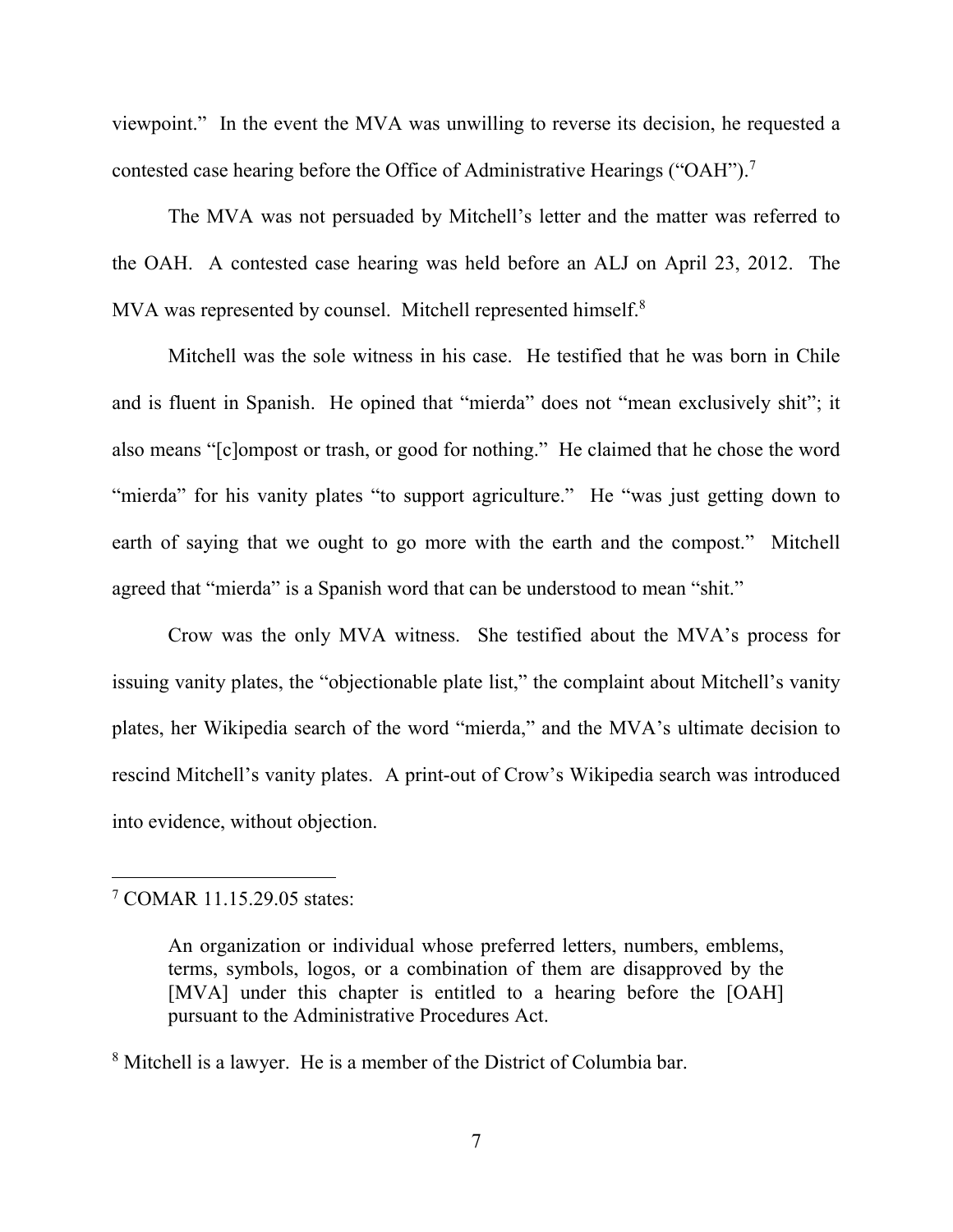On July 17, 2012, the ALJ issued her written decision. In her findings of fact, she explained that, pursuant to COMAR 11.15.29.02(D), the MVA "may refuse to issue or rescind issuance of a registration plate containing . . . profanities, epithets, or obscenities." She recognized "that the term 'mierda' has many alternative definitions, a number of which are not obscene or profane," but nevertheless found:

[T]he MVA reasonably exercised its discretion under section 13-613 . . . to rescind issuance of [Mitchell]'s personalized license plates. [Mitchell] may feel comfortable driving around in a car labeled with what many Spanishspeaking individuals might consider obscene under at least one definition. Nevertheless, a government agency such as the MVA is justified in choosing not to officially support such action. Furthermore, the First Amendment does not require [them] to do otherwise.

In her "Conclusions of Law," the ALJ ruled that the MVA had properly recalled Mitchell's vanity plates under section 13-613 and COMAR 11.15.29.02(D).

Mitchell filed a petition for judicial review in the Circuit Court for Prince George's County. Oral arguments were scheduled for July 19, 2013. On that date, counsel appeared on behalf of the MVA. Mitchell did not appear. The circuit court issued an order affirming the MVA's final decision to recall Mitchell's vanity plates. The order was entered on the docket on August 5, 2013.

In the meantime, on July 23, 2013, Mitchell filed a motion to vacate the judgment and reopen the case.<sup>9</sup> The court denied the motion by order entered on May 8, 2014.

<sup>&</sup>lt;sup>9</sup> Mitchell represented that he had been under the misimpression that the July 19, 2013 hearing was to begin at 4:00 p.m., when in fact it was scheduled earlier than that.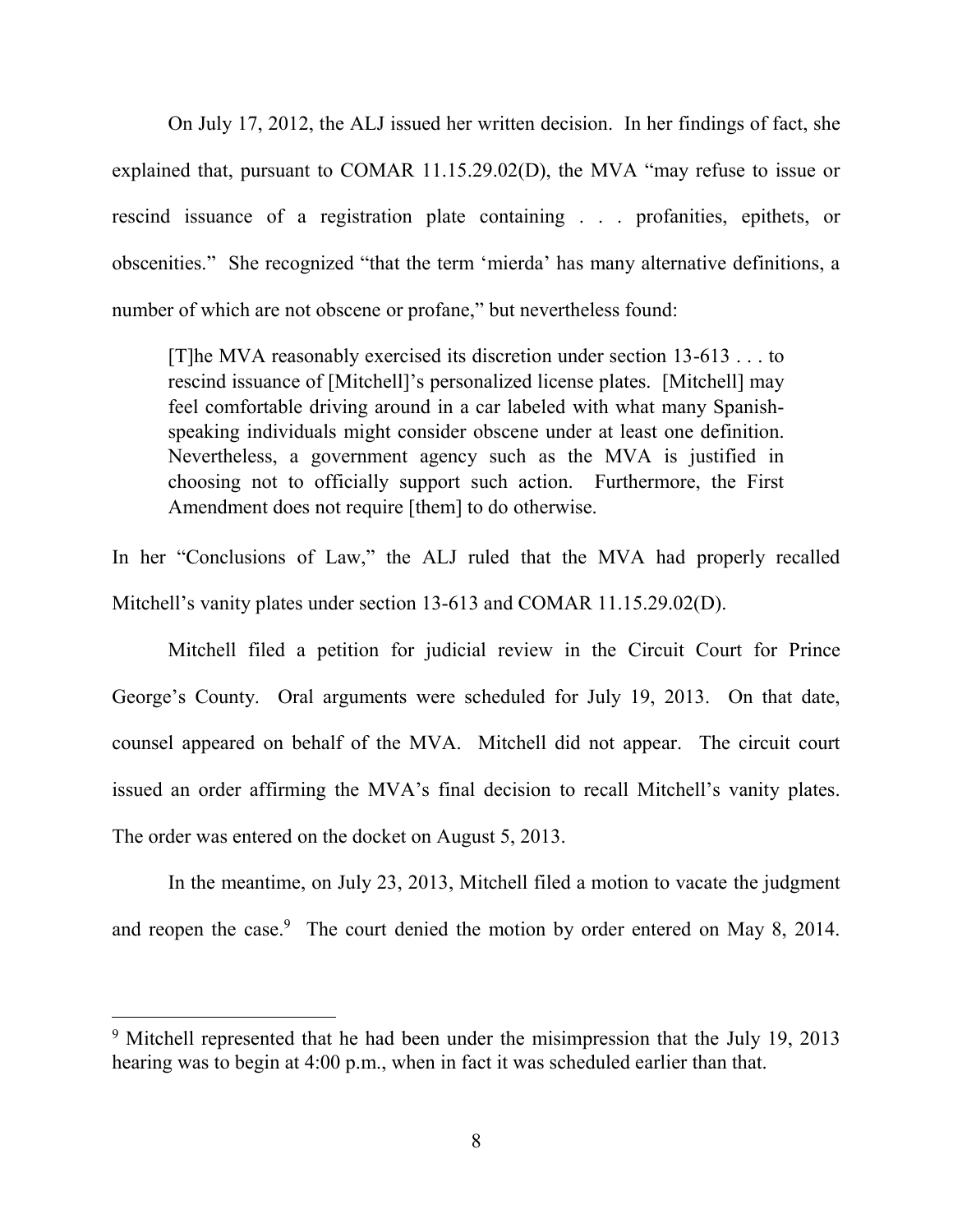Mitchell filed a timely notice of appeal to this Court. He poses three questions, which we have reordered and reworded:

- I. Was there substantial evidence in the record to support the MVA's finding that the Spanish word "mierda" is obscene?
- II. Did the MVA violate its own regulation when it rescinded his vanity plates?
- III. Did the MVA violate his First Amendment right to freedom of speech by rescinding his vanity plates?

## **STANDARD OF REVIEW**

In an appeal from a judgment of the circuit court in a judicial review action "[w]e review only the decision of the administrative agency itself." *Howard Cty. Dep't of Soc. Servs. v. Linda J.*, 161 Md. App. 402, 407 (2005); *accord Comptroller v. Science Application Int'l Corp.*, 405 Md. 185, 192 (2008). We "do not evaluate the factual findings and conclusions of law made by the circuit court." *Tabassi v. Carroll Cty. Dept. of Soc. Servs.*, 182 Md. App. 80, 86 (2008). "In reviewing the agency decision, which is deemed prima facie correct, [we] must view it in the light most favorable to the agency." *Motor Vehicle Admin. v. Lindsay*, 309 Md. 557, 563 (1987).

 We apply a limited standard of review and will not disturb an administrative decision on appeal if substantial evidence supports factual findings and no error of law exists. [I]f the issue before the administrative body is fairly debatable, that is, that its determination involved testimony from which a reasonable man could come to different conclusions, the courts will not substitute their judgment for that of the administrative body. We are under no constraint, however, to affirm an agency decision premised solely upon an erroneous conclusion of law.

*Tabassi*, 182 Md. App. at 86 (citations and internal quotation marks omitted).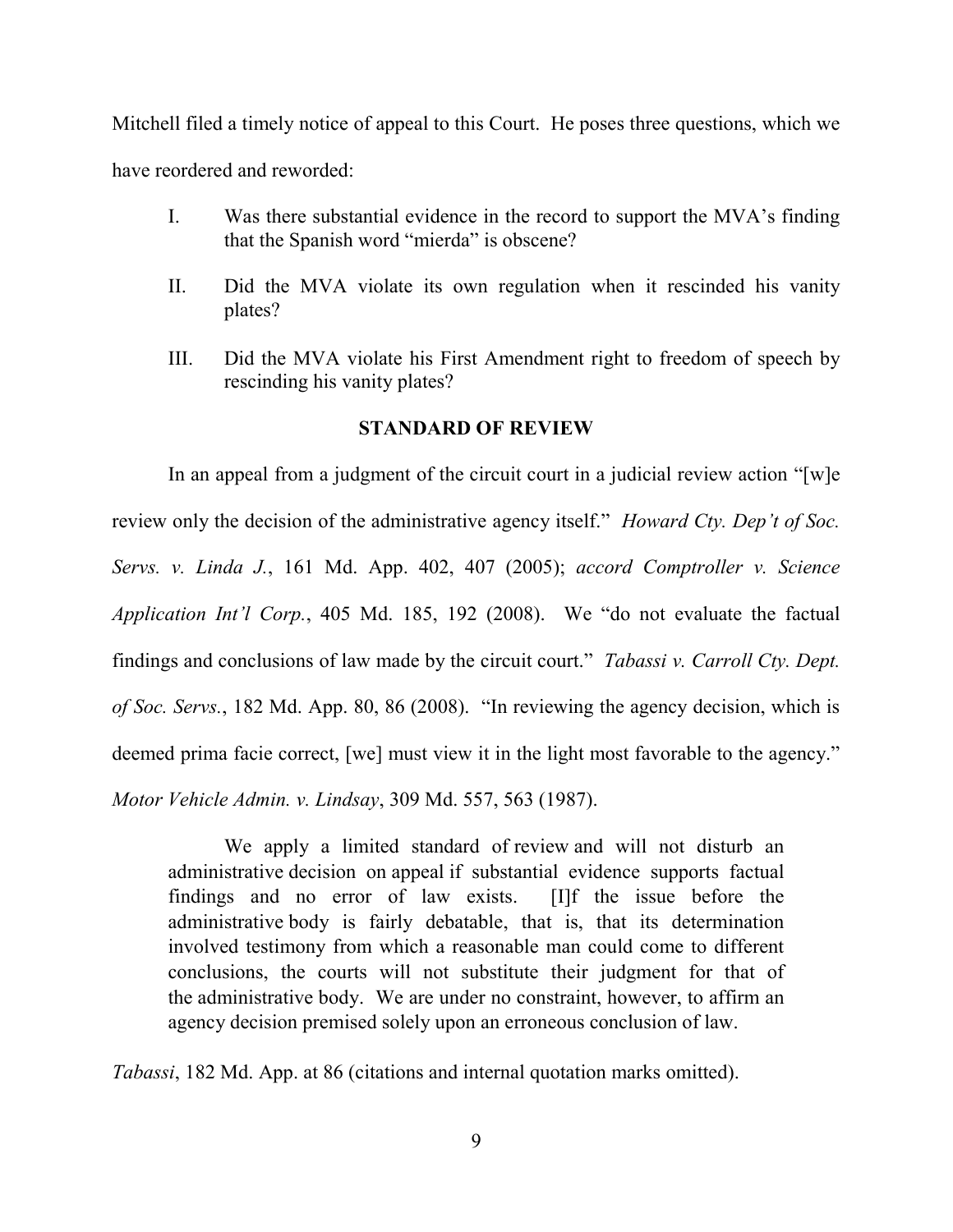#### **DISCUSSION**

**I.**

 Focusing on the ALJ's use of the word "obscene" in her opinion, Mitchell contends there was not substantial evidence in the record to support the ALJ's finding that the MVA's recall of his vanity plates was permissible under COMAR 11.15.29.02(D). He maintains that our review is limited to whether there was substantial evidence to support the ALJ's finding that his vanity plates properly were recalled because "mierda" is an obscenity. He asserts that "mierda" does not meet the definition of an obscenity under Maryland constitutional law, and therefore the ALJ's decision cannot be upheld.<sup>10</sup>

 The MVA counters that the ALJ did not restrict her decision to a finding that the word "mierda" is an obscenity. Rather, she concluded that the vanity plates violated

 $\overline{a}$ 

(i) that the average adult applying contemporary community standards would find that the work, taken as a whole, appeals to the prurient interest; (ii) that the work depicts sexual conduct [as specified in CL section 11- 203(b)] in a way that is patently offensive to prevailing standards in the adult community as a whole with respect to what is suitable material; and (iii) that the work, taken as a whole, lacks serious artistic, educational, literary, political, or scientific value.

Obscene material is not protected by the First Amendment. *Miller*, 413 U.S. at 23.

<sup>&</sup>lt;sup>10</sup> "Obscene," as defined in Maryland Code (2002, 2012 Repl. Vol.), section  $11-203(a)(5)$ of the Criminal Law Article ("CL"), precisely tracks the definition of that term adopted by the United States Supreme Court in *Miller v. California*, 413 U.S. 15, 24 (1973). The Maryland definition is: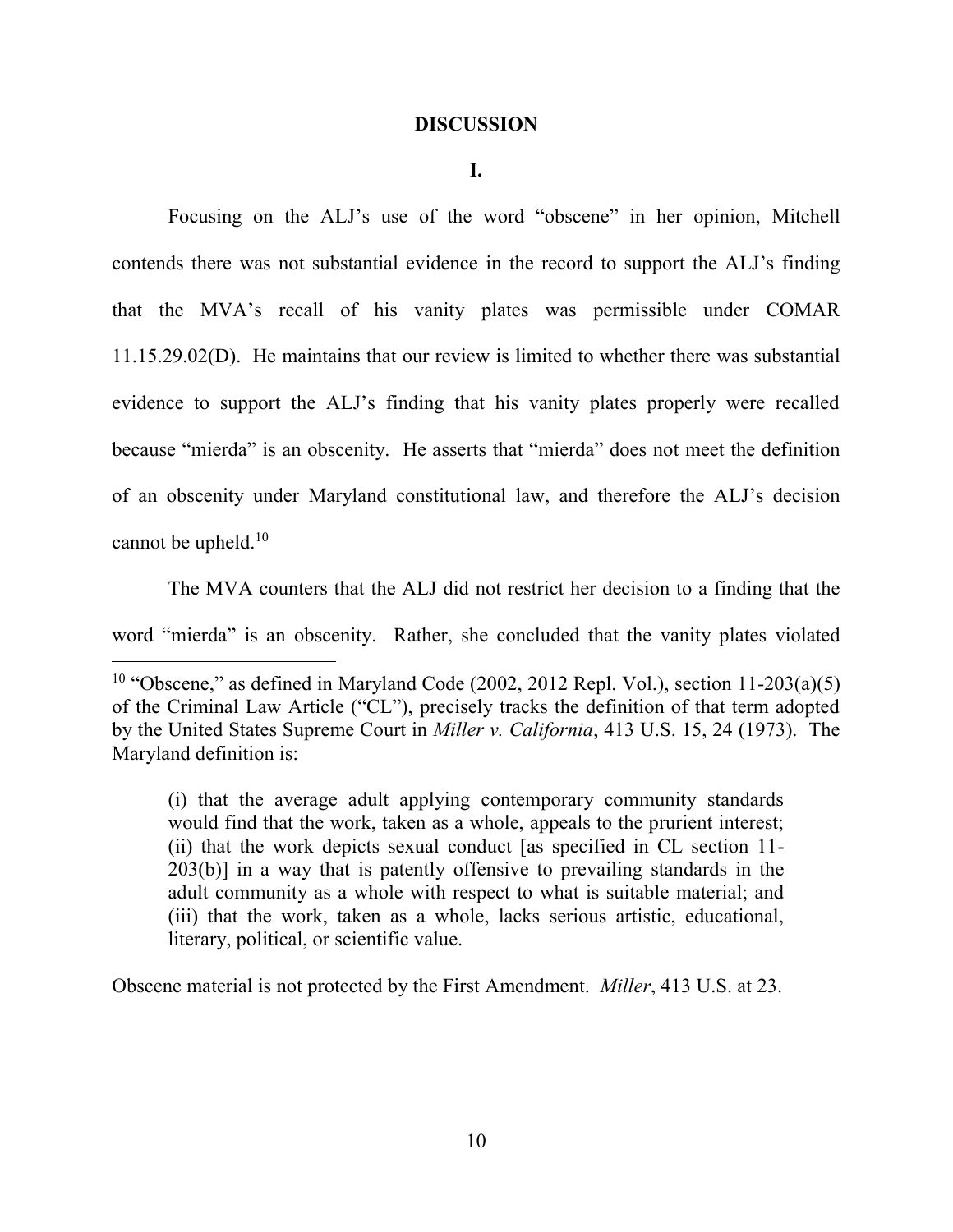COMAR 11.15.29.02(D) generally, and therefore her decision encompassed a finding that the word "mierda" is a profanity.<sup>11</sup> The MVA maintains that there was substantial evidence to support a finding that "mierda" is a profanity. It also maintains that there was substantial evidence to support a finding that "mierda" is an obscenity.

 The MVA's letter to Mitchell stated that it was rescinding his vanity plates pursuant to COMAR 11.15.29.02(D), which, as mentioned, provides that license plates containing "profanities, epithets, or obscenities, [are] not . . . acceptable." In her discussion, the ALJ stated "that the term 'mierda' has many alternative definitions, a number of which are not obscene or profane," and concluded that the MVA properly recalled Mitchell's vanity plates pursuant to COMAR 11.15.29.02(D). The ALJ's additional comment that "many Spanish-speaking individuals might consider [mierda] to be obscene," does not change the fact that she ruled on the basis of COMAR 11.15.29.02(D) generally. Thus, the ALJ's decision was not limited to a finding that "mierda" is an obscenity. It included a finding that "mierda" is a profanity.

The Wikipedia definition of "mierda" as a Spanish profanity meaning "shit" and Mitchell's own testimony that the word can be understood to mean "shit" were

<sup>&</sup>lt;sup>11</sup> Although some profanities may be obscenities, profanities more broadly include words that are irreverent, blasphemous, ribald, impious, irreligious, or wicked. *The Oxford English Dictionary* 570 (2d ed. 1989).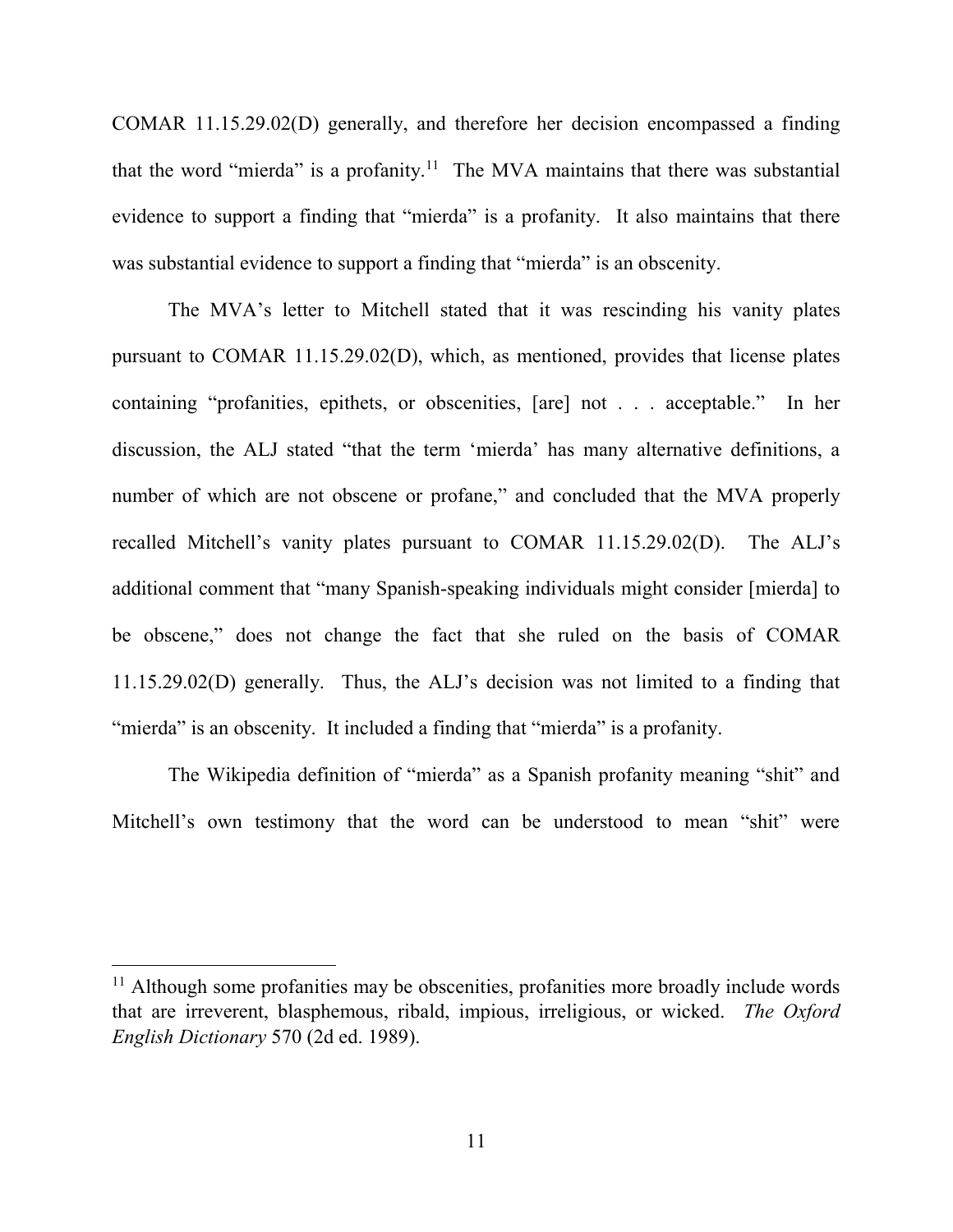substantial evidence to support the ALJ's finding that the MVA acted in accordance with COMAR 11.15.29.02(D) in rescinding Mitchell's vanity plates.<sup>12</sup>

#### **II.**

COMAR 11.15.29.04 states:

 $\overline{a}$ 

A complaint that a plate violates the conditions of Regulation [11.15.29].02 of this chapter may cause the [MVA] to review the matter, but may not by itself serve as a basis for a determination that the conditions of Regulation [11.15.29].02 of the chapter have been violated.

Mitchell contends the MVA violated this regulation by rescinding his vanity plates based on a single complaint. The State responds that "the MVA did not rely on [the] complaint alone. Instead, it was only after the MVA conducted an investigation and did independent internet research that it concluded the plate violated its regulations and issued a recall notice."

This issue was not raised before the ALJ, or decided by her. In any event, there is no merit to it. The MVA did not issue its notice rescinding Mitchell's vanity plates immediately upon receiving the complaint about them. On the contrary, after receiving the complaint, the MVA conducted an investigation into the meaning of the word "mierda" and determined that it is a Spanish profanity that translates into the English

<sup>&</sup>lt;sup>12</sup> In his brief, Mitchell complains about the veracity of Wikipedia as a source. (Wikipedia articles are "written collaboratively by largely anonymous volunteers." Wikipedia: About, https://en.wikipedia.org/wiki/Wikipedia:About (Nov. 23, 2015)). As noted, at the hearing, he did not object to the admission of the Wikipedia entry into evidence.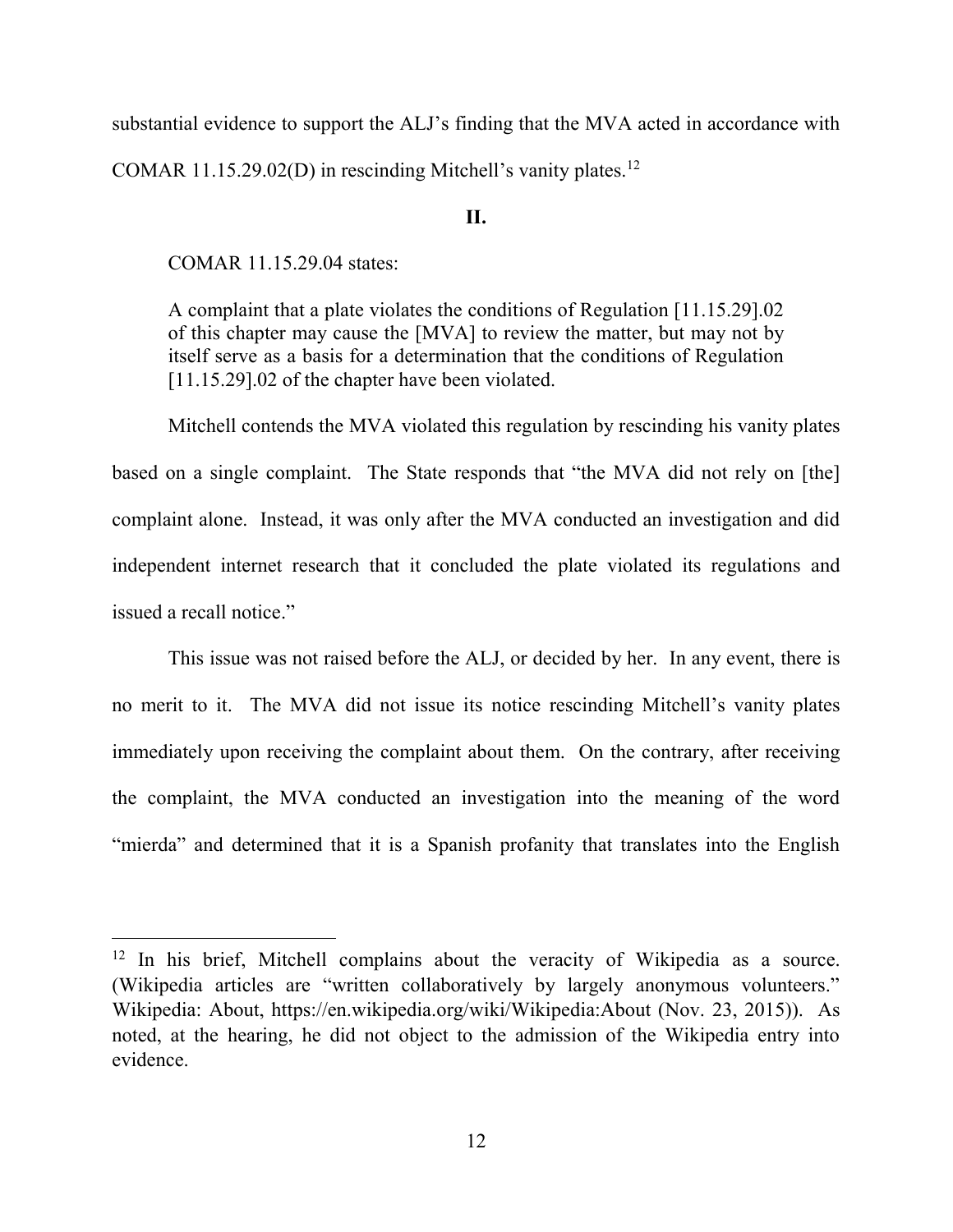word "shit." On that basis, not on the basis of the single complaint, the MVA rescinded Mitchell's vanity plates. The MVA did not violate its own regulation by doing so.

#### **III.**

Mitchell's main contention in this appeal is that the State of Maryland, through the MVA, violated his First Amendment right to freedom of speech by rescinding his vanity plates so he no longer can express his MIERDA message on them. He argues that a vanity plate message is private speech on government property and therefore is protected by the First Amendment; that vanity plates are a public forum created by statute for private speech; and that government restriction on private speech in a public forum only may be upheld if it is necessary to serve a compelling State interest, is narrowly drawn to achieve that interest, and is viewpoint neutral. He maintains that COMAR  $11.15.29.02(D)$ , as applied to his case, does not satisfy that strict scrutiny standard.<sup>13</sup>

The MVA counters that a message communicated on a vanity plate is speech by the government, not by the vehicle owner; and because the Free Speech Clause of the First Amendment does not apply to government speech, the State did not violate, and could not have violated, Mitchell's First Amendment rights by rescinding his MIERDA vanity plates. Alternatively, if a message on a vanity plate is private speech on government property, the vanity plate is a "nonpublic forum" in which the government may restrict speech so long as it acts reasonably and in a viewpoint neutral manner in

<sup>&</sup>lt;sup>13</sup> Mitchell does not make a facial challenge to the validity of section 13-613 or COMAR 11.15.29.02(D).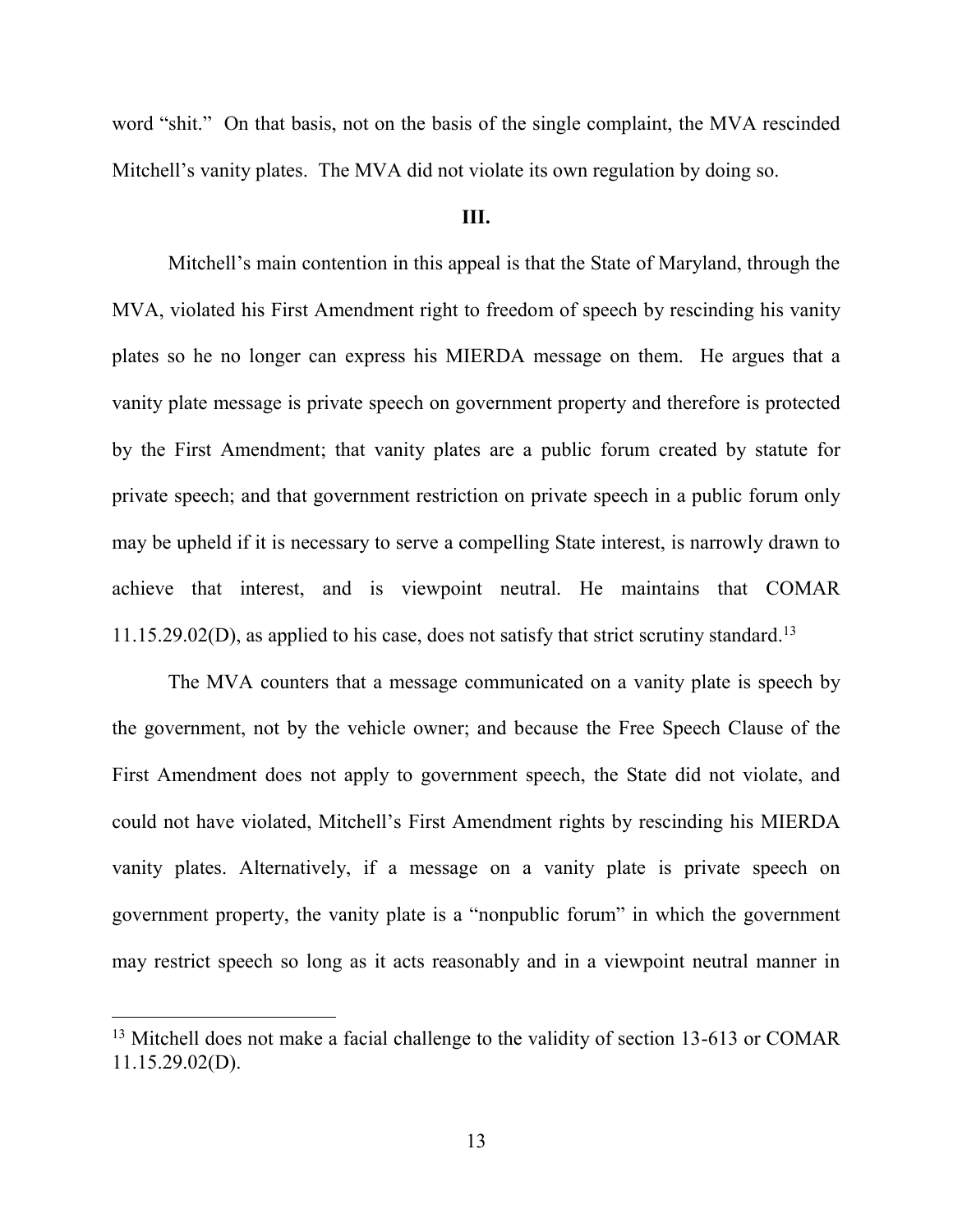doing so. The MVA takes the position that the State's prohibition against vanity plates that display profanities, epithets, or obscenities meets that standard and it acted properly by rescinding Mitchell's vanity plates bearing the Spanish word for "shit."

**(a)**

"The Free Speech Clause [of the First Amendment] restricts government regulation of private speech; it does not regulate government speech." *Pleasant Grove City v. Summum*, 555 U.S. 460, 467 (2009). Accordingly,

government statements (and government actions and programs that take the form of speech) do not normally trigger the First Amendment rules designed to protect the marketplace of ideas. Instead, the Free Speech Clause helps produce informed opinions among members of the public, who are then able to influence the choices of a government that, through words and deeds, will reflect its electoral mandate.

*Walker v. Texas Div., Sons of Confederate Veterans, Inc.*, U.S. , , 135 S. Ct.

2239, 2245–46 (2015) (citations omitted). In *Walker*, which we shall discuss in depth below, the Supreme Court held that specialty plates are government speech, and, consequently, government regulation of what is depicted on them does not implicate the First Amendment free speech rights of the vehicle owners who obtain them.

 By contrast, the First Amendment *does* apply to private speech on government property. It is well-established, however, that "the government need not permit all forms of speech on property it owns and controls." *Int'l Soc'y for Krishna Consciousness, Inc. v. Lee,* 505 U.S. 672, 678 (1992). Whether and to what extent the government may restrict private speech on its property depends upon "the physical characteristics of the forum in question, the nature of its use (including its location and purpose), and the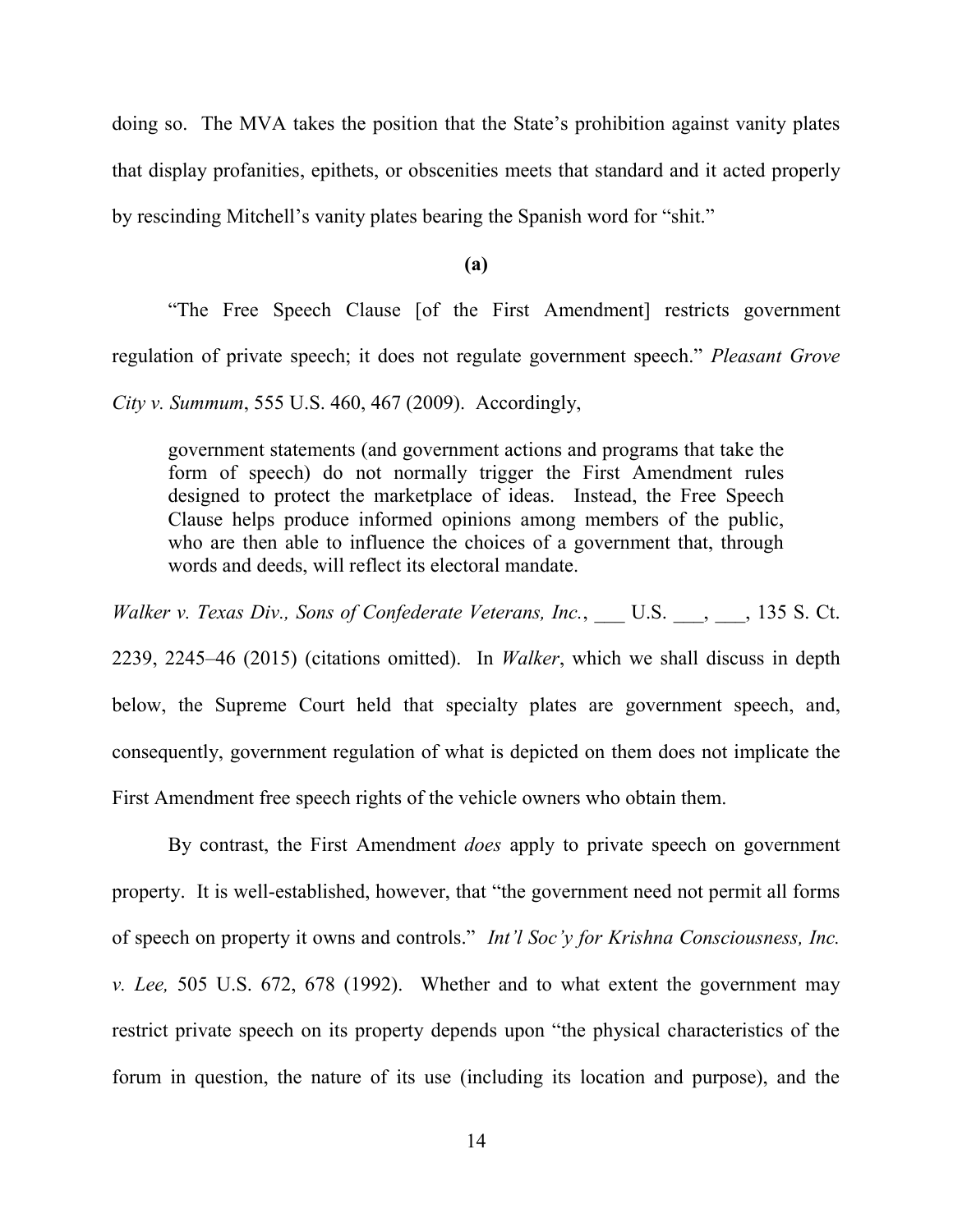government's intent in constructing the space." *Perez v. Hoblock*, 368 F.3d 166, 172 (2d Cir. 2004). The analytical framework for deciding whether government regulation of private speech on government property violates the Free Speech Clause of the First Amendment is known as the "forum doctrine." *Hotel Emp. & Rest. Emp. Union, Local 100 of New York, N.Y. & Vicinity, AFL CIO v. New York Dep't of Parks and Recreation*, 311 F.3d 534, 544 (2d Cir. 2002).

 Under the forum doctrine, there are three types of public fora. A "traditional public forum is property, such as a public street or a park, that 'by long tradition or by government fiat . . . ha[s] been devoted to assembly and debate.'" *Perry v. McDonald*, 280 F.3d 159, 166 (2d Cir. 2001) (quoting *Perry Educ. Ass'n v. Perry Local Educ. Ass'n,*  460 U.S. 37, 45 (1983)). These properties "traditionally have been available for public expression" and "the free exchange of ideas," *Hotel Emp.*, 311 F.3d at 544, and they "exist 'regardless of the government's intent' to create or not to create a forum for speech." *Sons of Confederate Veterans, Inc. v. Comm'r of the Va. Dept. of Motor Vehicles*, 288 F.3d 610, n.10 (4th Cir. 2002) (citing *Ark. Educ. Television Comn'n v. Forbes,* 523 U.S. 666, 678 (1998)). "Government restrictions on speech in a traditional public forum are subject to strict scrutiny" review, *i.e*., they must be "'necessary to serve a compelling state interest [and] narrowly drawn to achieve that interest.'" *Perry v. McDonald*, 280 F.3d at 166 (quoting *Cornelius v. NAACP Legal Def. & Educ. Fund, Inc.*, 473 U.S. 788, 800 (1985)).

 A "designated public forum" "exists where 'government property that has not traditionally been regarded as a public forum is intentionally opened up for that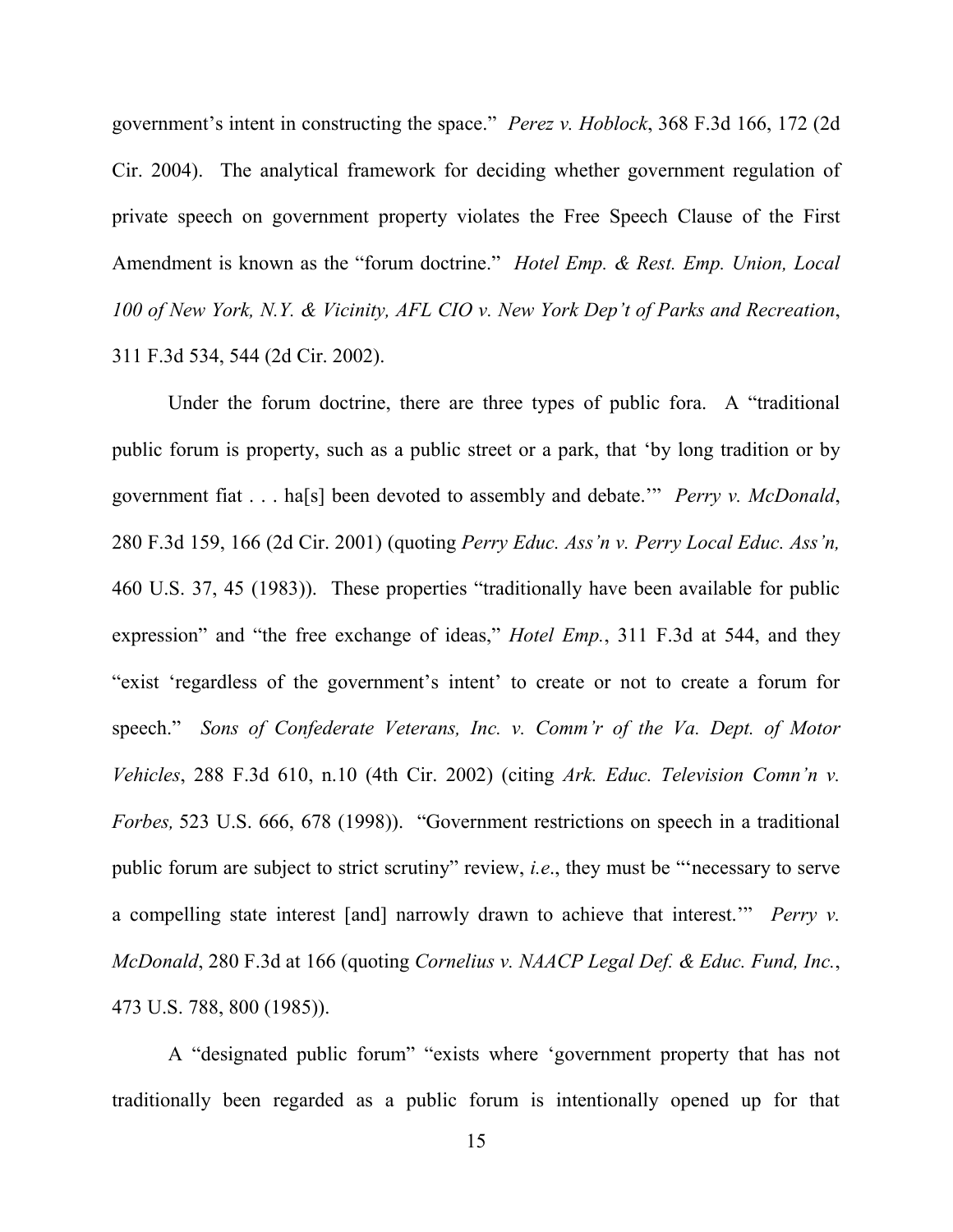purpose.'" *Walker*, 135 S. Ct. at 2250 (quoting *Summum*, 555 U.S. at 469). In such a public forum, there is a full range of expressive activity, just as there is in a traditional public forum. *Hotel Emp.*, 311 F.3d at 545. Finally, a "limited public forum" exists when "a government has 'reserv[ed a forum] for certain groups or for the discussion of certain topics.'" *Walker*, 135 S. Ct. at 2250 (quoting *Rosenberger v. Rector and Visitors of Univ. of Va.,* 515 U.S. 819, 829 (1995)).

Because in the case of a designated public forum and a limited public forum, the government intentionally has created a forum for free expression by members of the public, regulation of speech in those fora, like regulation of speech in a traditional public forum, must satisfy the strict scrutiny standard. *Perry v. McDonald*, 280 F.3d at 166.

 The forum doctrine also recognizes what is known as a "nonpublic forum." "A 'nonpublic forum' is a 'property that the government has not opened for expressive activity by members of the public.'" *Perez*, 368 F.3d at 172–73 (quoting *Hotel Emp.*, 311 F.3d at 546). "In a nonpublic forum, the government 'reserve[s] eligibility for access to the forum to a particular class of speakers, whose members must then, as individuals, 'obtain permission' . . . to use it.'" *Sons of Confederate Veterans, Inc*., 288 F.3d at n.10 (quoting *Ark. Educ. Television Comm'n*, 523 U.S. at 679). A nonpublic forum "exists '[w]here the government is acting as a proprietor, managing its internal operations.'" *Walker*, 135 S. Ct. at 2251 (quoting *Int'l Soc'y for Krishna*, 505 U.S. at 678). Government regulation of speech in a non-public forum is not subject to strict scrutiny review. "The government may impose restrictions on speech in a nonpublic forum as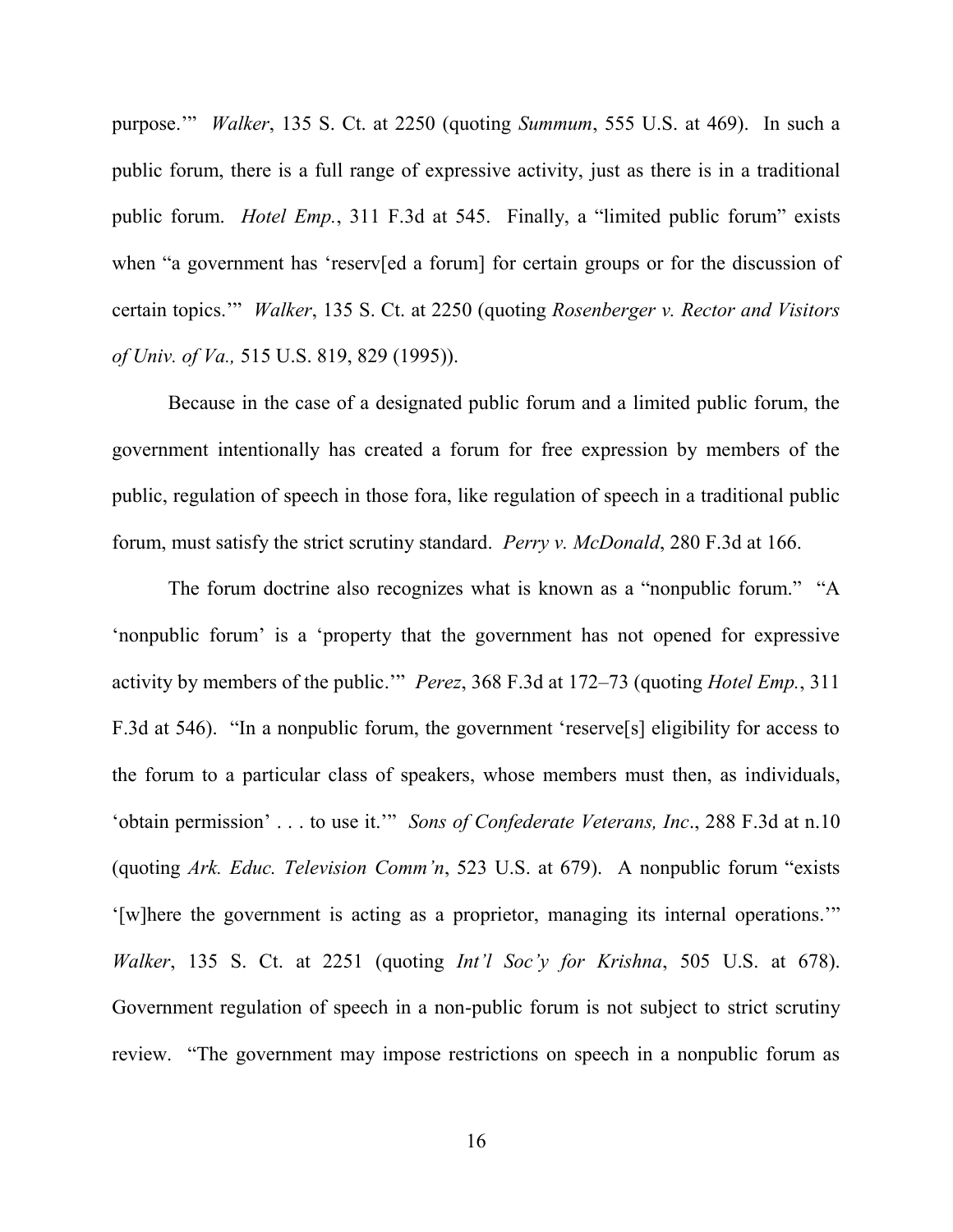long as these restrictions are reasonable and viewpoint-neutral." *Perry v. McDonald*, 280 F.3d at 166.

#### **(b)**

 In deciding whether vanity plate messages are government speech, we first look for guidance to the Supreme Court's decision in *Walker v. Texas Division, Sons of Confederate Veterans, Inc.*, 135 S. Ct. 2239 (2015). As noted, *Walker* involved specialty plates, not vanity plates. Nonetheless, it is a very recent decision and is the first time in almost 40 years the Supreme Court has addressed a First Amendment Free Speech Clause challenge in the context of license plates.<sup>14</sup>

In *Walker*, the Texas Division of the Sons of Confederate Veterans ("SCV") submitted a proposal to the Texas Department of Motor Vehicles Board ("Board") for a specialty plate design featuring a graphic of the Confederate flag. The Board rejected the proposal on the ground that many people would find the design offensive. The SCV challenged that decision in federal district court, which entered judgment in favor of the Board. The Court of Appeals for the Fifth Circuit reversed, holding that "Texas's specialty license plate designs are private speech and that the Board, in refusing to

<sup>14</sup> The last such case was *Wooley v. Maynard*, 430 U.S. 705 (1977), which concerned compelled speech. The State of New Hampshire's standard license plates bore the motto "Live Free or Die," and it was a crime to cover the motto on a license plate. The petitioners found the motto morally offensive and contrary to their religious beliefs. They covered the motto on their license plates, and were charged criminally for doing so. The Supreme Court held that the law could not be enforced, because the State may not constitutionally require an individual to participate in disseminating an ideological message by displaying it on his private property (*i.e.*, his vehicle) in a manner and for the express purpose that it be observed and read by the public. *Id.* at 713.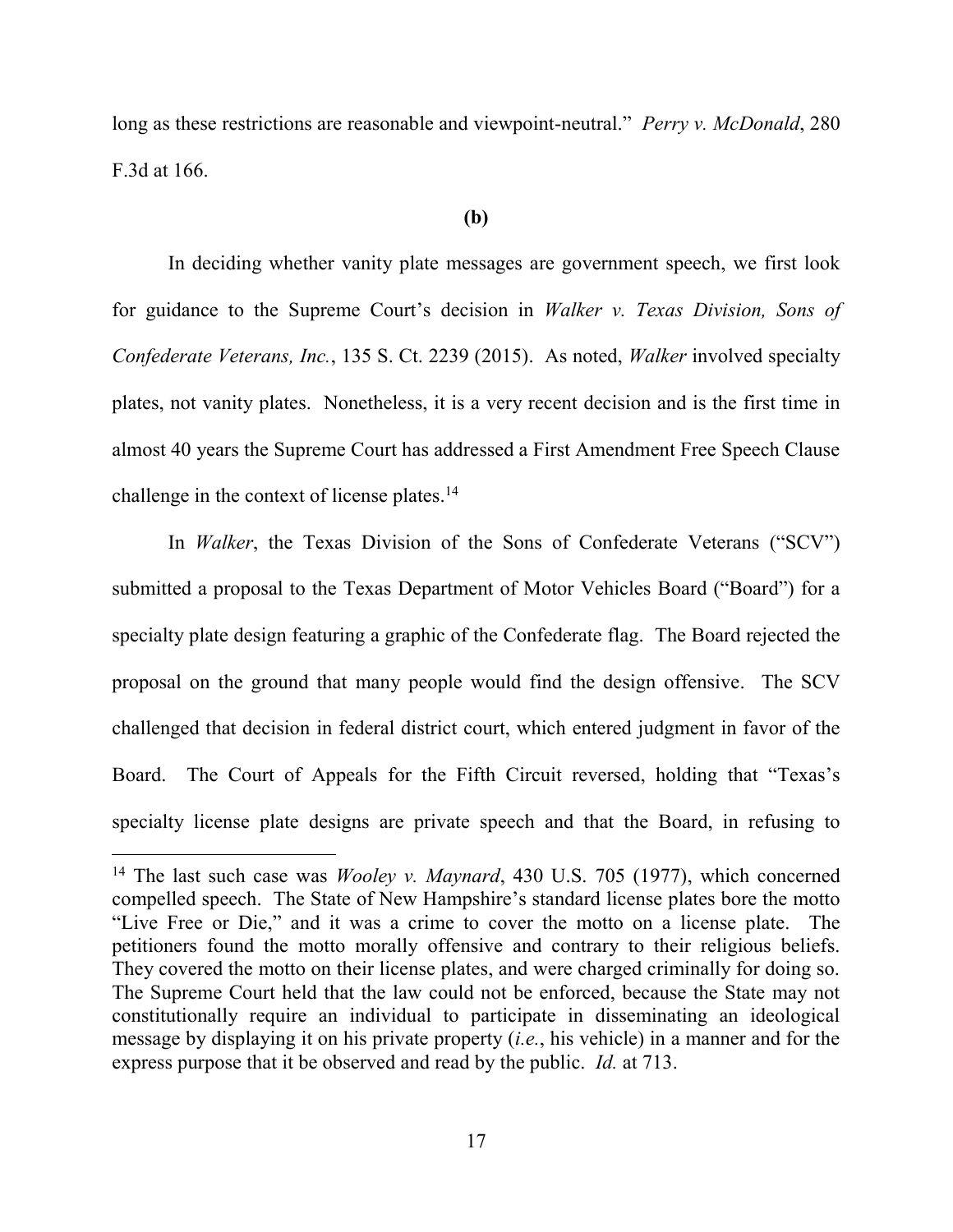approve SCV's design, engaged in constitutionally forbidden viewpoint discrimination." *Walker*, 135 S. Ct. at 2245.

The Supreme Court granted Texas's petition for writ of *certiorari* and, in a 5 to 4 decision, reversed. The Court held that "specialty license plates issued pursuant to Texas's statutory scheme convey government speech[,]" and, because "[w]hen government speaks, it is not barred by the Free Speech Clause from determining the content of what it says[,]" there could be no First Amendment violation. *Id*. at 2245– 46.<sup>15</sup> The Court articulated three primary grounds for its holding.

First, since 1928, when Idaho introduced a standard base license plate "proclaim[ing] 'Idaho Potatoes' and featur[ing] an illustration of a brown potato," "States have used license plate slogans to urge action, to promote tourism, and to tout local industries." *Id*. at 2248. Thus, by history and tradition, license plates have been used by State governments for government expression.

Second, license plates are governmental in nature, as "is clear from their faces," *id*., and, by serving the dual governmental purposes of vehicle registration and identification, they "are, essentially, government IDs." *Id.* at 2249. Because "issuers of ID[s] 'typically do not permit' the placement on their IDs of 'message[s] with which they do not wish to be associated[,]'" *id.* (quoting *Summum*, 555 U.S. at 471), "'persons who observe' designs on IDs 'routinely—and reasonably—interpret them as conveying some

<sup>&</sup>lt;sup>15</sup> The Supreme Court used the term "specialty plate" in the exact same way we are using it here.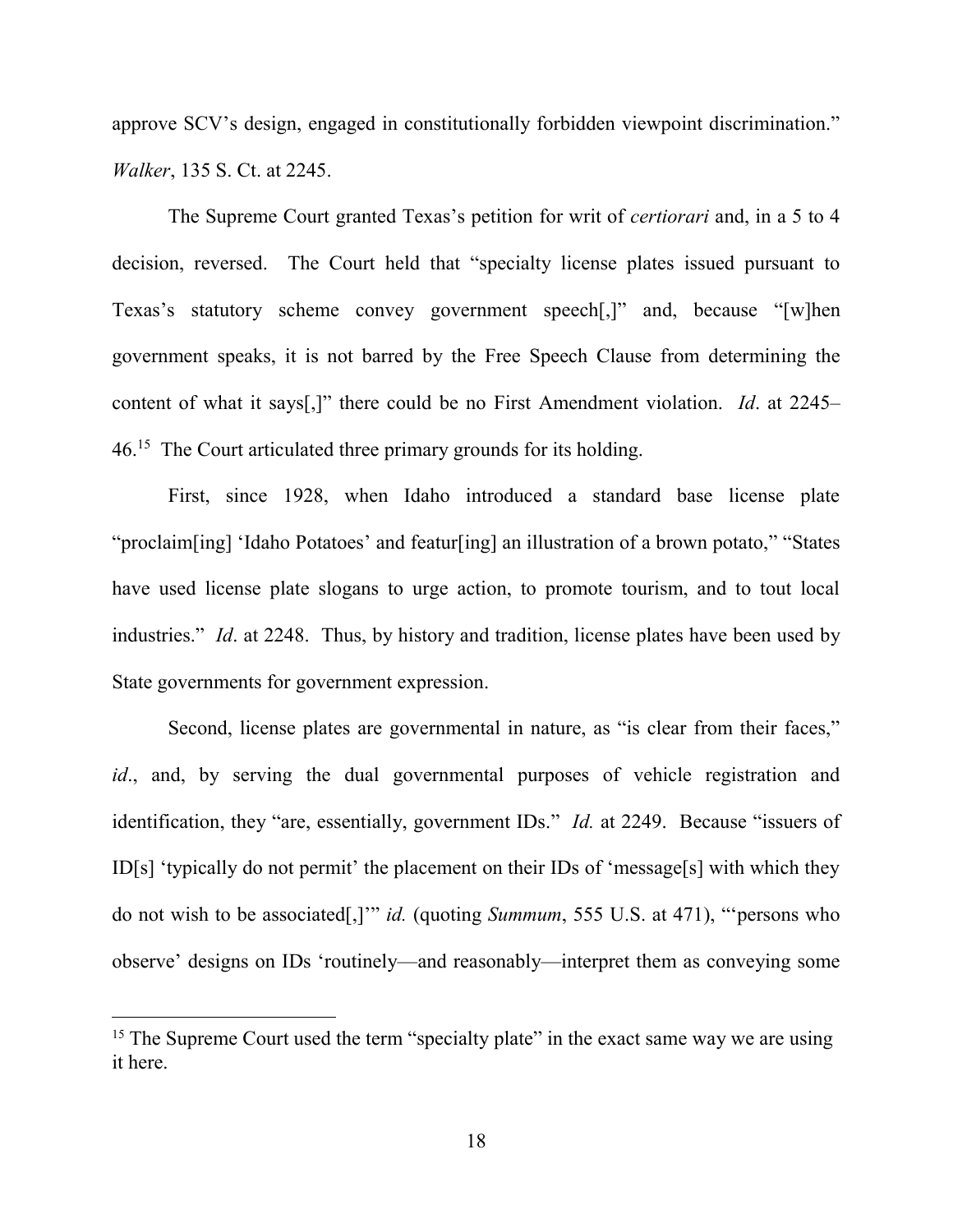message on the [ID issuer's] behalf.'" *Walker*, 135 S. Ct. at 2249 (quoting *Summum*, 555 U.S. at 471). Consequently, license plate designs "'are often closely identified in the public mind with the [State].'" *Walker*, 135 S. Ct. at 2248 (alternation in original) (quoting *Summum*, 555 U.S. at 472). A vehicle owner who seeks a specialty plate likely "intends to convey to the public that the State has endorsed that message"; and will obtain a specialty plate, instead of simply affixing a bumper sticker to his vehicle, because "Texas's license plate designs convey government agreement with the message displayed." *Walker*, 135 S. Ct. at 2249.

Finally, States exercise "direct control" "over the messages conveyed on [their] specialty plates." *Id*. In Texas, "[t]he Board must approve every specialty plate design proposal before the design can appear on a Texas plate." *Id.* "Texas has effectively controlled the messages [conveyed on specialty plates] by exercising final approval authority over their selection." *Id.* (citations and internal quotation marks omitted).

In summary,

Texas, through its Board, selects each design featured on the State's specialty license plates. Texas presents these designs . . . on governmentissued IDs that have traditionally been used as a medium for government speech. And it places the designs directly below the large letters identifying "TEXAS" as the issuer of the IDs. "The [designs] that are accepted, therefore, are meant to convey and have the effect of conveying a government message, and they thus constitute government speech." [*Summum*, 555 U.S.] at 472.

*Id.* at 2250 (first alteration in the original).

 The *Walker* Court went on to observe that specialty plates do not fit within any of the fora recognized for private speech on government property, under the forum doctrine,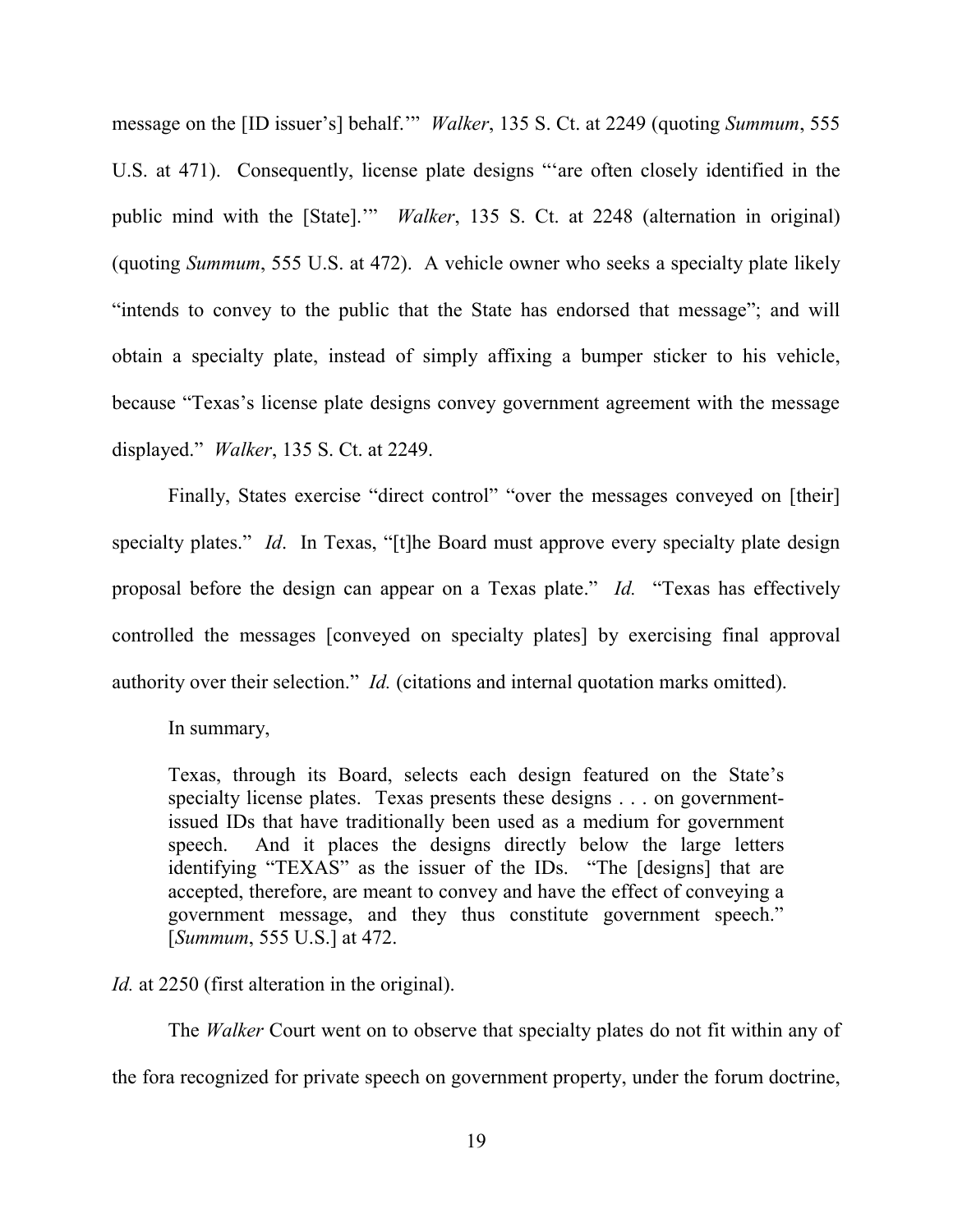a point that in its view lent additional support to their being government speech. Obviously, license plates are not a traditional public forum. The final authority the State of Texas wields over each specialty plate design "militates against a determination that Texas has created a public forum." 135 S. Ct. at 2251. Texas's "ownership" of each specialty plate design makes it "particularly untenable that the State intended specialty plates to serve as a forum for public discourse." *Id.* And the facts that license plates "traditionally have been used for government speech, are primarily used as a form of government ID, and bear the State's name[,]" "indicate that Texas explicitly associates itself with the speech on its plates." *Id.* Finally, specialty plates are not a nonpublic forum for private speech because "Texas is not simply managing government property, but instead is engaging in expressive conduct." *Id.* 

The *Walker* Court made clear that its analysis and holding "concerned only . . . specialty license plates," and that it was not addressing whether messages on vanity plates are government speech. *Id*. at 2244. That is the question we face here.

Only a handful of courts across the country have adjudicated First Amendment challenges to government restrictions on vanity plate messages, either facially or asapplied. Of the cases decided before *Walker*, most make no mention of government speech. Instead, the courts analyze the First Amendment challenges under the forum doctrine, deciding implicitly that the messages are *not* government speech. *See Perry v. McDonald,* 280 F.3d 159 (vanity plates are a nonpublic forum; State of Vermont did not act unreasonably or discriminate based on viewpoint by revoking vehicle owner's "SHTHPNS" vanity plate); *Lewis v. Wilson*, 253 F.3d 1077 (8th Cir. 2001) (statute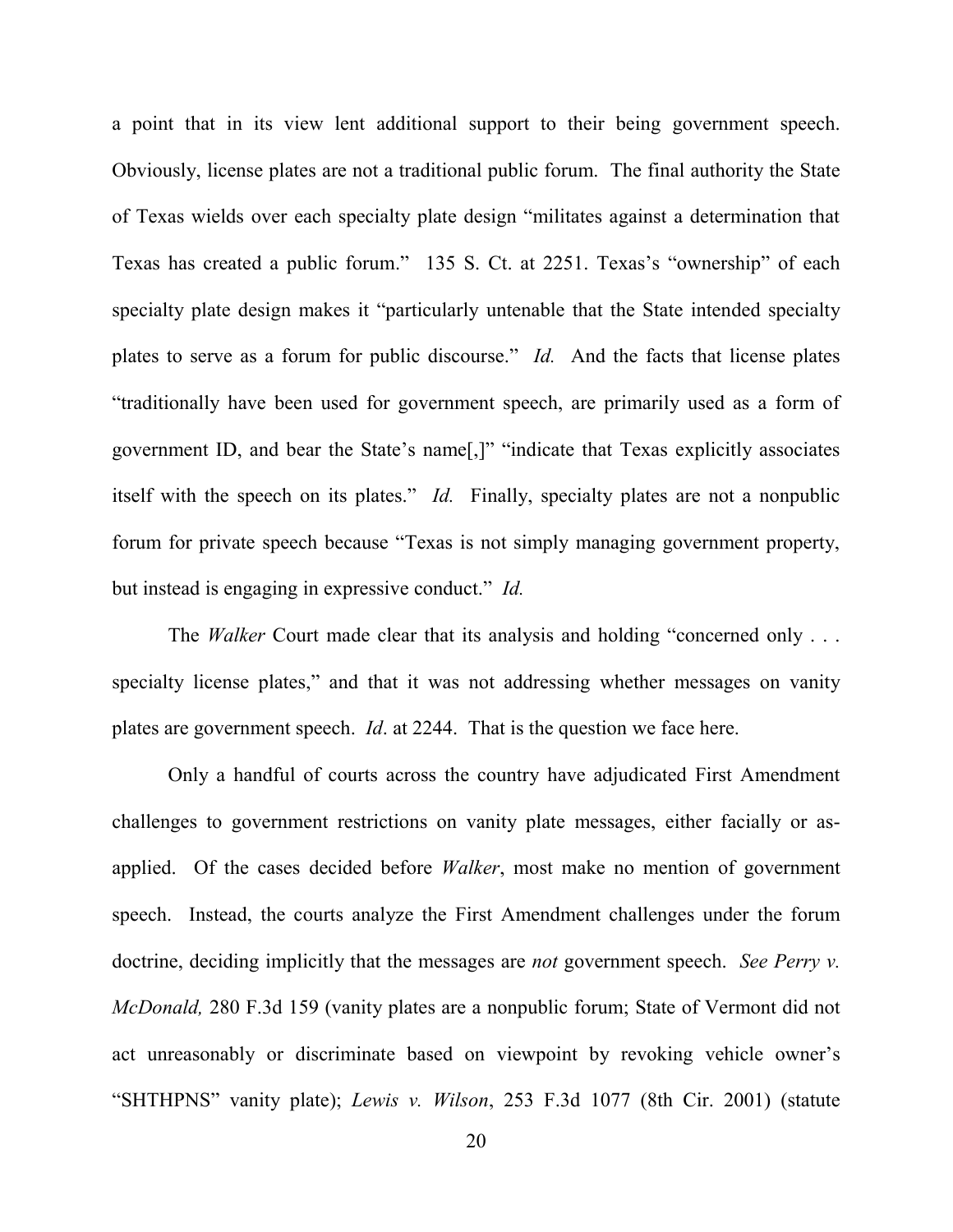allowing State agency to deny vanity plate application on ground that requested message is "contrary to public policy" gives agency unfettered discretion over content of message, in violation of First Amendment, regardless of which forum applies); *Montenegro v. N.H. Div. of Motor Vehicles,* 166 N.H. 215 (2014) (regulation permitting State agency to deny vanity plate application when the message sought is one that "a reasonable person would find offensive to good taste" is unconstitutionally vague on its face, in violation of First Amendment, regardless of whether vanity plates are a public or nonpublic forum); *Higgins v. Driver and Motor Vehicle Serv. Branch (DMV)*, 335 Or. 481 (2003) (under federal First Amendment case law, vanity plates are a nonpublic forum; Oregon vehicle administration rule prohibiting vanity plates that refer to alcoholic beverages or controlled dangerous substances is reasonable in light of the purposes of the forum and is viewpoint neutral);<sup>16</sup> *Kahn v. Dep't of Motor Vehicles*, 16 Cal. App. 4th 159 (Ct. of App., 2d Dist., Div. 1, Cal. 1993) (by allowing vanity plate messages, the State has not altered

<sup>16</sup> The Oregon Supreme Court, in *Higgins v. Driver and Motor Vehicle Service Branch (DMV)*, 335 Or. 481 (2003), agreed with the First Amendment forum analysis of the Oregon Court of Appeals, in *Higgins v. Driver and Motor Vehicle Services Branch (DMV)*, 170 Or. App. 542 (2000) (*en banc*). In the case at bar, the MVA relies upon the Oregon Court of Appeals's *Higgins* opinion, arguing that it holds that messages on vanity plates are government speech. That court held that such messages are "state communication," but did so solely as a matter of Oregon state constitutional law. *Id.* at 547.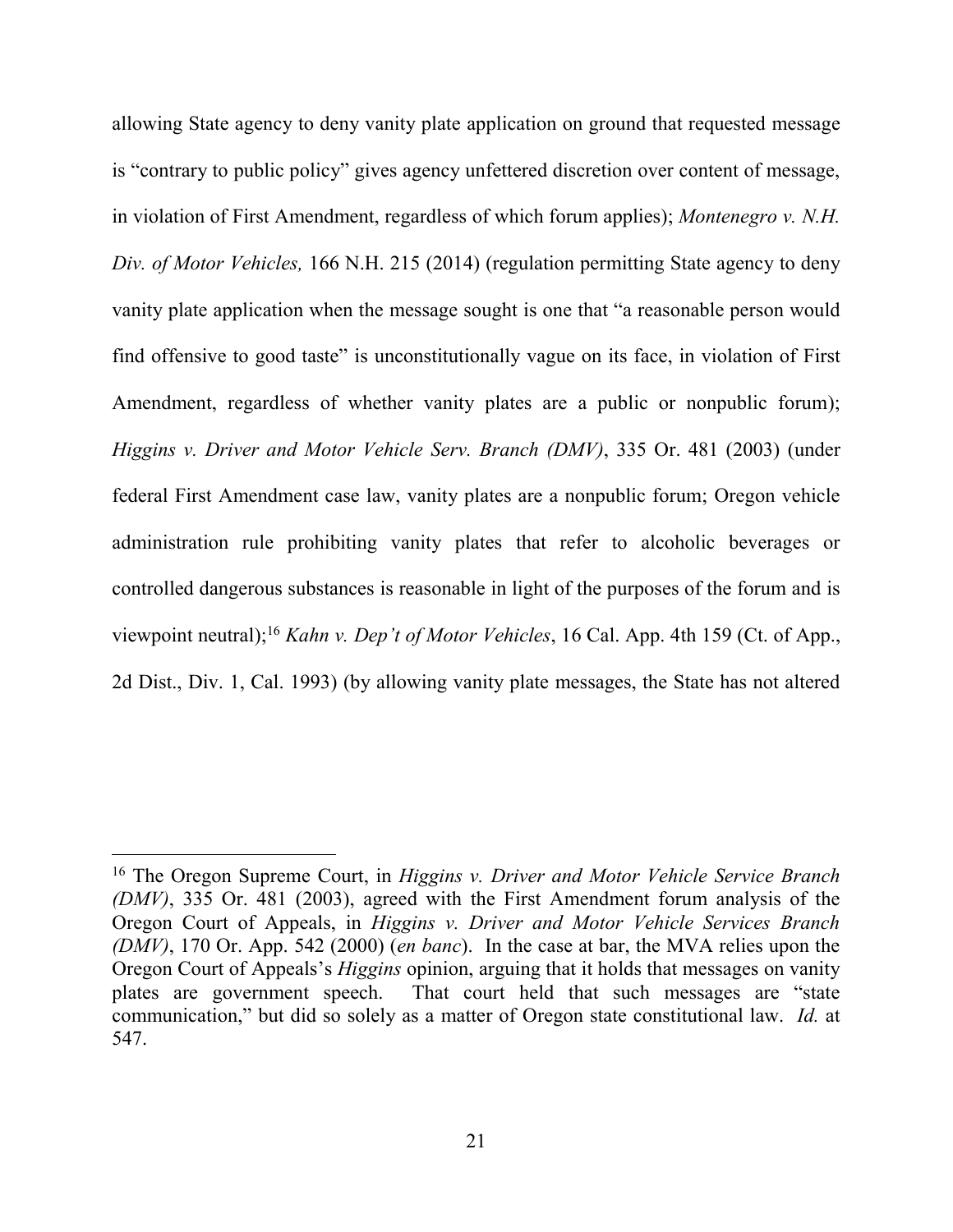the nature of license plates as identifying mechanisms nor has it opened a forum for the free expression of ideas).<sup>17</sup>

*Matwyuk v. Johnson*, 22 F. Supp. 3d 812 (W.D. Mich., N. Div. 2014), is the exception. There, the federal district court expressly addressed whether vanity plate messages are government speech. The case consolidated two facial challenges to a Michigan statute prohibiting vanity plates "that might carry a connotation offensive to good taste." Mich. Comp. Laws § 257.803(b) (2011). One vehicle owner's request for the vanity plates "INF1DEL" was turned down on that basis. He argued that other vanity plates voicing religious sentiments had been approved, and that his proposed message was similar in that it communicated that he did not follow any religion. The other vehicle owner's request for the vanity plates "WAR SUX" was turned down, on the same basis. He argued that he was an anti-war activist, and he wished to use his vanity plates to express his view about war.

 The court concluded that messages on vanity plates "cannot reasonably be considered government speech." *Matwyuk,* 22 F. Supp. 3d at 823.

In contrast to [specialty plates], the individuals who apply for Michigan personalized [vanity] license plates *–* not the government *–* determine the message. . . . The fact that license plates remain the property of the state .

<sup>17</sup> In *Byrne v. Rutledge*, 623 F.3d 46 (2d Cir. 2010), the question whether vanity plate messages are government speech was raised for the first time on appeal. Because it had not been raised in the district court, the Second Circuit declined to address it. Relying on its prior decision in *Perry v. McDonald*, 280 F.3d 159 (2d Cir. 2001), the court classified vanity plates as a nonpublic forum. It held that the State of Vermont acted unreasonably and committed viewpoint discrimination by banning all vanity plate letter and number combinations referring to a religion or deity.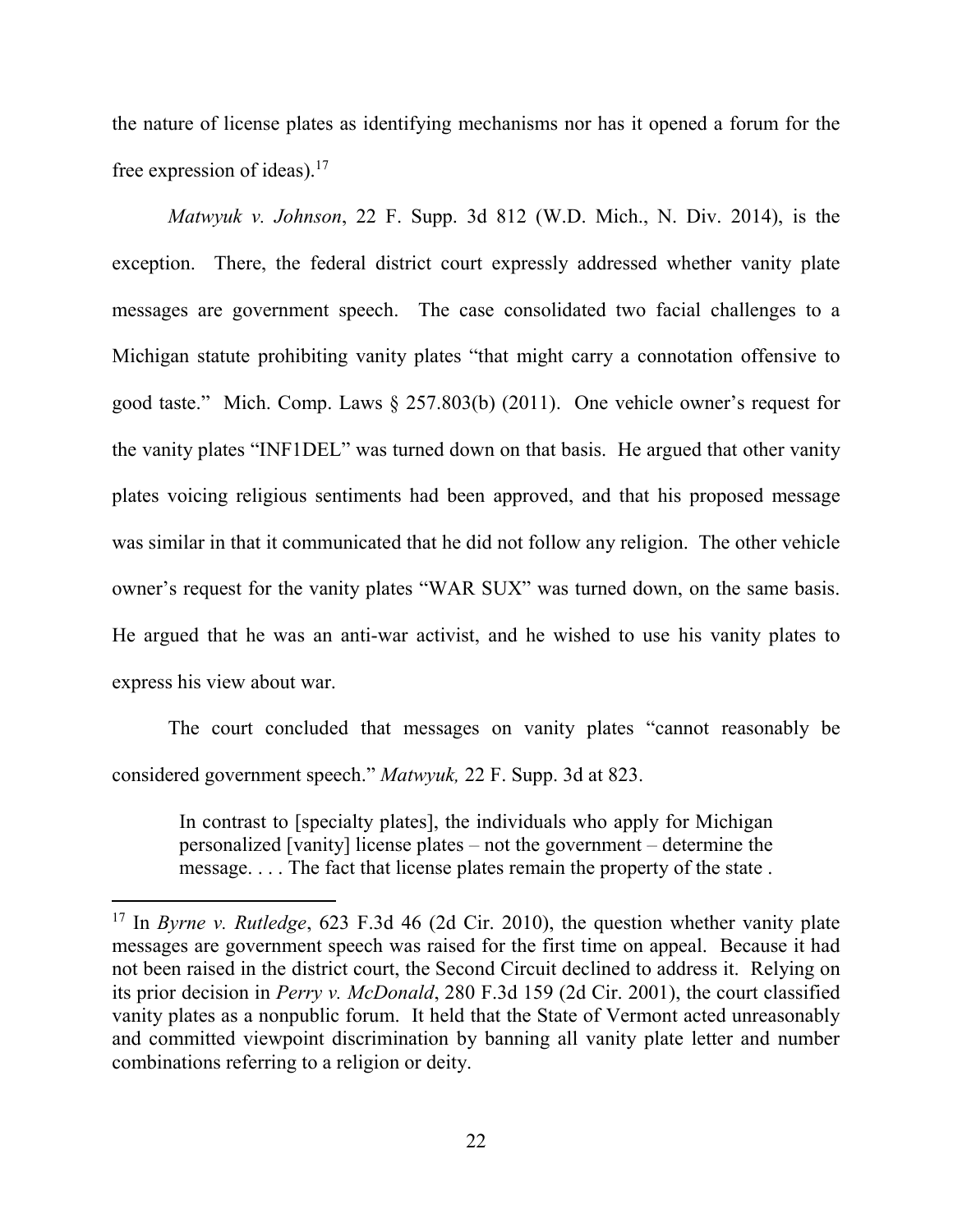. . is not controlling because the Sixth Circuit has held that private speech is not transformed into government speech simply because it occurs on government property. *Miller v. City of Cincinnati*, 622 F.3d 524, 537 (6th Cir. 2010). Michigan's only role in the process [of issuing vanity plates], other than collecting the license fee and issuing the physical plate, is to determine whether the proposed combination [of letters and numerals] "might carry a connotation offensive to good taste and decency." Moreover, each [vanity] plate . . . is unique to the applicant, because duplicates are prohibited.

*Id.* at 823–24 (some citations omitted). The court agreed with the challengers that the regulation in question was facially unconstitutional, because it was overly broad, permitting the State to deny a vanity plate application "based on viewpoint" and conferring unbridled discretion upon the State as decision-maker. *Id*. at 824.

 Since *Walker* was decided, one state supreme court has adjudicated a First Amendment challenge to government restrictions of vanity plate messages. In *Commissioner of the Indiana Bureau of Motor Vehicles v. Vawter*, \_\_\_ N.E. 3d \_\_\_, No. 49S00-1407-PL-494, 2015 WL 6777765, \*1 (Ind. Nov. 6, 2015), the Supreme Court of Indiana held that vanity plate messages are government speech, not private speech, and therefore the First Amendment free speech rights of the vehicle owners who seek vanity plates are not implicated. We shall discuss *Vawter* and the other relevant vanity plate cases *infra*.

### **(c)**

In 1910, the General Assembly enacted legislation requiring all vehicles registered in Maryland to display license plates. *See* Laws of Maryland, 1910, Ch. 207, as codified in Md. Code (1911), Art. 56, § 142 (effective date Apr. 15, 1910). Until the early 1960s, the Maryland standard base license plate was the only license plate issued to vehicle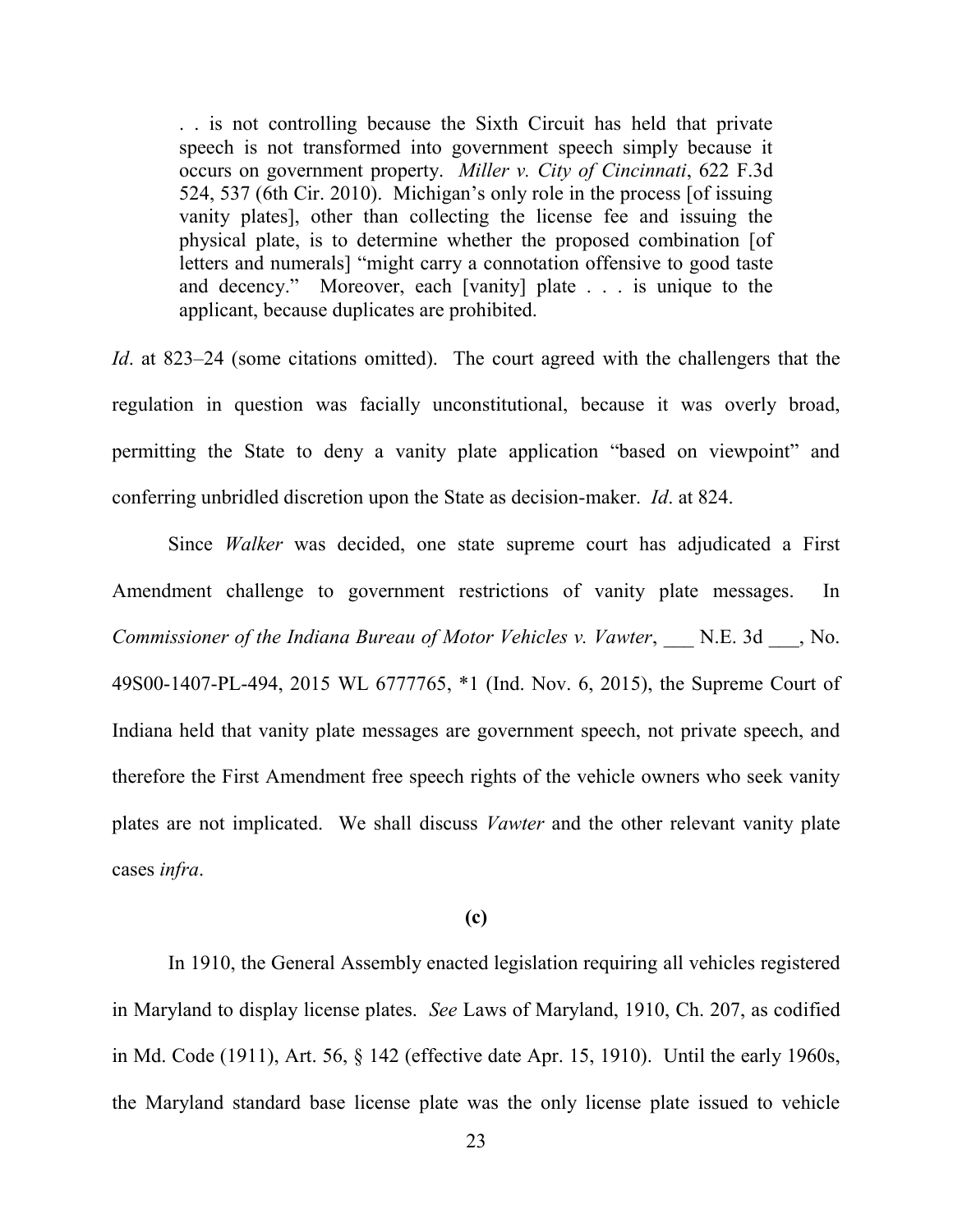owners. It was barebones, displaying a registration number, the year, and the word "Maryland." *See* James K. Fox, *License Plates of the United States: A Pictorial History 1903-To The Present* (Interstate Directory Pub. Company, Inc., 1997) ("Fox").<sup>18</sup> Beginning in the early 1960s, the General Assembly authorized the MVA to issue simple specialty plates for members of the Veterans of Foreign Wars, Laws of Maryland, 1963, Ch. 823, as codified in Md. Code (1957), Art. 66½, § 32(f), 1964 Cum. Supp. (effective date June 1, 1963); Disabled American Veterans, Laws of Maryland, 1967, Ch. 402, as codified in Md. Code (1957), Art.  $66\frac{1}{2}$ , § 32(g), 1968 Cum. Supp. (effective date June 1, 1967); and the American Legion, Laws of Maryland, 1967, Ch. 455, as codified in Md. Code (1957), Art. 66½, § 32(h), 1968 Cum. Supp. (effective date June 1, 1967). The registration numbers for those plates bore the organizations' initials followed by a number specific to the vehicle owner.In the early 1990s, the MVA began issuing specialty plates, *i.e.,* those bearing graphic designs and logos for the organizations for which the plates were prepared.

The first State to authorize vanity plates was Pennsylvania, in 1931. *See* Ronald Ahrens, *The Lost History of License Plates*, Automobilemag.com (July 4, 2014)

 $18$  As is plain from the title and publication date, the Fox book only covers license plates through 1997. There are avid license plate collectors throughout the country, many of whom display license plates on websites on the internet. The most complete and detailed website with respect to Maryland license plates is R. Kretschmer, *Maryland License Plates Index*, Ricksplates.com (Mar. 29, 2015) http://www.ricksplates.com/maryland/ ("Rick's Plates"). This website displays photographs of all Maryland license plates from 1910 to the present.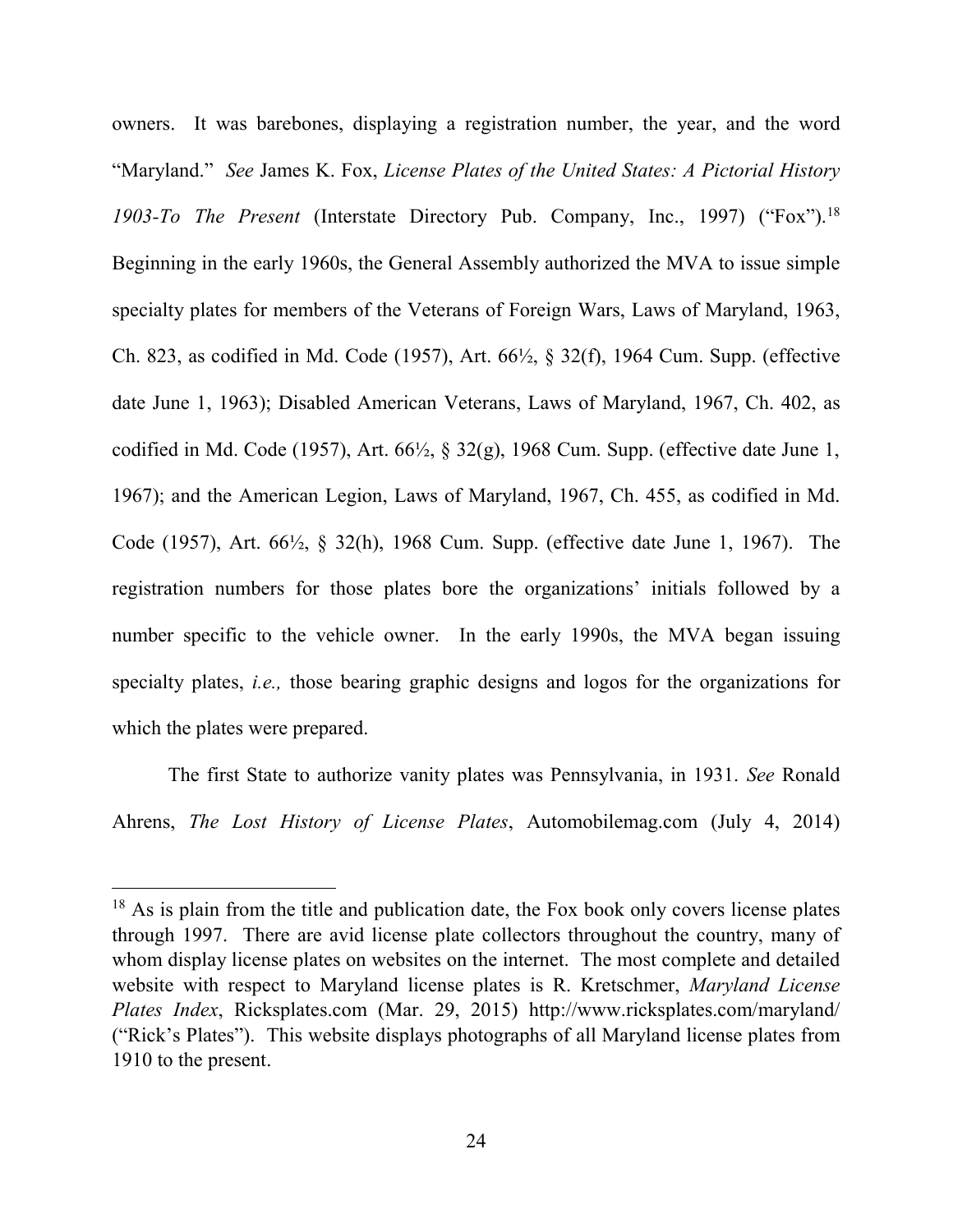http://www.automobilemag.com/features/magazine/1407-the-lost-history-of-license-

plates/. By the 1960s vanity plates had gained in popularity and were a well-known cultural phenomenon. *See* License Plates History, Licenseplates.tv (2015) http://www.licenseplates.tv/history.html.<sup>19</sup> More important from the standpoint of State governments, they were a lucrative revenue-producing mechanism.

In 1971, the General Assembly enacted vanity plate legislation. *See* Laws of Maryland, 1971, Ch. 638, as codified in Md. Code (1957, 1970 Rep. Vol.), Art. 66½, § 3- 606 (1971 Cum. Supp.) (effective date July 1, 1971). Entitled "Special registration plates generally," section 3-606 authorized the MVA's predecessor agency, upon application of a passenger vehicle owner and payment by the owner of a designated fee, to issue license plates "upon which shall be inscribed a combination of not more than six (6) letters and numbers . . . selected by the vehicle owner." *Id.* at (a). It further provided that the predecessor agency "shall reserve the right to refuse any combination of letters and numbers at his discretion and may adopt reasonable rules and regulations for the issuance of such plates and for carrying out the provisions of this section." *Id.*<sup>20</sup>

 $\overline{a}$ 

Continued…

<sup>&</sup>lt;sup>19</sup> One of popular culture's most notable vanity plate depictions appeared in the 1964 James Bond film *Goldfinger*, in which the antagonist drove a vehicle bearing the vanity plate "AU 1," representing the chemical symbol for gold. Internet Movie Database, Goldfinger *Trivia*, IMDB (2015) http://www.imdb.com/title/tt0058150/trivia.

 $20$  The 1971 legislation was not the first of its kind in Maryland. In 1953, Laws of Maryland, Ch. 533 the General Assembly enacted a new subsection (e) to Md. Code (1951), Art. 66½, § 30, entitled "Special Registration plates with requested combinations of letters and numerals." The law provided that the MVA's predecessor agency "may, upon payment of [a specialized fee] . . . issue to any applicant registration plates upon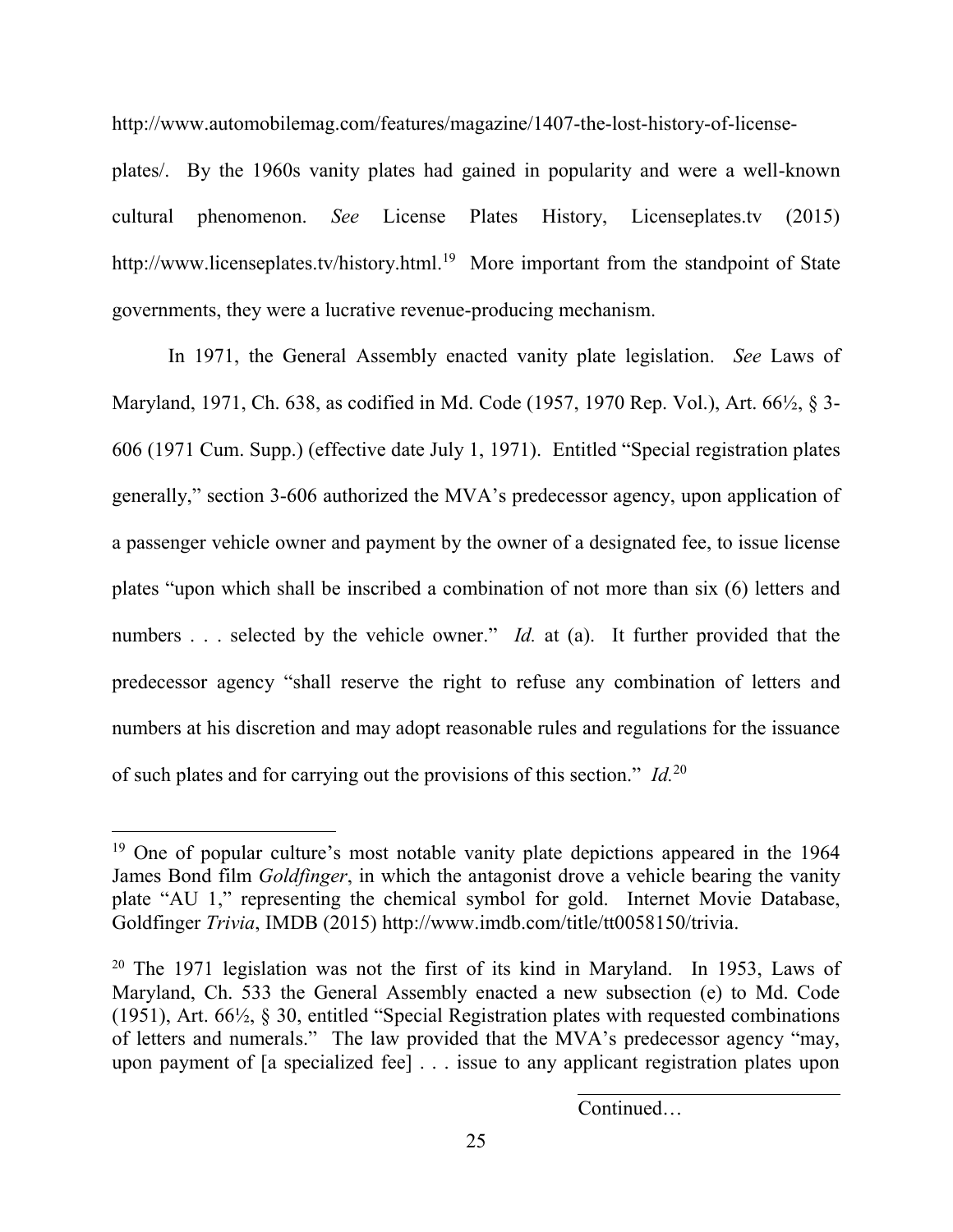In 1977, Article 66½ of the Maryland Code was repealed and recodified. Section 3-606 became section 13-613 of the new Transportation Article. Its title was changed to, "Personalized registration plates for Class A (passenger) vehicles." It provided, as it does today, that a vehicle owner "may apply . . . for the assignment to that vehicle of a special, personalized registration number."  $\S$  13-613(a).<sup>21</sup> According to the Revisor's note, the word "personalized" was added to the title and body of section 13-613 "to distinguish more clearly between the special plates issued under this section and those issued under other provisions of this part." In other words, the statute was reworded to clarify the distinction between vanity plates and specialty plates.<sup>22</sup>

COMAR 11.15.07.01 details the "Application Requirements" for a vanity plate. Among them are that the vanity plate message requested consist of no more than seven characters, including letters, numbers, and spaces; letters shall be of the English language; numerals shall be cardinal numbers; and a "symbol, diagram, dash, slash, or

…continued

which shall be displayed any combination of letters and/or numerals requested by the applicant and approved by the [agency]." In 1957, the General Assembly repealed section 30(e). Laws of Maryland, Ch. 472. In Senate Bill 390, the reason given for repealing the 1953 law was that "the experience in other states has shown that special registration plates has brought chaos and confusion in the administration of motor vehicle registration" and the financial and administrative burden to the State occasioned by allowing the special plates outweighed the benefit to the State.

 $21$  In 1977, only owners of passenger vehicles could apply for vanity plates. That was expanded over the years, and the statute now permits owners of many other types of vehicles to apply for vanity plates.

<sup>&</sup>lt;sup>22</sup> Section 13-613(c)(1) increased the number of characters that may be used on a vanity plate to 7; that language remains the same today as well.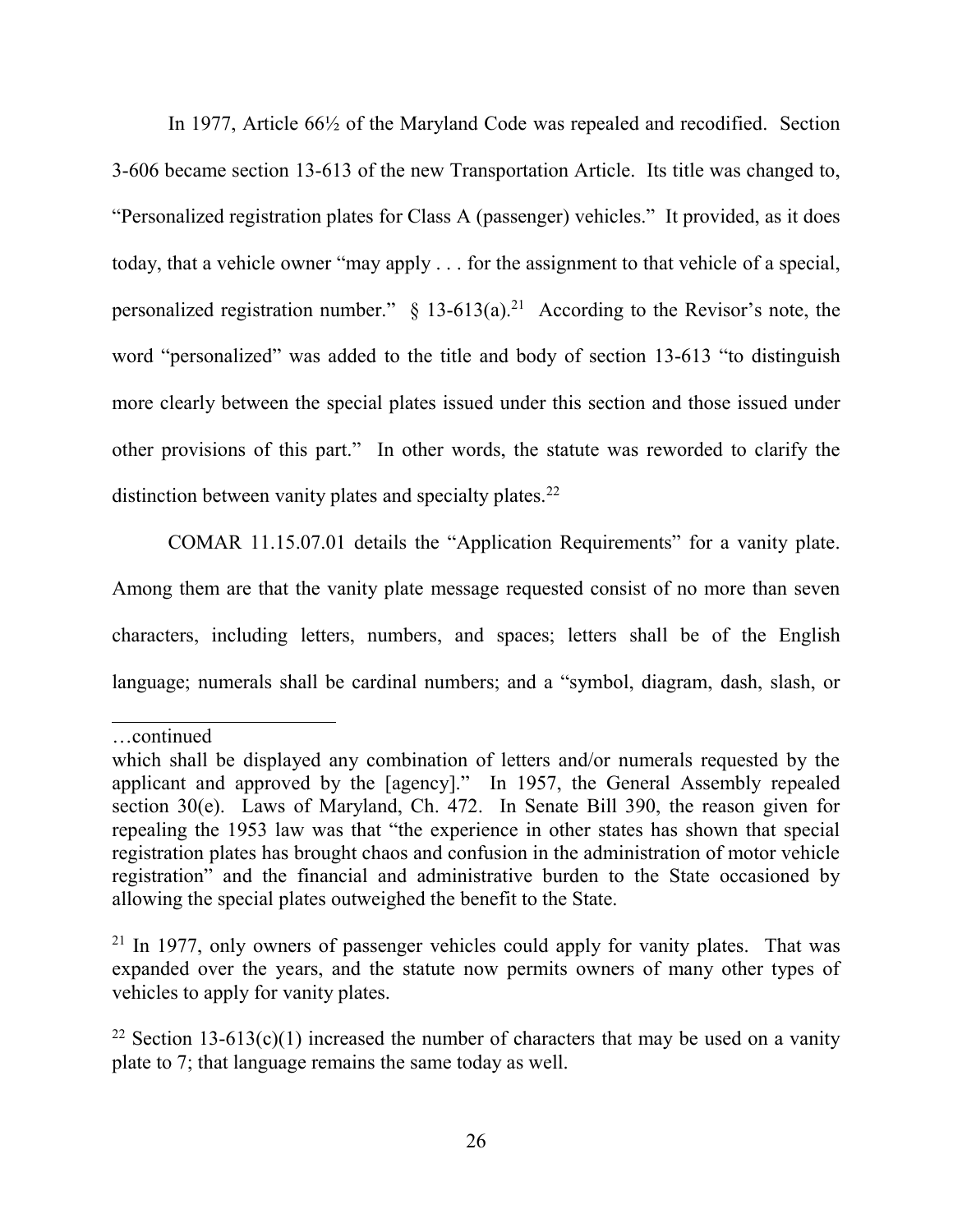other character" may not be requested. *Id.* at (B)(3). The MVA has discretion to refuse to issue, or to rescind, a vanity plate that duplicates an existing registration numbering system; contains a combination of letters that designates or abbreviates an official organization (for example, the DOT or ICC); is identical to an already existing Maryland vanity plate; or seeks to secure use of the characters "for fraudulent purposes." *Id*. at (C).

By additional regulation, the MVA has specified the grounds on which it "may refuse to issue or rescind the issuance of" any license plate, including a vanity plate:

The [MVA] may refuse to issue or rescind the issuance of a registration plate containing letters, numbers, emblems, terms, symbols, logos, or a combination of them which:

- A. Is identical to one already issued by the [MVA];
- B. Is being requested for a fraudulent or deceptive purpose;
- C. Has a scatological or sexual meaning or connotation;
- D. Contains profanities, epithets, or obscenities;
- E. Communicates a message of any kind about any of the following characteristics of a group of people:
	- (1) Race,
	- (2) Ethnic or national origin,
	- (3) Color,
	- (4) Religion,
	- (5) Disability, or
	- (6) Sexual orientation;
- F. Makes reference to the commission of illegal acts; or
- G. Contains any other combination that the Administrator [of the MVA] finds unacceptable within the law.

COMAR 11.15.29.02.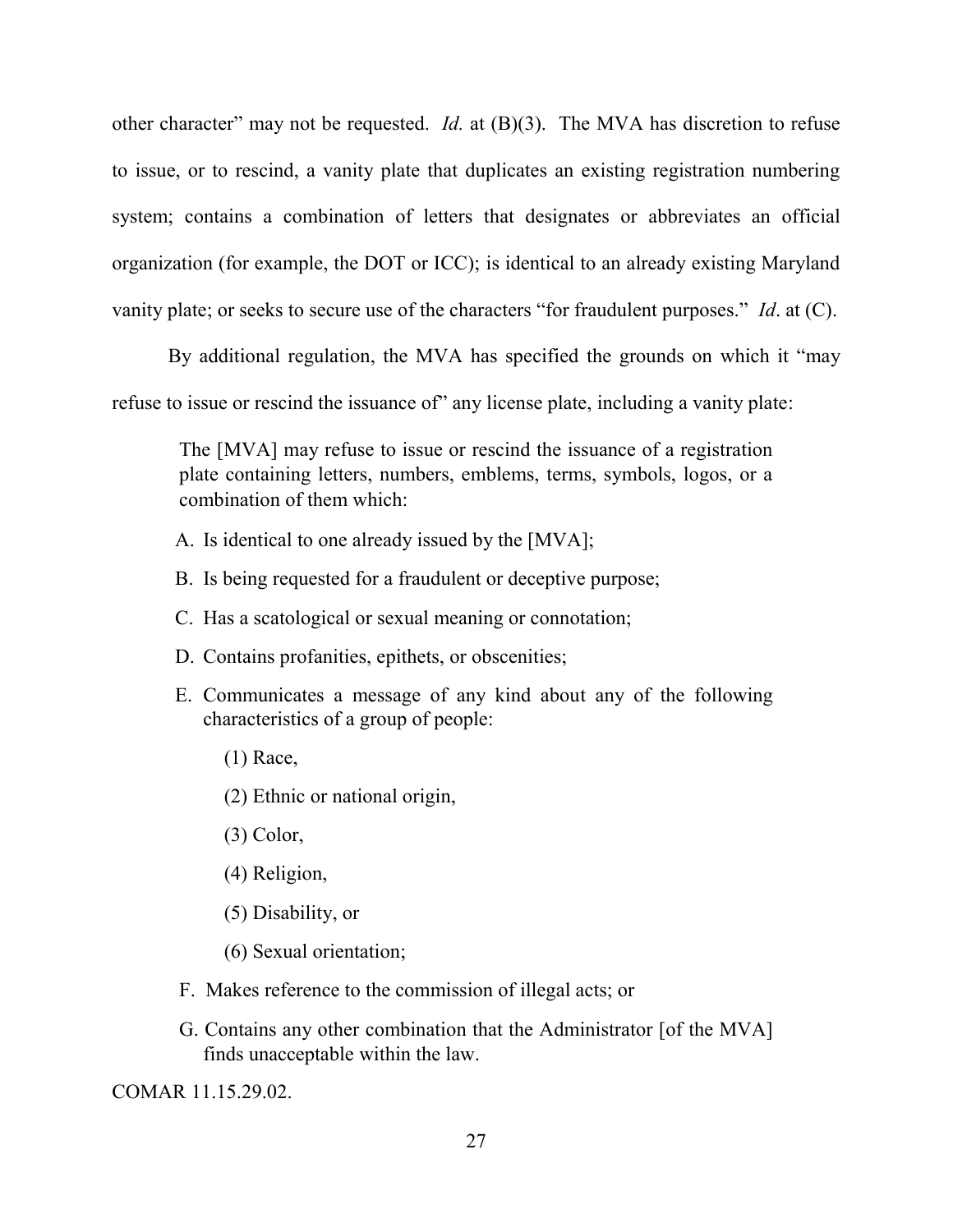Maryland's standard base license plates never have displayed a State slogan.<sup>23</sup> Until 2010, these license plates were quite simple, displaying only the word "Maryland" and, until 1971, when removable stickers—or "validation tabs"—came to be used to show the expiration date, that date. *See* Laws of Maryland, 1970, Ch. 534 as codified in Md. Code (1957, 1970 Repl. Vol.), Art. 66½, § 3-410(c) (effective date Jan. 1, 1971). *See also* R. Kretschmer, *A Pictorial History of Maryland License Plates; Passenger Car Plates Dated 1954 to Present*, Ricksplates.com (Oct. 17, 2015) http://www.ricksplates.com/maryland/mdpass2.htm ("Rick's Plates"). The standard base license plate adopted for use in 1986 displayed a small graphic depiction of the State shield in the middle. *Id.* Vanity plates issued on that standard base plate did not include the State shield, however. *Id.* In early 2005, a legend for the State of Maryland's website (www.maryland.gov) was added to the bottom of that standard base plate. For a few months, vanity plates issued on that plate also bore that legend. The MVA then eliminated the website legend for vanity plates. *Id.*

 $23$  The Maryland standard base license plate for 1934 bore the word "Tercentenary," honoring Maryland's 300<sup>th</sup> anniversary. Then, from 1942 to 1947, the standard base plate bore the words "Drive Carefully," which is not a State slogan in that it does not concern Maryland in particular. *See* Rick's Plates, *A Pictorial History of Maryland License Plates; Passenger Car Plates Dated 1910 to 1953* (Mar. 24, 2015) http://www.ricksplates.com/maryland/mdpass1.htm. Examples of State slogans on standard base license plates are: Arizona, 1940–Present ("Grand Canyon State"); Idaho, 1957–Present ("Famous Potatoes"); Delaware, 1963–Present ("The First State"); and Wisconsin, 1940–Present ("America's Dairyland"). *See* Rick's Plates, *Gallery of Current U.S. License Plates* (Sept. 14, 2015) http://www.ricksplates.com/uscurrent.htm*; see also* James K. Fox, *License Plates of the United States: A Pictorial History 1903-To The Present* (Interstate Directory Pub. Company, Inc., 1997).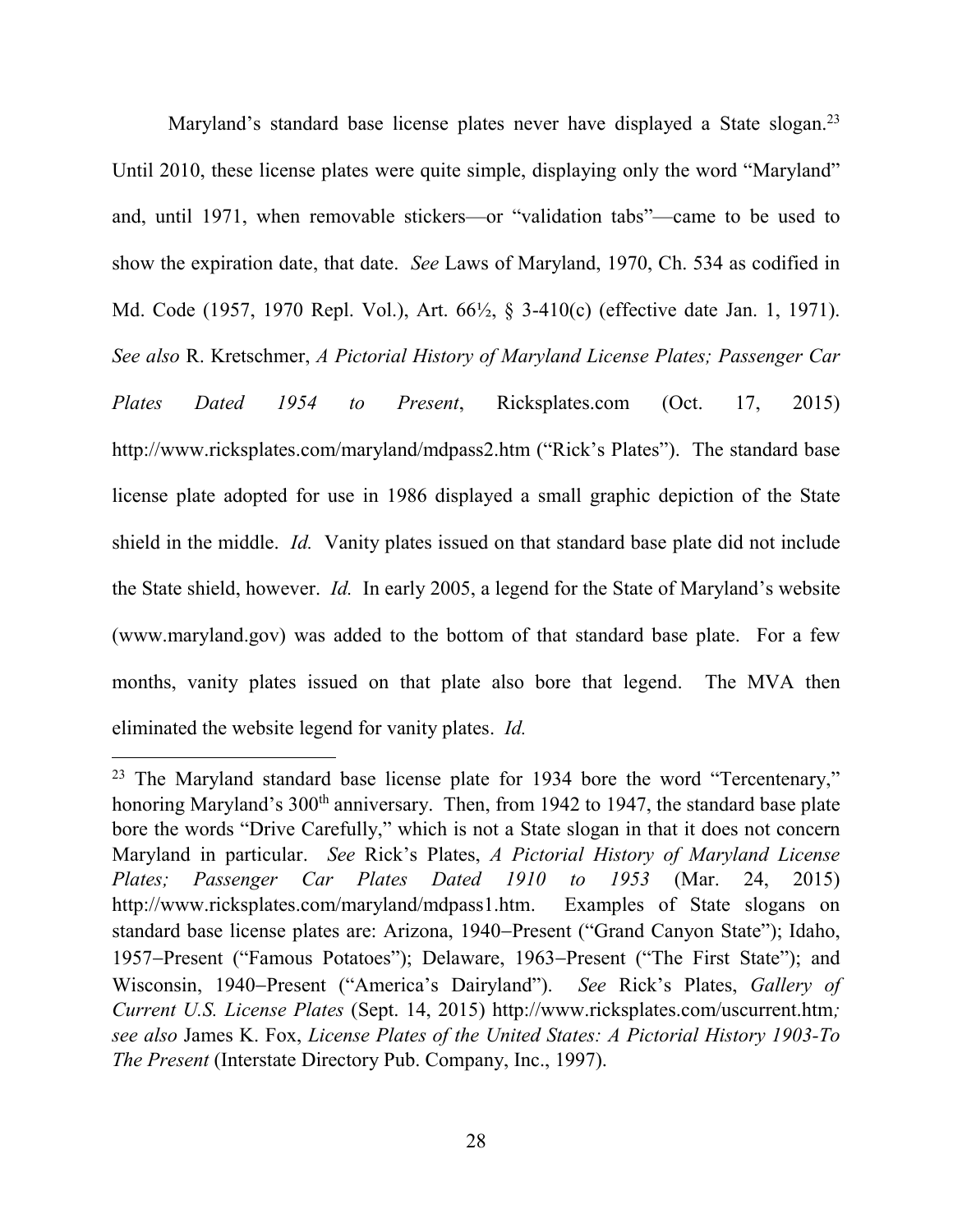Maryland's current standard base license plate, adopted effective June 14 (Flag Day), 2010, has a "War of 1812" theme.<sup>24</sup> The plate depicts the American flag flying over Fort McHenry on one side, and bombs bursting in air on the other side. The word "Maryland" appears in blue at the top of the plate with the words "War of 1812" beneath it, in red. The legend for a Maryland website devoted to the War of 1812, www.starspangled200.org, appears on the bottom of the plate. Vanity plates obtained after June 14, 2010, are issued on the "War of 1812" standard issue license plate, unless they are requested to appear on a commemorative plate.<sup>25</sup>

 Maryland standard base license plates and commemorative plates are manufactured so the characters that form the registration number follow a predetermined

<sup>24</sup> Because license plates can be transferred upon the purchase of a new car, *see* note 3, *supra*, there are many Maryland vehicles that still display the 1986-2009 standard base plates, including vanity plates.

 $25$  From the time Maryland began issuing commemorative plates, in 1976, vanity plates have been issued on them if requested and if both fees are paid. Maryland's first commemorative plate, honoring the country's Bicentennial, was issued from December 1975 to February 1977. *See* Rick's Plates, *A Pictorial History of Maryland License Plates; Passenger Car Plates Dated 1954 to Present* (Oct. 17, 2015) http://www.ricksplates.com/maryland/mdpass2.htm. Like all commemorative plates, it could be obtained, for a fee, as an alternative to the standard base license plate. The Bicentennial commemorative plate bore the word "BICENTENNIAL" at the top, the dates 1776 and 1976 in the bottom corners, and displayed a graphic of cannons and bombs bursting in air. From 1984 to 1987, the MVA issued a commemorative plate honoring Maryland's 350<sup>th</sup> anniversary. It bore the dates 1634 and 1984 in the top corners and the words "350<sup>th</sup> Anniversary" at the bottom. The commemorative Chesapeake Bay Plate became available in 1990. Unlike its predecessors, it can be renewed from year to year. The commemorative Agricultural Plate became available in 2001, and it too can be renewed yearly.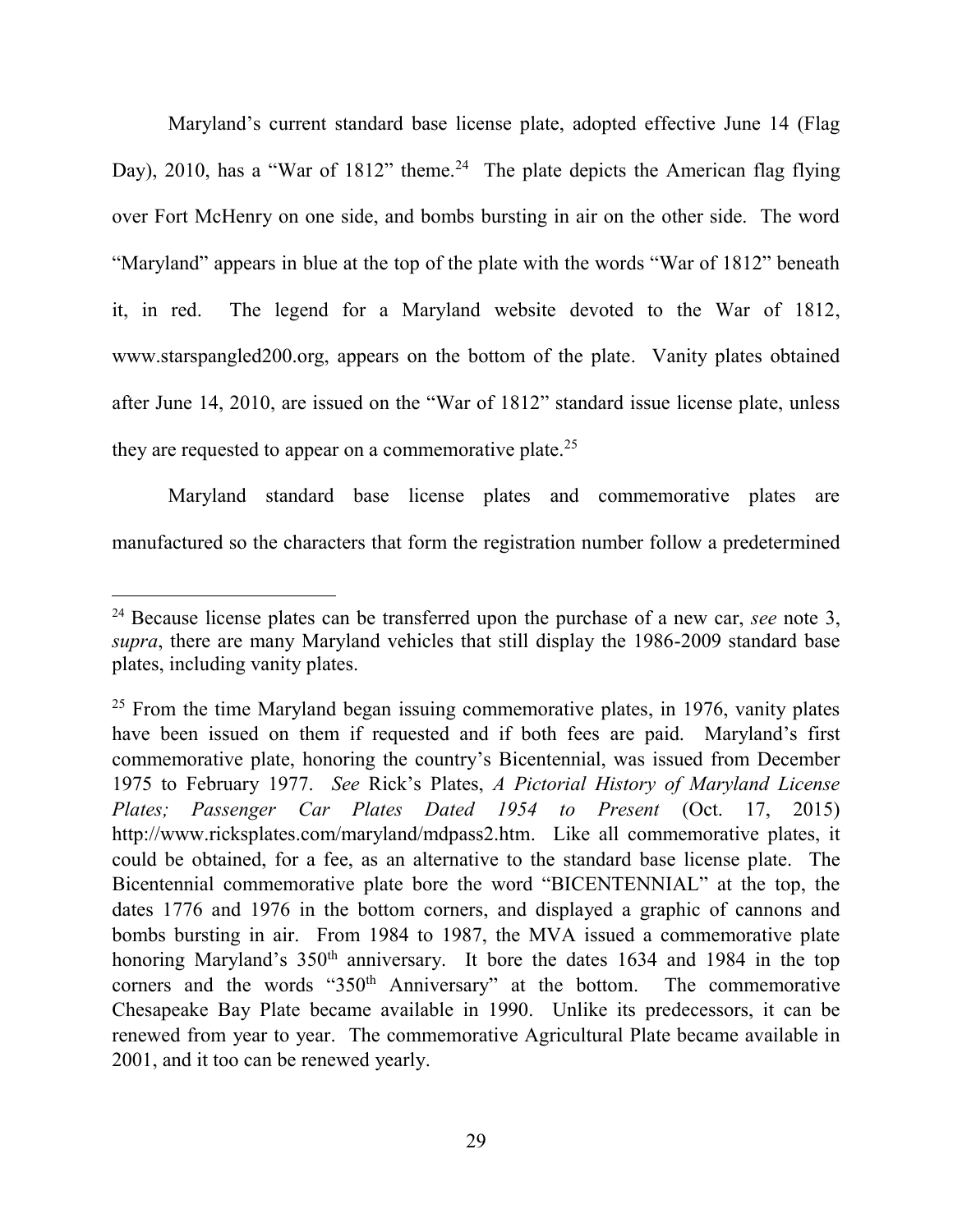series. The registration number a vehicle owner happens to be assigned by the MVA is the next one in the series. It serves as the unique alphanumeric identifier for the vehicle, but has no intrinsic meaning.

#### **(d)**

 The MVA argues that "there are no legitimate grounds on which to distinguish the [specialty] plates at issue in [*Walker*] and the vanity plate[s] at issue in this case." Invoking the three grounds central to the Supreme Court's government speech analysis in *Walker*—that States historically have used license plates to communicate government messages, that license plates are government IDs for vehicles and therefore are closely identified with the State in the public mind, and that the State exercises direct control over the messages on license plates—it asserts that "Maryland's vanity plates are . . . government speech, and the State is free to recall plates . . . that include messages with which the State does not wish to be associated." We disagree.

 To be sure, in deciding whether specialty plates are government speech, the *Walker* Court considered it significant that, generally speaking, States long have used their standard base license plates for self-promotion. While certainly not dispositive, it is worth noting that for 100 years, until the General Assembly decided to celebrate Baltimore's pivotal role in winning the War of 1812, Maryland's standard license plates did not urge, promote, or tout anything about itself. Picture-less, symbol-less, and slogan-less, they were basic two-colored plates that can best be described as boring. Multi-colored depictions of the State's natural resources were reserved for commemorative plates.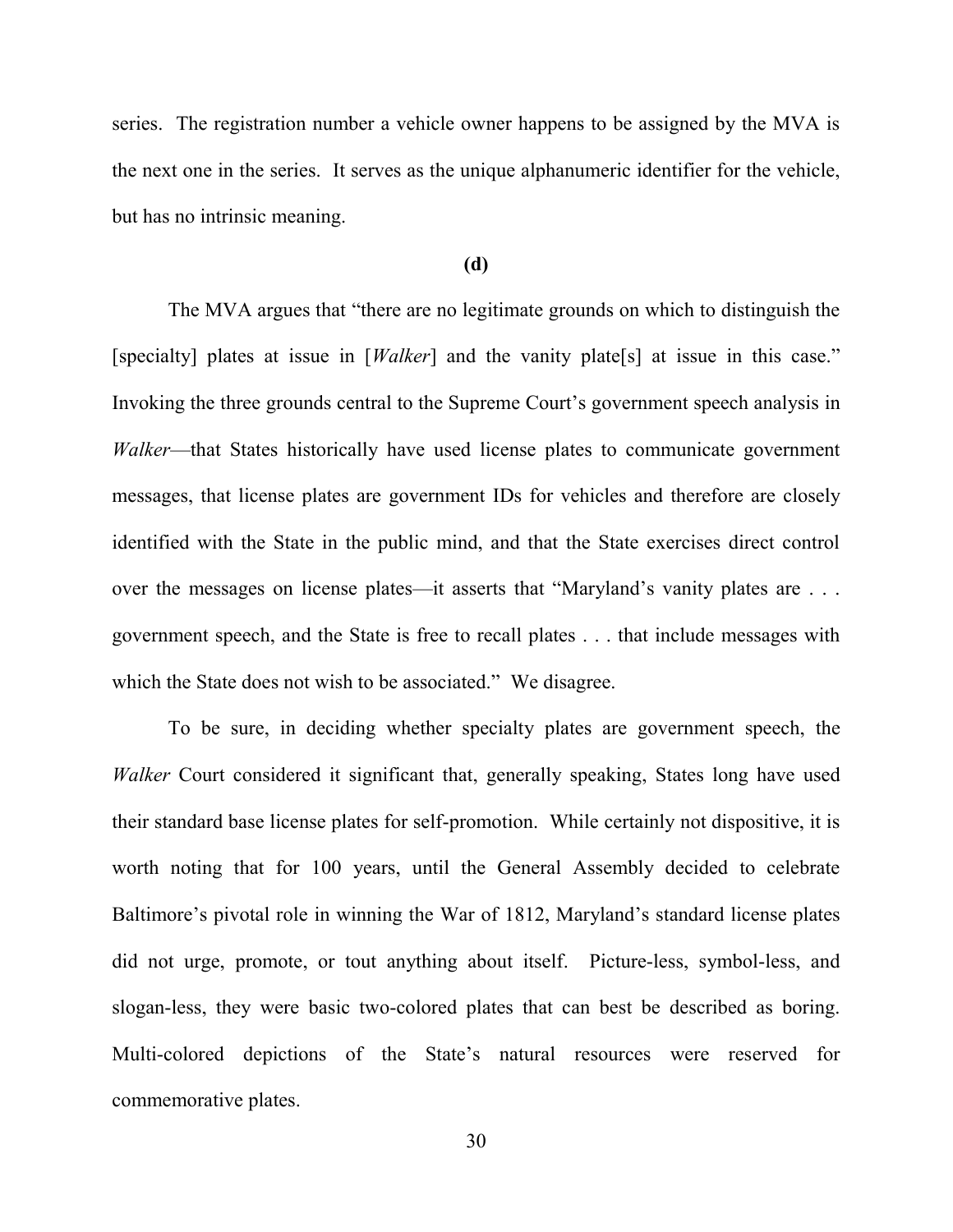As "government IDs," vanity plates differ significantly from specialty plates. The registration number on a vanity plate is an identifier, as all license plate registration numbers are, but it is more than that. The combination of characters the vehicle owner selects creates a personalized message with intrinsic meaning (sometimes clear, sometimes abstruse) that is independent of mere identification and specific to the owner. Because it is the registration number that is being personalized, and registration numbers must be unique, the message on a vanity plate necessarily will be one-of-a-kind. Indeed, vanity plate messages are more "one-of-a-kind" than bumper stickers. At any given time, there may be multiple Maryland vehicles displaying a particular bumper sticker, but there only will be one Maryland vehicle displaying a particular vanity plate message. Specialty plates do not bear unique personalized messages. They are base plates specially redesigned for particular organizations, reflecting their emblems, slogans, and names, and may be obtained, for a fee, by any member of an organization for which the specialty plate has been approved. Many Maryland vehicles display identical specialty plates; only the registration numbers, which on a specialty plate have no intrinsic meaning and carry no message, will vary.

The State of Maryland does not create unique message-conveying vanity plates and *then* offer them for sale to vehicle owners. The opposite happens. The State only will manufacture a vanity plate upon the request of a vehicle owner who himself selects the unique alphanumeric combination that becomes the message. The message on a vanity plate serves the owner's purpose of drawing attention to himself. That is the genesis of the nickname "vanity plates." So, historically, vehicle owners have used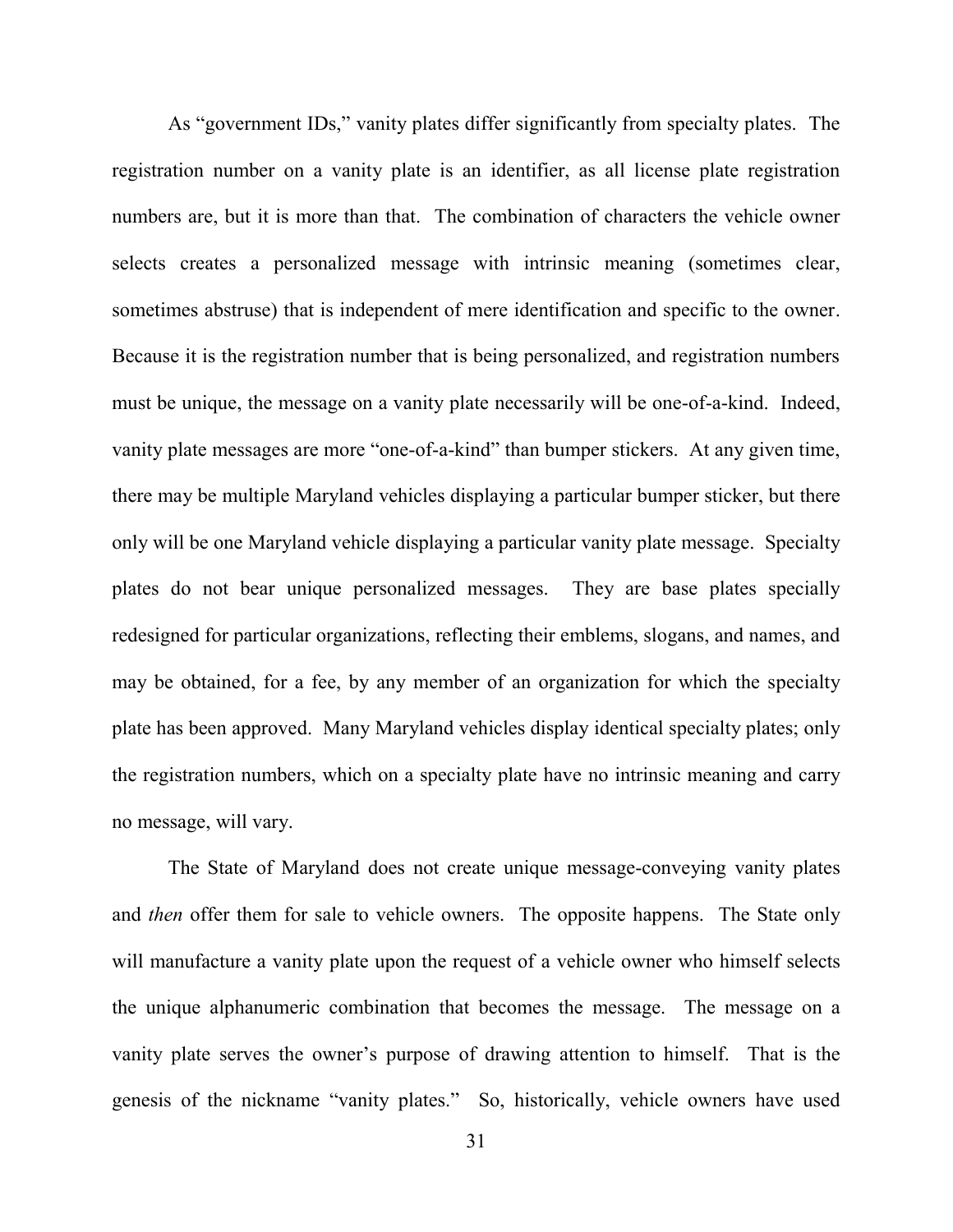vanity plates to communicate their own personal messages and the State has not used vanity plates to communicate any message at all. Unlike the license plate slogans that States use "to urge action, to promote tourism, and to tout local industries[,]" *Walker*, 135 S. Ct. at 2248, vanity plates are personal to the vehicle owner, and are perceived as such. From the vehicle owner's perspective, his vanity plates tell the world something about himself. From other drivers' perspectives, vanity plates tell them something about the vehicle's owner, or at least challenge them to figure out what the owner is trying to communicate. From the State's perspective, vanity plates are a good source of revenue.

Of course, vanity plates, like all license plates, are government-issued articles that serve to identify the vehicles on which they are placed. As the Supreme Court observed in *Walker*, license plates are government property and their governmental nature is obvious. That does not mean that any message on a license plate is government speech. If that were the case, all speech on what clearly is government property would be government speech. That proposition has been widely rejected and is inconsistent with the Supreme Court's developed law on forum analysis. *See Matwyuk,* 22 F. Supp. 3d at 823–824 ("[P]rivate speech is not transformed into government speech simply because it occurs on government property[.]"); *see also Walker*, 135 S. Ct. 2242 ("Forum analysis . . . applies to government restrictions on purely private speech occurring on government property[.]"); *Perry v. McDonald*, 280 F.3d at 166 ("It is well established that 'the government need not permit all forms of speech on property that it owns and controls[.]'") (quoting *Int'l Soc'y for Krishna*, 505 U.S. at 678).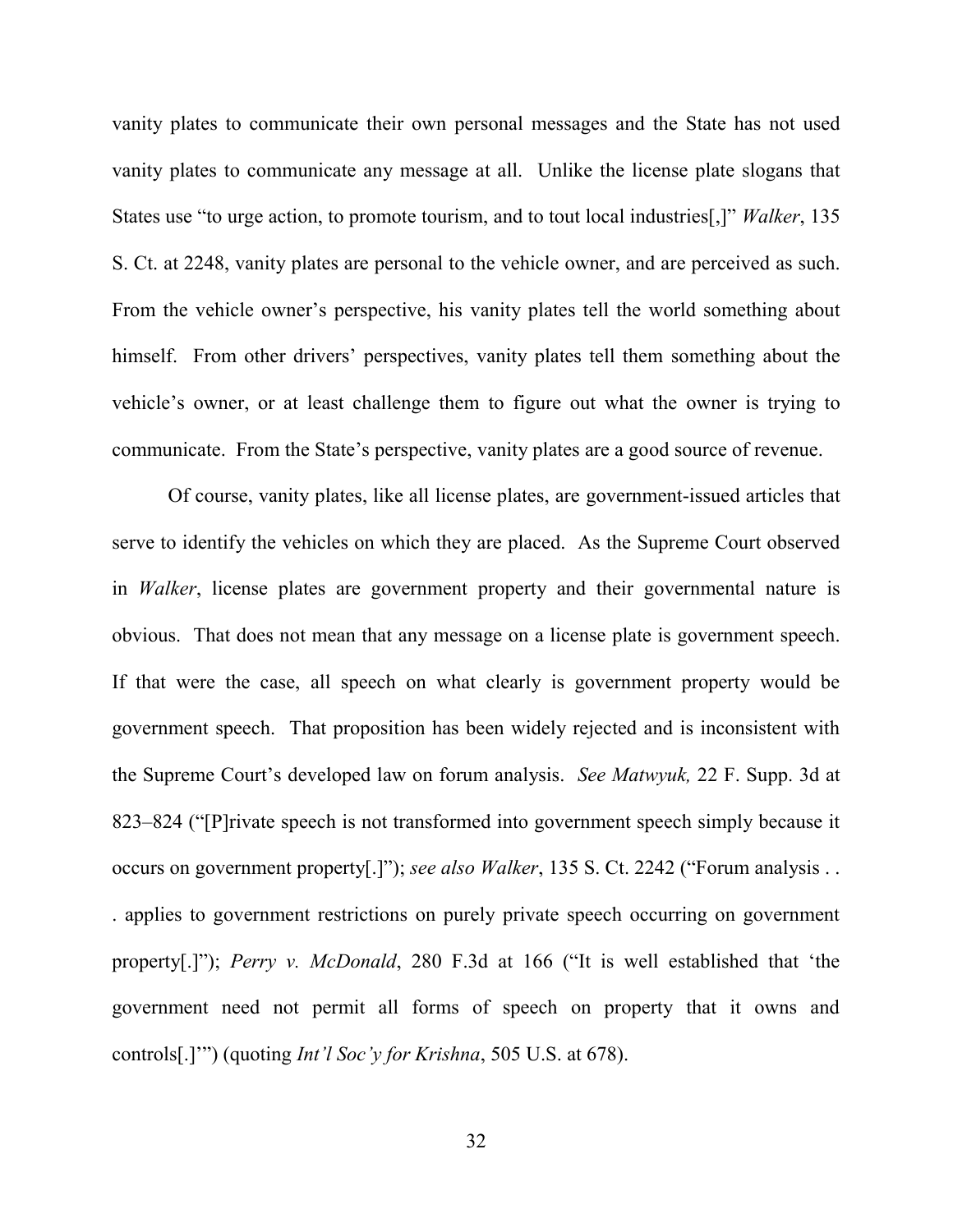The personal nature of a vanity plate message makes it unlikely that members of the public, upon seeing the vanity plate, will think the message comes from the State.<sup>26</sup> Unlike the messages on specialty plates, which, as explained, are not one-of-a-kind and usually are displayed on a retooled plate design that bears graphics of emblems and slogans for an organization, the messages on vanity plates are not official-looking. There is nothing governmental about the message "BOB" or "FROSTY" or "68VETT" or "LVMYDOG" or "B HAP E." And the natural reaction of those who see the "BOB" vanity plate will be to think that the driver of the vehicle is speaking and is saying, "Hey world, I'm Bob." Members of the public might assume, not unreasonably, that the "BOB" vanity plates would not be on the vehicle if the MVA had not allowed them to be issued. Given the plainly personal nature of vanity plate messages, however, people making that assumption would not next assume that "BOB" is a message spoken by the State. Indeed, they would *not* assume that the State has endorsed the message so as to make the message its own. At most, they would assume that the State had permitted the vehicle owner to display the *owner's* requested message on the vanity plate.

<sup>26</sup> In his concurring opinion in *Pleasant Grove City v. Summum*, Justice Souter observed:

<sup>[</sup>T]he best approach that occurs to me [to determine whether speech is government or private speech] is to ask whether a reasonable and fully informed observer would understand the expression to be government speech, as distinct from private speech the government chooses to oblige[.]

<sup>555</sup> U.S. at 487.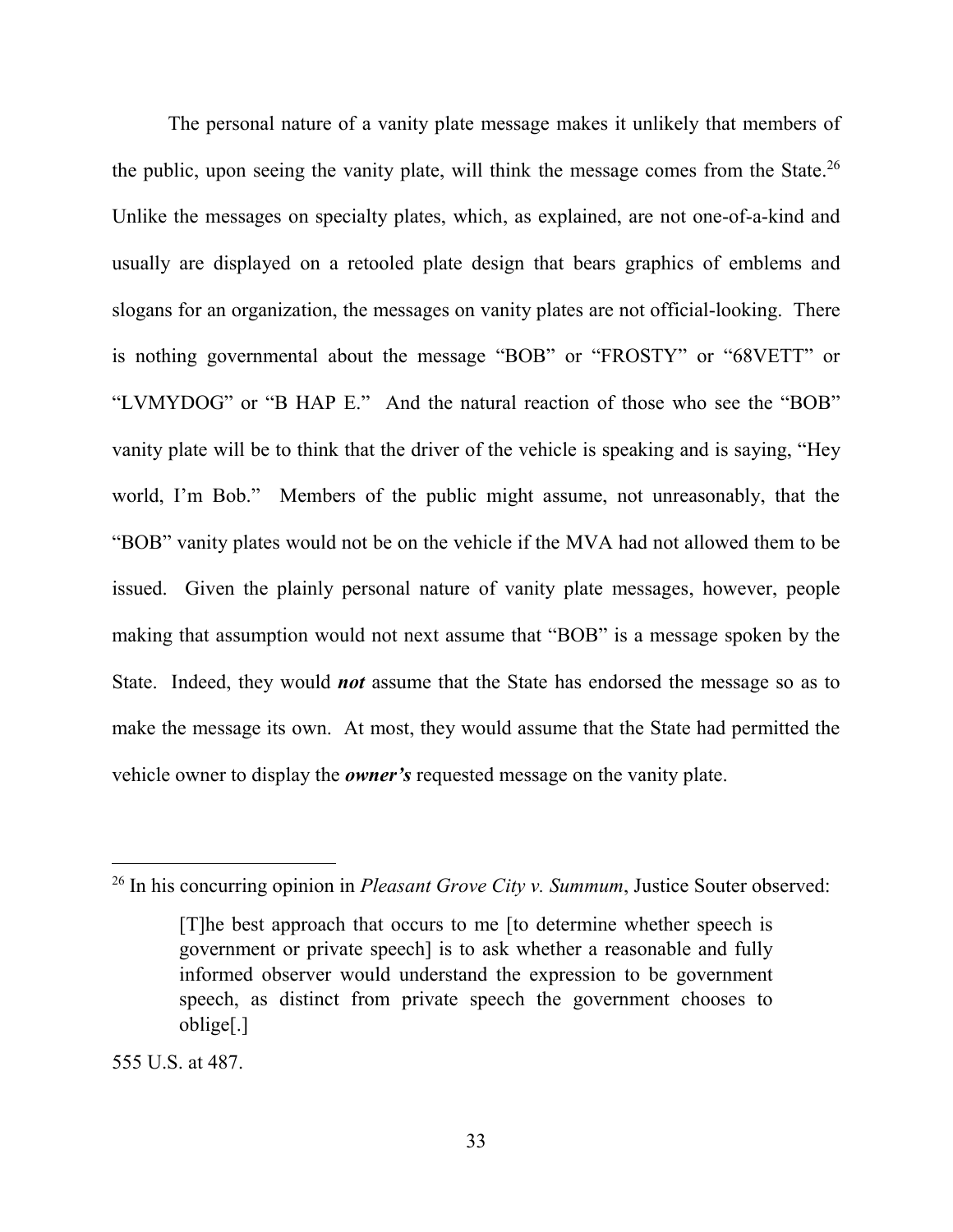Finally, the process for obtaining vanity plates, which gives the MVA discretion to "refuse any combination of letters and numerals," *see* § 13-613(c)(2), as implemented and made specific by COMAR 11.15.29.02 and 11.15.07.01, is not one by which the MVA exerts such tight control that the personalized messages become government speech. Specialty plates are custom designed, official-looking alternate base plates for various subsets of vehicle owners; as such, there is a stringent process by which the MVA approves them. Ultimately, it is the government, not the organization seeking the specialty plate, that determines the message that will be displayed, and how it will be displayed, on a specialty plate. *See Matwyuk,* 22 F. Supp. 3d at 828.

 By contrast, vanity plates are customized personal messages to be displayed on an already available license plate. The vehicle owners, not the State, create the proposed messages and apply for them, and the MVA screens the applications. Proposed messages that violate the MVA's regulations, such as those that contain profanities, epithets, or obscenities, are supposed to be denied, although, as this case illustrates, the screening process does not always work. Ordinarily, a proposed vanity plate will be issued unless it fails the screening process. Beyond the initial screening, there is no process by which the MVA evaluates a proposed message for approval. Perhaps in recognition that the MVA has no rigorous process for evaluating proposed vanity plates, the MVA has authority to recall vanity plates issued in error. (There is no similar provision for specialty plates.) Maryland's vanity plate application process does not militate in favor of a finding that the messages on vanity plates are government speech.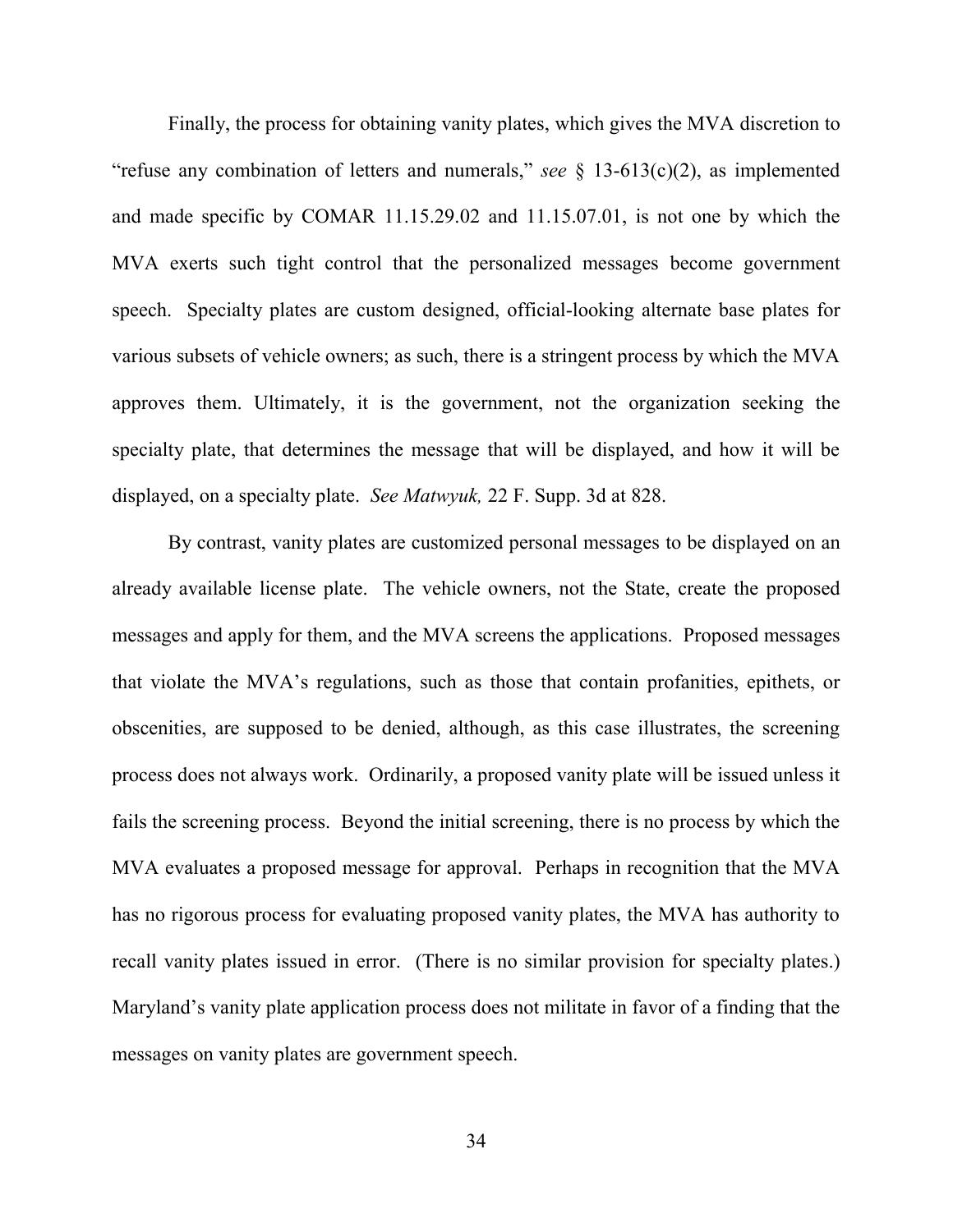As mentioned, in *Commissioner of the Indiana Bureau of Motor Vehicles v. Vawter*, the Indiana Supreme Court very recently held that vanity plates issued in that State are government speech. There, a certified class challenged, facially, the constitutionality of Indiana's vanity plate program, arguing, *inter alia*, that the decision making process used to deny or revoke vanity plates violated the First Amendment.<sup>27</sup> Although the issue before the court concerned vanity plates, not specialty plates, the court's analysis of whether vanity plates are government speech precisely tracked the Supreme Court's analysis in *Walker*.

The *Vawter* court observed that Indiana, like many other states, has used standard base license plates to communicate by slogans, *e.g.,* "WANDER" and "HOOSIER HOSPITALITY," and by graphics, such as an Indy 500 car, a checkered flag, and a scene of a sunset over a farm. 2015 WL 6777765, at \*3. It found that vanity plates, like all license plates, are government IDs and therefore are "'routinely—and reasonably interpret[ed] . . . as conveying some message on the [issuer's] behalf.'" *Id.* (quoting *Walker*, 135 S. Ct. at 2249, in turn quoting *Summum*, 555 U.S. at 471) (second alteration in original). The court also concluded that Indiana "'maintains direct control'" over vanity plate messages. *Vawter*, 2015 WL 6777765, at \*4 (quoting *Walker*, 135 S. Ct. at 2249).

 $27$  The class representative was an automobile owner who happened to be a police officer, and whose application for a vanity plate with the message "OINK" was granted but then revoked.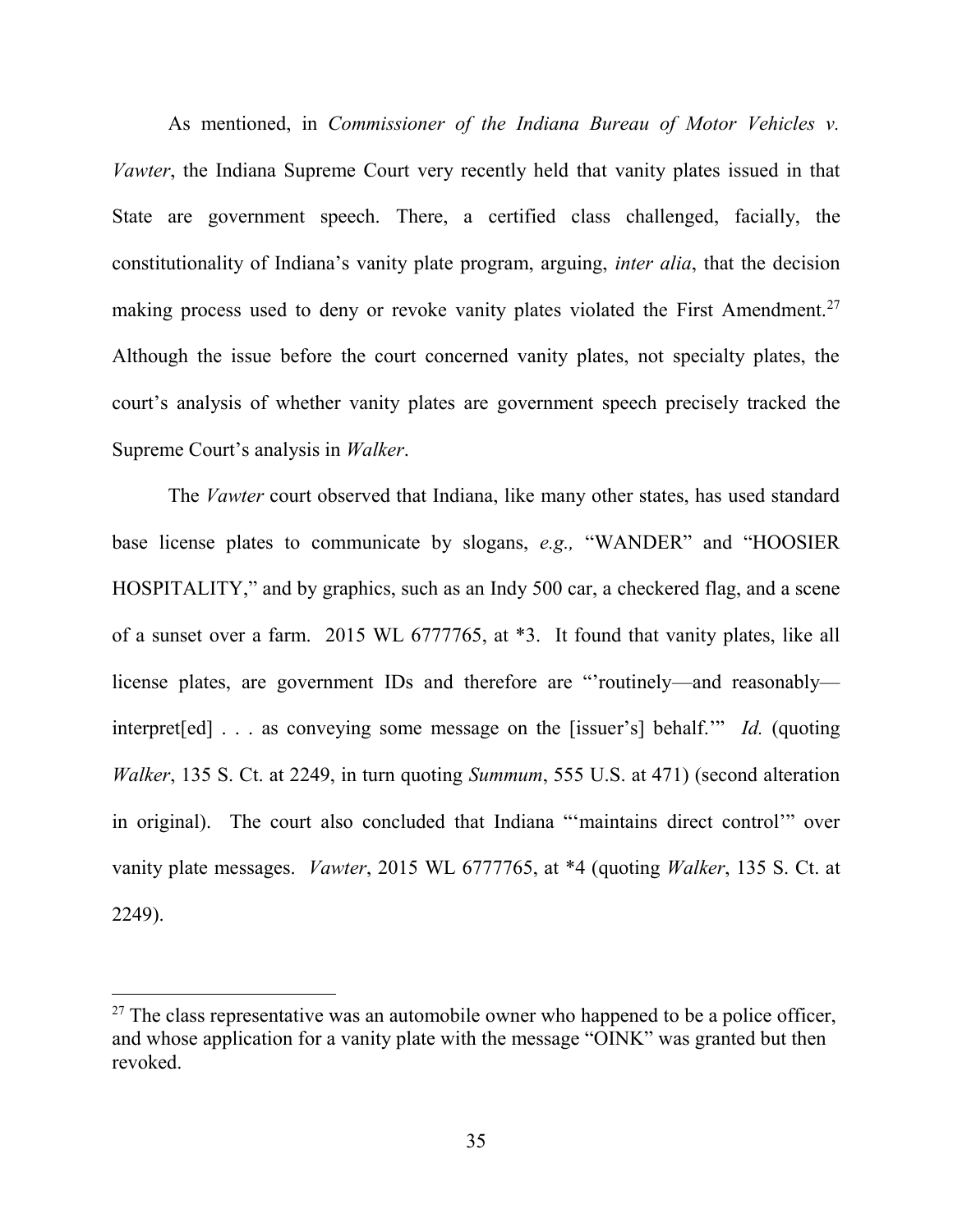The court rejected the arguments that vanity plates differ from specialty plates such that, unlike specialty plates, vanity plates are not government speech. For the reasons we already have explained, and as we shall elaborate, we find the *Vawter* court's government speech analysis unpersuasive.

 The court dismissed the argument that vanity plate messages are not government speech because they are "unique" and "individually crafted." *Vawter*, 2015 WL 6777765, at \*3. It noted that, given Indiana's history of using license plates to communicate messages, "this difference [between specialty plates and vanity plates] is secondary and does not change the principal function of state-issued license plates as a mode of unique identification." *Id.* The court failed to appreciate that, notwithstanding that a message appears on a license plate, which always is a government ID, the unique and personal nature of the message makes plain that the speaker is the driver/owner of the vehicle, not the government.<sup>28</sup>

 $\overline{a}$ 

Continued…

<sup>&</sup>lt;sup>28</sup> In *Commissioner of the Indiana Bureau of Motor Vehicles v. Vawter*, N.E. 3d, No. 49S00-1407-PL-494, 2015 WL 6777765, \*1 (Ind. Nov. 6, 2015), the court relied upon the Supreme Court's decision in *Summum*, 555 U.S. 460, in rejecting the argument that the unique and personal nature of vanity plates is inconsistent with their being government speech. In *Summum*, a city in Utah owned a small public park, in which there were several monuments, including one displaying the Ten Commandments. The city's policy was that it would build a monument, or accept a monument paid for privately, if the monument reflected the history of the city or its donor was a person or entity with long-standing ties to the community. The city rejected a request by a religious group without historical or community ties to donate a monument. The Supreme Court held that permanent monuments displayed on public property typically are speech by the government that owns the property, not private speech, as governments long have used monuments on public property to speak to the public. The holding in *Summum* had nothing to do with the uniqueness of the monuments. The monuments could have been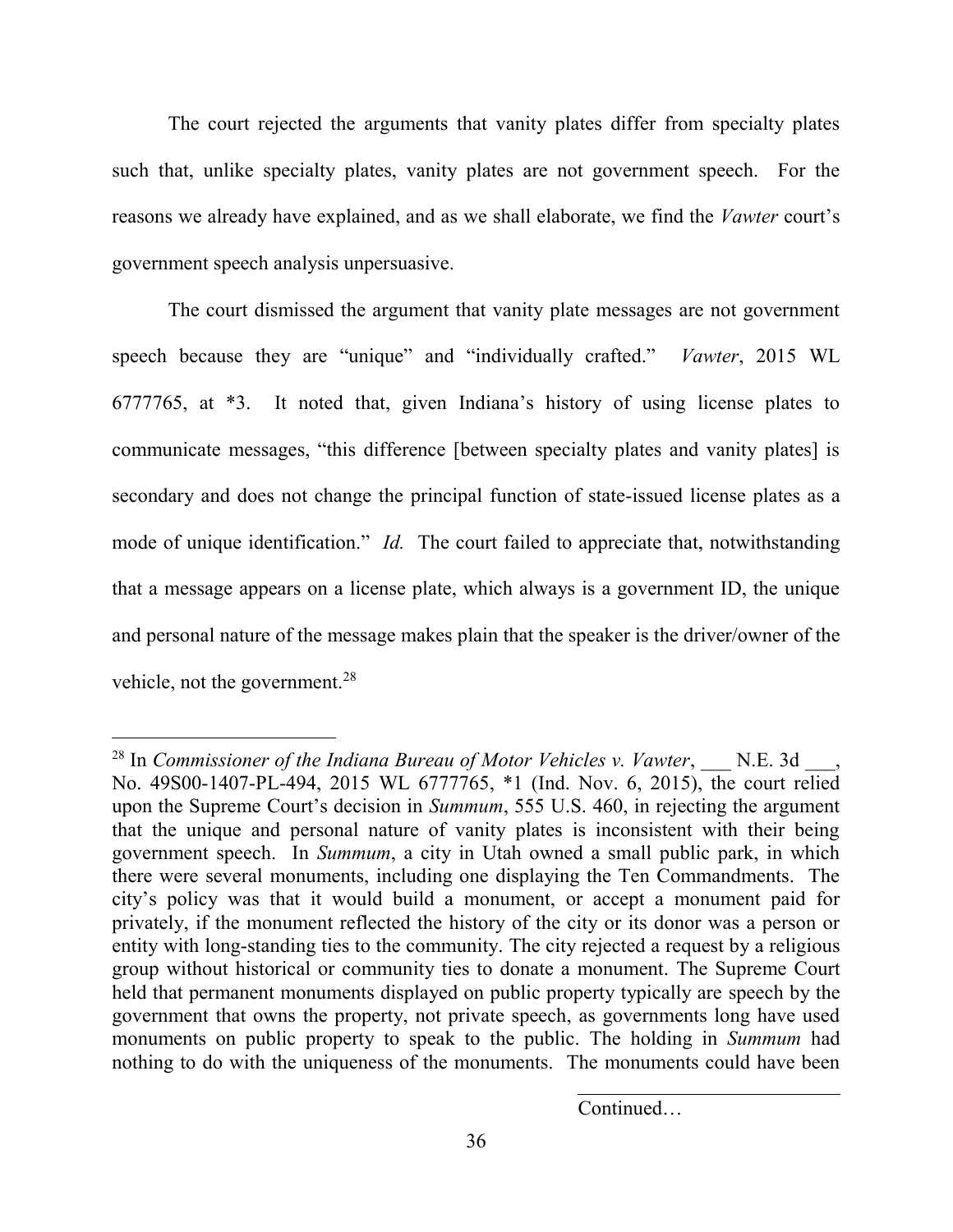Indeed, the *Vawter* court rejected the related argument that, for vanity plate messages to be government speech, one would have to reasonably believe that a person who saw the vanity plate "BIGGSXY," FOXYLDY," or "BLKJEW"—all actually existing Indiana vanity plates—would think that the State of Indiana was making the assertion. The court's explanation was that the *Walker* "majority held that all of Texas' specialty plates are government speech," and that vanity plates "do not cease to be government speech simply because some observers may fail to recognize that [the] alphanumeric combinations are government issued and approved speech in every instance." *Id.* at \*4. "[A] few exceptions do not undermine the conclusion that [vanity plate messages] are government speech." *Id.* (footnote omitted). The problem with this reasoning is that vanity plate messages that do not appear to be coming from the government are the rule, not the exception.

 We return to Mitchell's vanity plates. As noted, he applied for and obtained the vanity message "MIERDA" displayed on the commemorative Agricultural Plate, which is an alternative to the standard base Plate. Mitchell acknowledges that, under *Walker*, the scenes depicted on the Agricultural Plate and the words "*Our Farms, Our Future*," at the bottom of the plate, are government speech. He argues that just because his

…continued

 $\overline{\phantom{a}}$ 

identical, or could have expressed identical concepts (*e.g.,* peace, or commemoration of veterans), and they still would have been a mode of government speech under the Supreme Court's analysis.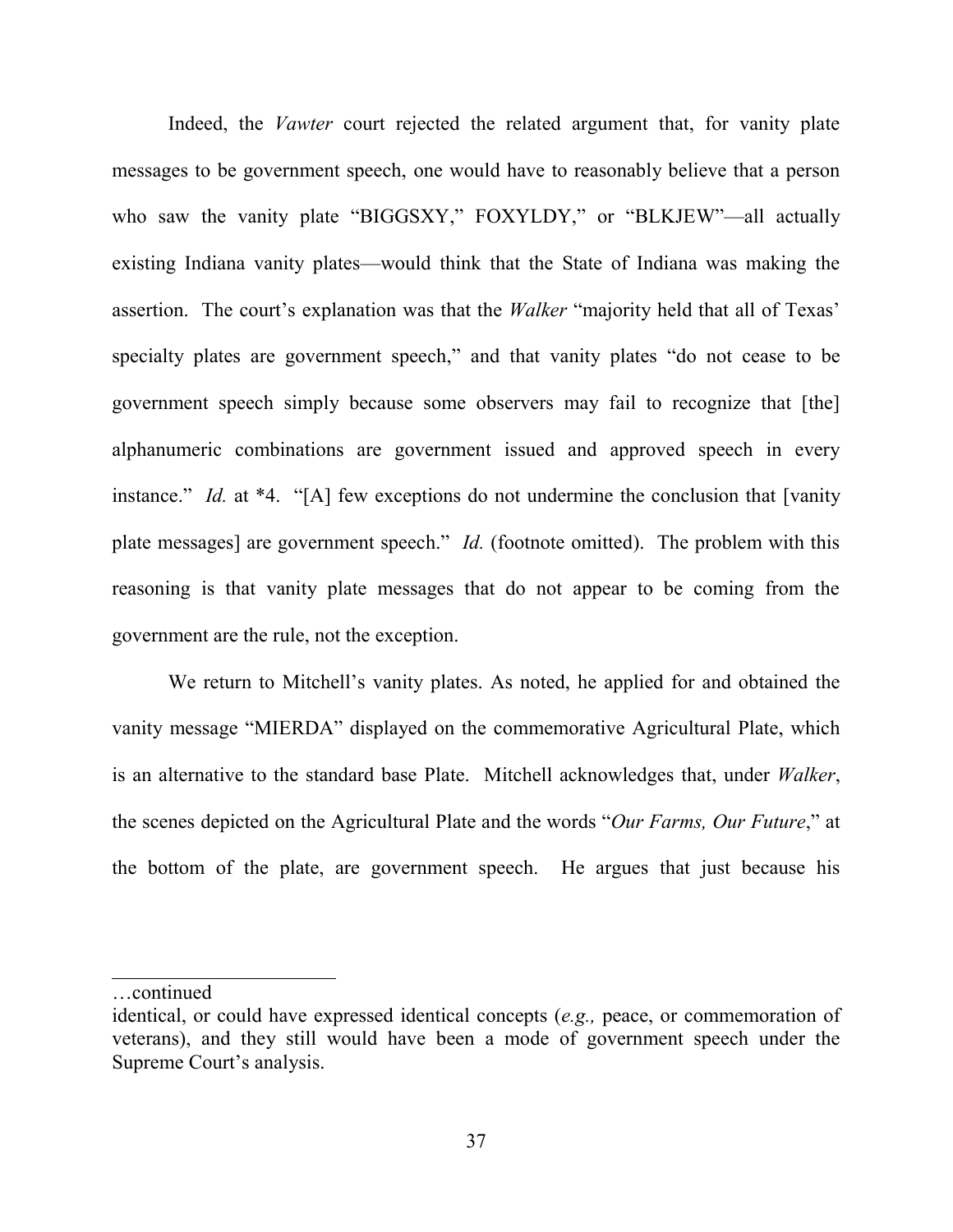personalized vanity message appears on a license plate that contains government speech it does not make his vanity message government speech. We agree.

 Maryland's commemorative plates simply are alternative base license plates that vehicle owners may purchase for a price. They are similar to the base license plates of many States that display scenes, slogans, or other depictions about the State. When a vanity plate message appears on a base plate or commemorative plate, the unique, personalized message about the vehicle's owner ("BOB") is distinct, and obviously so, from the government message ("*Our Farms, Our Future*," or "*Treasure the Chesapeake*"). Although it is reasonable to assume that the owner of a vehicle that bears a commemorative license plate endorses the government message the plate expresses (otherwise why pay extra for it?), the converse is not the case. It is no more reasonable to assume that a personal vanity plate message is endorsed by the State when it appears on a commemorative plate than when it appears on a standard base plate. Again, private speech does not become government speech merely because it takes place on government property, and that is true even where other, government, speech also is taking place there. *See Matwyuk*, 22 F. Supp. 3d at 823–824. *See also Walker*, 135 S. Ct. at 2242; *Perry v. McDonald*, 280 F.3d at 166; *Int'l Soc'y for Krishna*, 505 U.S. at 678.

## **(e)**

Having concluded that vanity plate messages are not government speech, we turn to the forum doctrine to resolve the First Amendment issue. We first determine whether vanity plates are a public forum or a nonpublic forum. We then apply the standard by which government restrictions on speech in that forum is assessed to decide whether the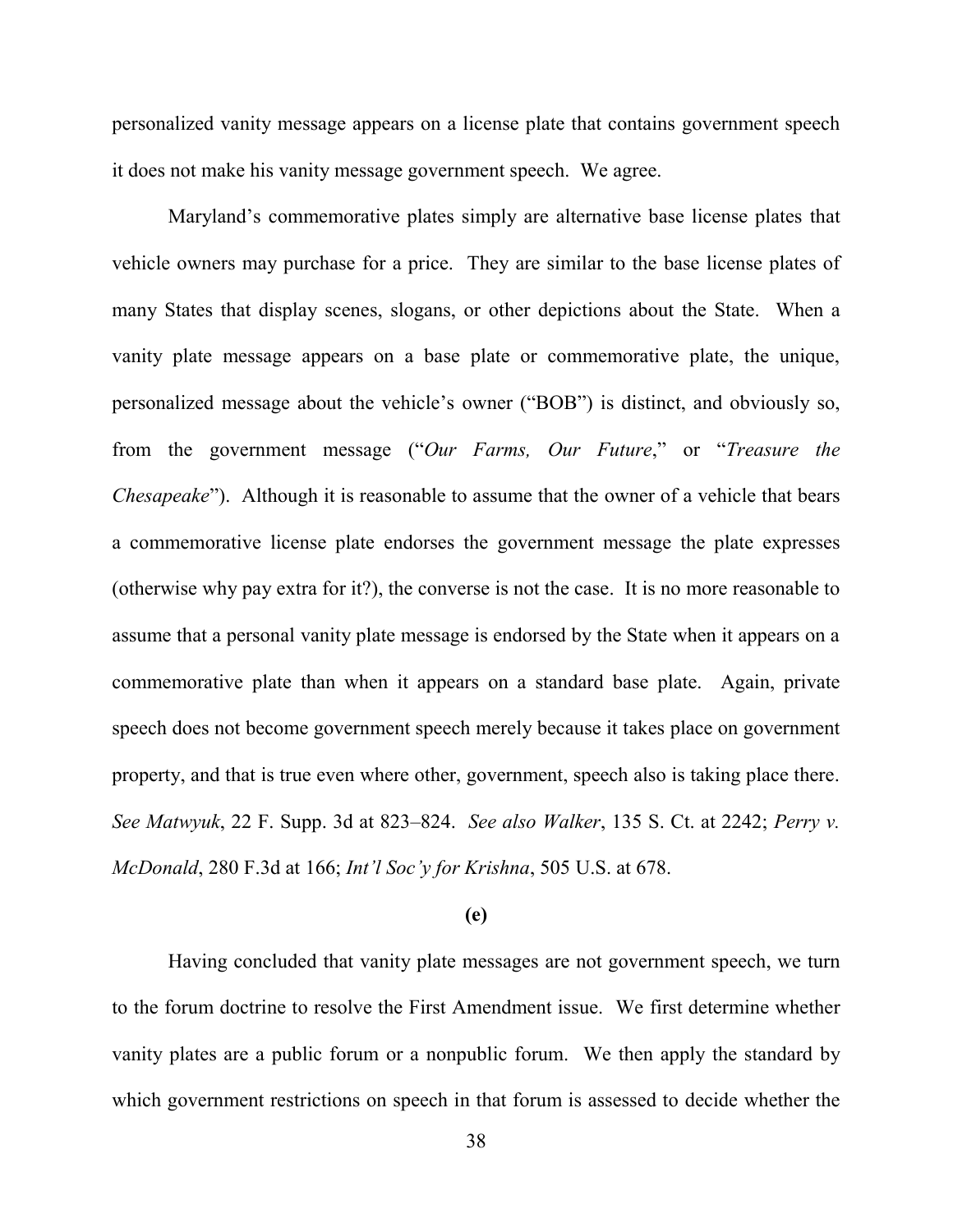State violated Mitchell's constitutional right to freedom of speech when it recalled his "MIERDA" vanity plates.

#### **Are Vanity Plates a Public Forum?**

The parties agree, and it is beyond dispute, that vanity plates are not a traditional public forum. In his opening brief, Mitchell argues that vanity plates are a "limited public forum." In his reply brief, he seems to take the position that they are a "designated public forum." Whichever is the case, he maintains that, by enacting legislation permitting vehicle owners to display "personalized messages" on license plates, *i.e.*, to obtain vanity plates, the State created a forum for free expression by members of the public.

The State counters that, if vanity plate messages are not government speech, then "vanity plates constitute a nonpublic forum." It relies upon *Perry v. McDonald*, 280 F.3d 159, in which the Second Circuit applied the forum doctrine to hold that vanity plates are a nonpublic forum.<sup>29</sup>

Before discussing *Perry v. McDonald*, we shall examine three seminal Supreme Court forum doctrine cases on the distinctions between a public forum and a nonpublic forum.

<sup>29</sup> Mitchell argues that we should not look to *Perry v. McDonald*, 280 F.3d 159 (2d Cir. 2001), in analyzing whether vanity plates are a public or nonpublic forum because the Fourth Circuit clearly has held that vanity plates are a public forum. He is incorrect. Every case he cites to support this assertion concerns specialty plates, not vanity plates. There are no Fourth Circuit cases that even address whether a vanity plate is a public or nonpublic forum.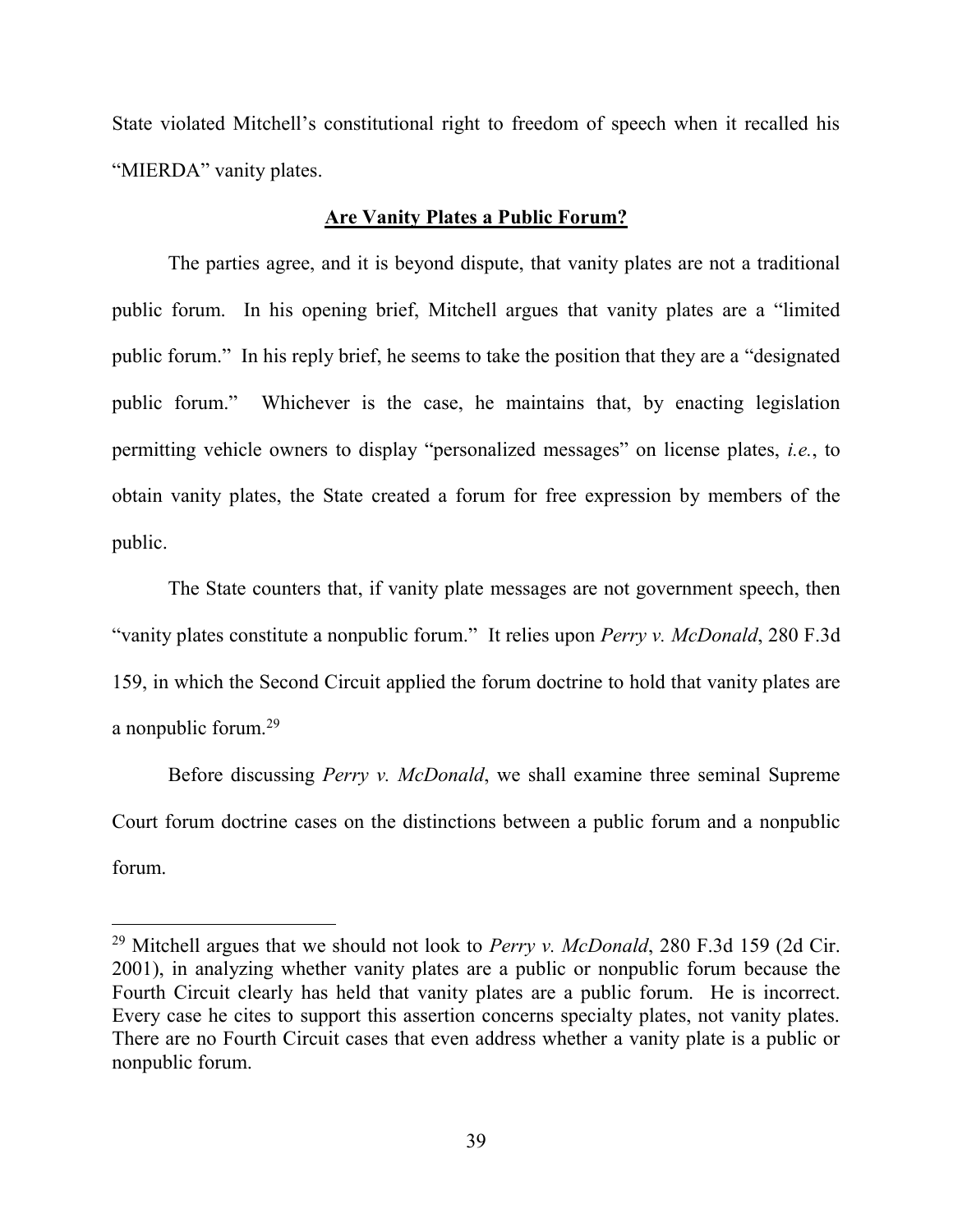In *Perry Education Ass'n v. Perry Local Educators' Ass'n*, 460 U.S. 37 (1983), the forum in question was the internal interschool mail system, including teachers' mailboxes, for the Perry Township public schools. Perry Education Association ("PEA") was elected the sole bargaining representative for the teachers' union. Under a collective bargaining agreement, the Board of Education ("Board") gave PEA access to the mail system. Other, rival, teaching organizations were not given access. Perry Local Educators' Association ("PLEA"), one such organization, filed suit against PEA and certain Board members, alleging that they were violating its First Amendment right to free speech by denying it access to the mail system. PLEA argued that the mail system was a limited public forum, and no compelling government interest was served by restricting its access to it. PEA and the Board members took the position that the mail system was a nonpublic forum, and the restriction on access was reasonable.

 The federal district court entered judgment for PEA. The Seventh Circuit Court of Appeals reversed, holding that, having opened its mail system to PEA, the Board violated PLEA's First Amendment right to free speech by denying it equal access to the system. The Supreme Court granted a petition for writ of *certiorari* and reversed.

The Court held that the mail system was a nonpublic forum. It explained that when a government intentionally opens a government property for use for expressive activity by the general public, it creates a public forum and is bound by the same speechrestricting standards that apply in a traditional public forum, even if it had no obligation to create the public forum to begin with. The Board's intended purpose in establishing the mail system was to facilitate internal communication of school related matters to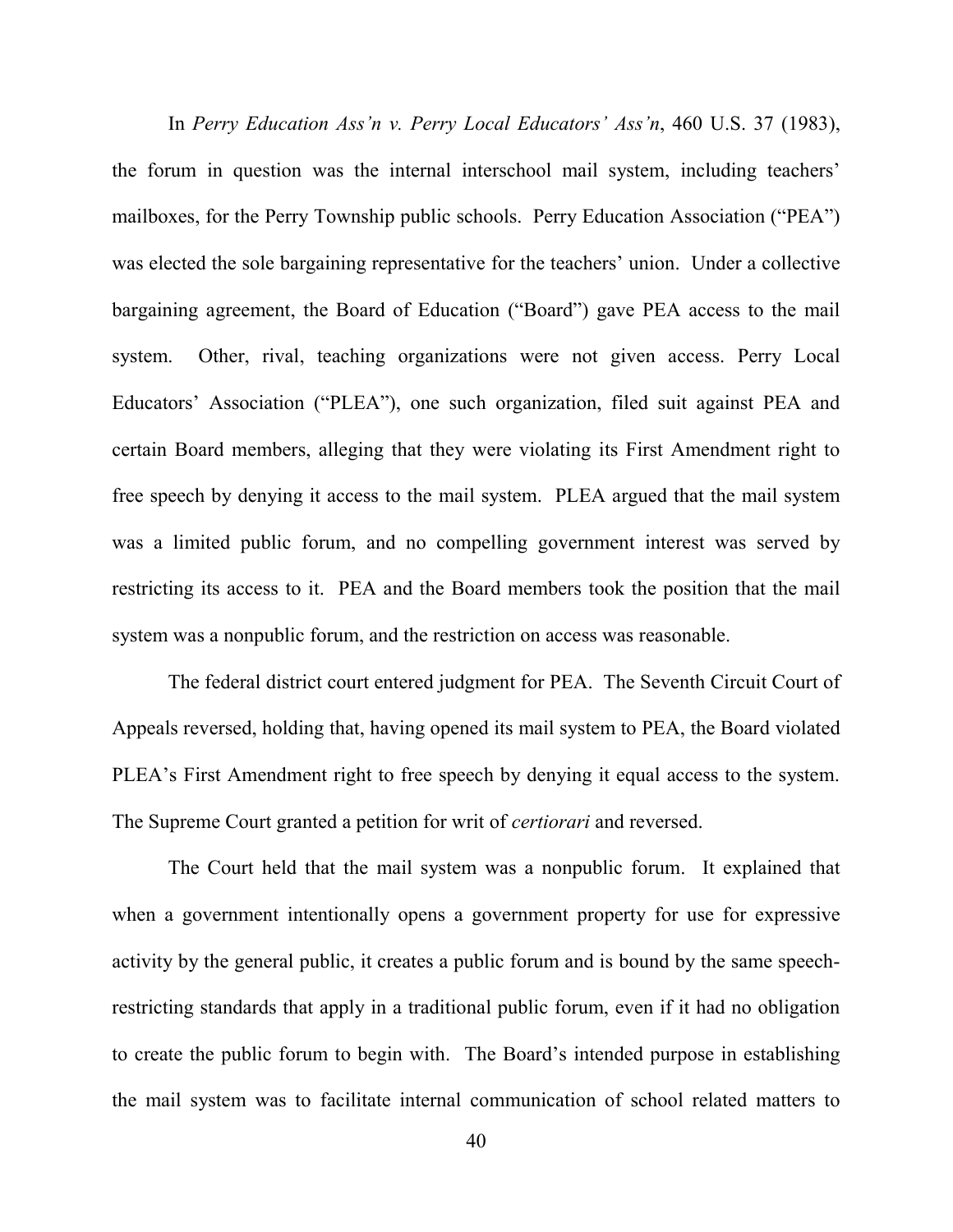teachers, not to provide a communication channel for the general public. Indeed, the mail system never had been open to the general public. The practice always had been that any outside entity wanting access to the mail system had to seek permission from the individual building principal. "This type of selective access does not transform government property into a public forum." *Perry Educ. Ass'n*, 460 U.S. at 47.

Because the mail system was a nonpublic forum, the reasonableness standard applied to the restrictions on its use. The Court concluded that the differential access to the mail system was reasonable, because it enabled PEA to effectively perform its duties as the exclusive bargaining representative for all Perry Township teachers.

 Two years after deciding *Perry Education Ass'n*, the Supreme Court revisited the forum doctrine in *Cornelius v. NAACP Legal Defense and Educational Fund, Inc*., 473 U.S. 788 (1985). That case concerned a charity drive, aimed at federal employees, that was held each year in a federal government workplace, during work hours. Representatives of various non-profit health and welfare charities participated, displaying information about themselves, handing out literature, and soliciting contributions from the federal employees in attendance. By Executive Order, as implemented by the Director of the Officer of Personnel Management, charitable organizations whose purpose was to attempt to influence public policy through political activity, advocacy, lobbying, or litigation were not permitted to participate.

 In a suit in federal court, a number of excluded organizations challenged the government restriction against their participating in the charity drive. They argued that the charity drive was a limited public forum, and the federal government was violating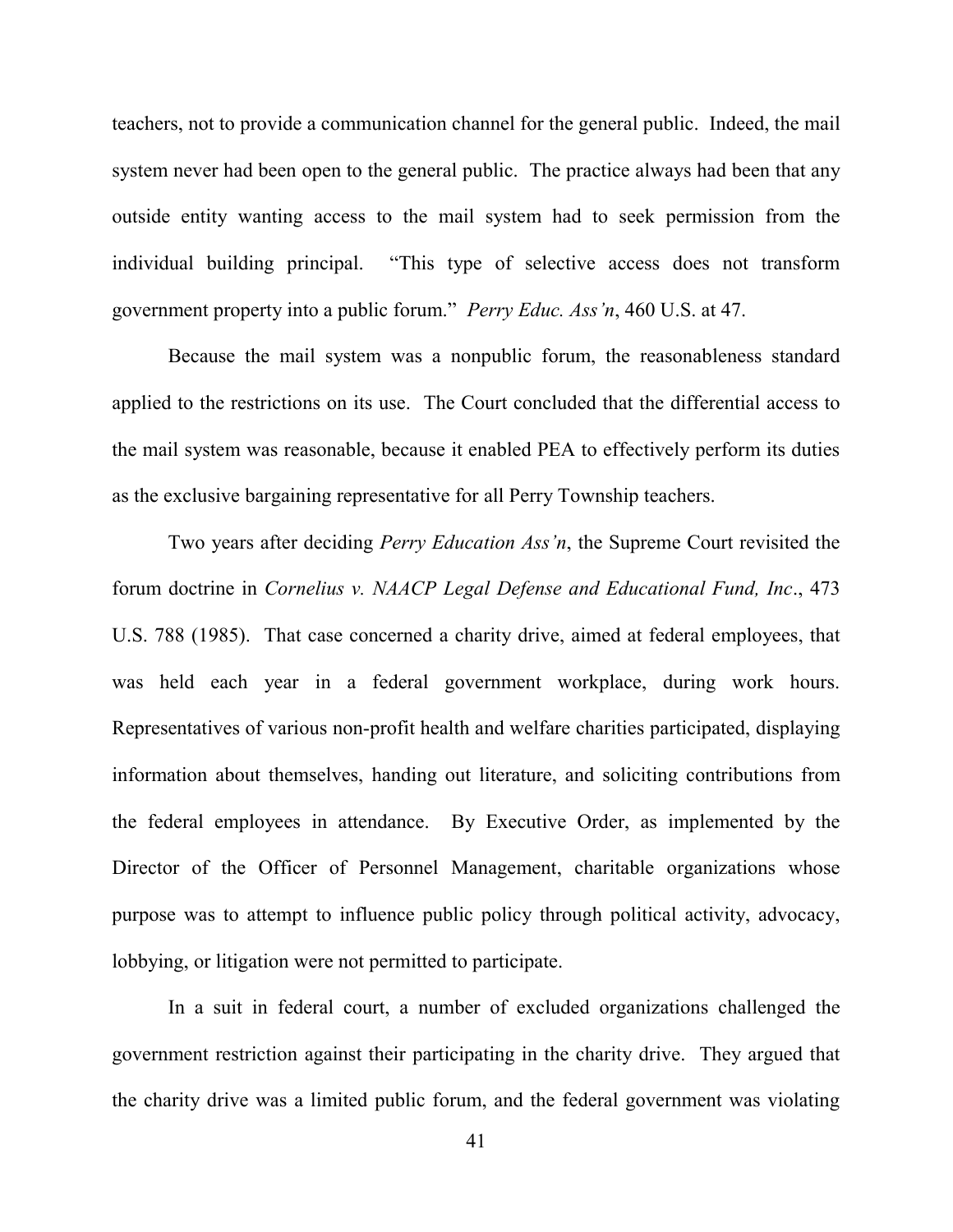their First Amendment rights by excluding them without a compelling government interest. Ultimately, the case reached the Supreme Court.

 The Court identified the forum in question as the charity drive, not the federal workplace generally. It observed that "[t]he government does not create a public forum by inaction or by permitting limited discourse, but only by intentionally opening a nontraditional forum for public discourse." *Cornelius*, 473 U.S. at 802. To determine the government's intention in creating the forum, the Court looked to the policies and practices of the program, the nature and character of the property, and whether the property was compatible with expressive activity. From the program's inception, the practice had been to limit the participating charities to health and welfare organizations not involved in political activities, lobbying, and such. That practice suggested that the government did not intend to create a public forum for expressive activity. The nature of the property also militated against any such intention. Like most workplaces, the federal workplace exists to accomplish the business of the employer. And, although the program was not incompatible with expressive activity, the fact that that activity took place there did not imply that the program was a public forum. The Court held that the charity drive was a nonpublic forum and that the restrictions imposed were reasonable.

 Finally, in 1992, in *International Society for Krishna Consciousness, Inc. v. Lee*, the Supreme Court held that an airport terminal owned and operated by government authorities is a nonpublic forum for First Amendment purposes. In that case, the Port Authority of New York and New Jersey adopted regulations prohibiting the solicitation of contributions and the distribution of literature at its three airports. The International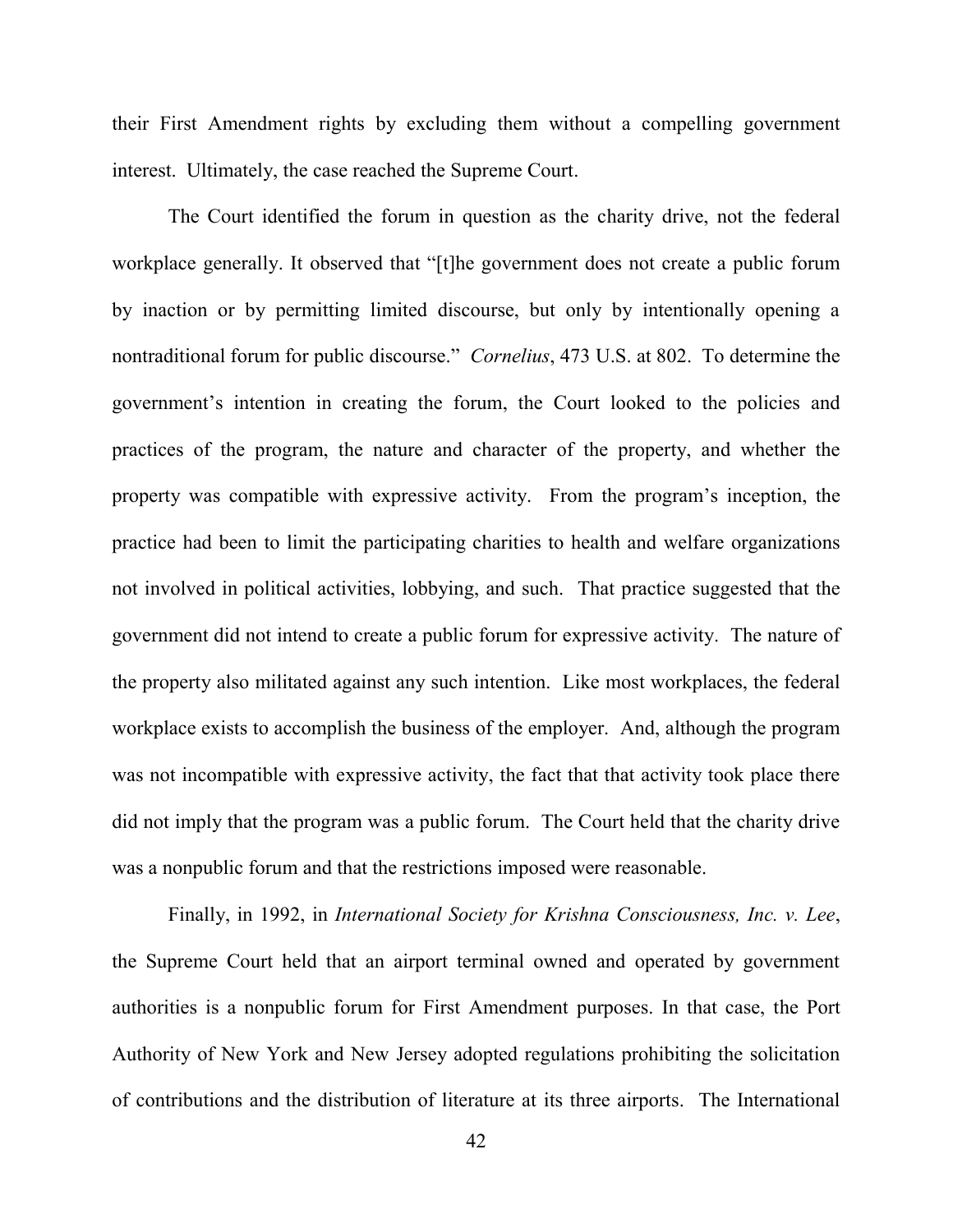Society for Krishna Consciousness, Inc. (known as "ISKCON"), brought a declaratory judgment action challenging the regulations as violating its First Amendment right to free speech. Ultimately, the Supreme Court rejected the challenge, in part, concluding that the airport terminals were nonpublic fora in which speech by private citizens could be restricted by the government if the restrictions were reasonable and viewpoint neutral. The Court held that it was reasonable for the Port Authority to restrict solicitation, but not distribution of literature.

We return to *Perry v. McDonald* and license plates, in particular, vanity plates. Paula Perry and her husband applied to the Vermont Department of Motor Vehicles ("DMV") for vanity plates bearing the letters "SHTHPNS," which, Mrs. Perry eventually acknowledged, stands for "shit happens." The DMV had discretion, by statute, to deny a requested vanity plate that was "'offensive or confusing to the general public.'" 380 F.3d. at 163 (quoting Vt. Stat. Ann. tit. 23, § 304(d) (2000)). At the time, the DMV followed an unwritten policy of denying, as offensive, requests for messages that included "scatological terms." (The policy later was put in writing.)

 The Perrys' application was granted, and for about a month Mrs. Perry drove her vehicle with the "SHTHPNS" vanity plates. A DMV employee happened to notice her vanity plates while on the road and reported to his superiors that the plates must have been issued in error. The DMV looked into the matter and wrote a letter informing the Perrys that the plates were being recalled. Confusion about Mrs. Perry's address (she and her husband were in the process of separating) led to the DMV's entering an order revoking her vehicle's registration. Ultimately, a hearing officer ruled that the DMV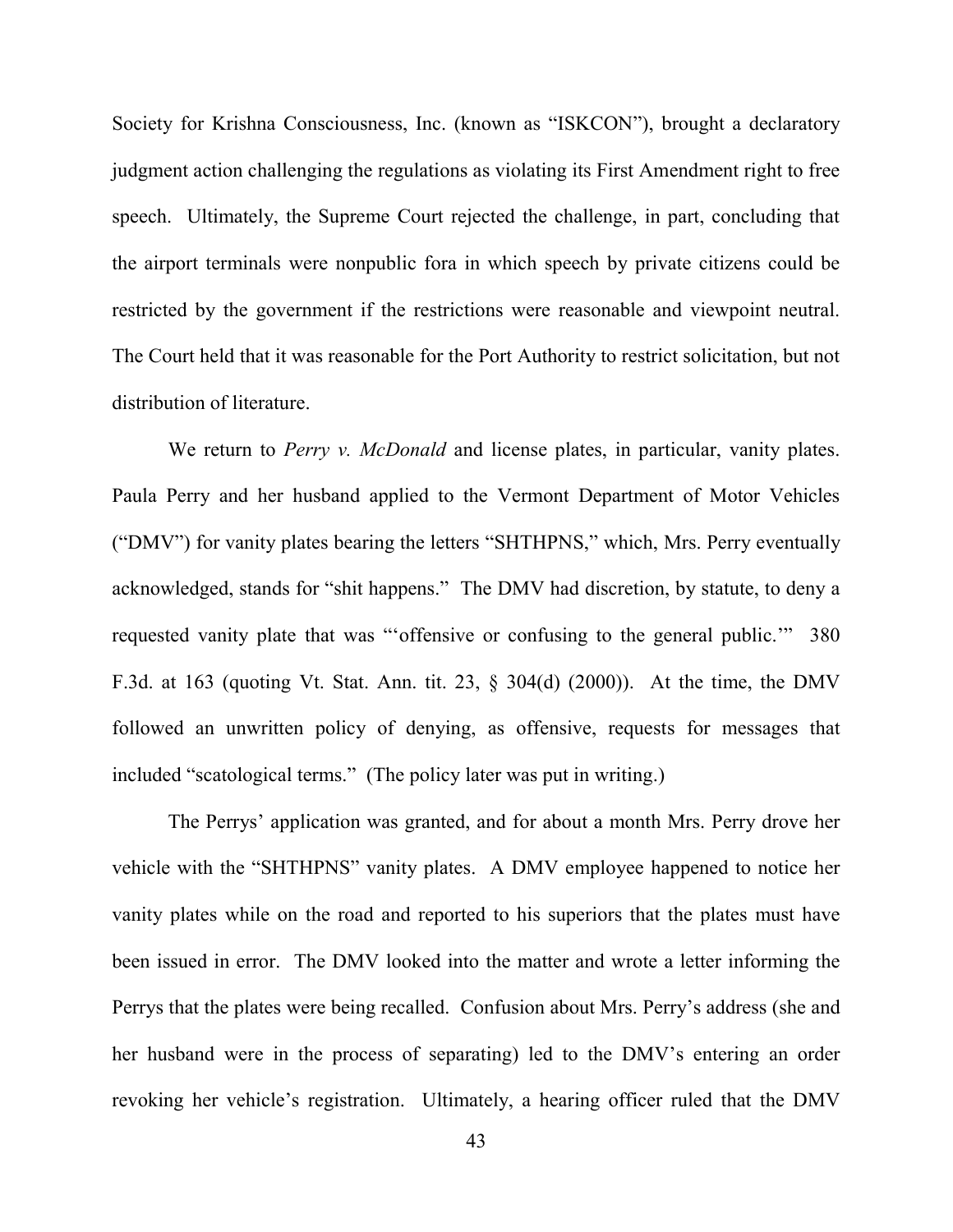could not recall the vanity plates because there was no provision in Vermont law allowing it to recall license plates.

Anticipating that the DMV would refuse to issue her "SHTHPNS" vanity plates upon re-registration of her vehicle, Mrs. Perry sued the Commissioner of the DMV and a former DMV employee, in federal district court, seeking declaratory and injunctive relief and damages. She claimed she had a First Amendment right to express her "SHTHPNS" message on her vanity plates, and that any action by the DMV to prevent her from doing so would violate that right. The defendants moved to dismiss the First Amendment claim. The district court granted the motion, ruling that vanity plates are a nonpublic forum; the State may restrict speech in that forum so long as the restriction is reasonable and viewpoint neutral; and a restriction by the DMV against vanity plates that spell out, by abbreviation, profanities such as the word "shit" meets that standard.

 On appeal before the Second Circuit, Mrs. Perry argued that vanity plates are a designated public forum. The court focused its forum analysis on whether, in establishing a "vanity plate regime," 280 F.3d at 167, the government "'intended to designate a place not traditionally open to assembly and debate as a public forum,'" in which people can engage in full expression and discourse, as they can do in a traditional public forum. *Id.* (quoting *Cornelius*, 473 U.S. at 802).

Applying forum doctrine principles as explained by the Supreme Court in *Perry Education Ass'n*, *Cornelius*, and *International Society for Krishna*, the Second Circuit reviewed Vermont's vanity plate policies and practices and considered the nature of vanity plates and their "'compatibility with expressive activity.'" *Perry v. McDonald*,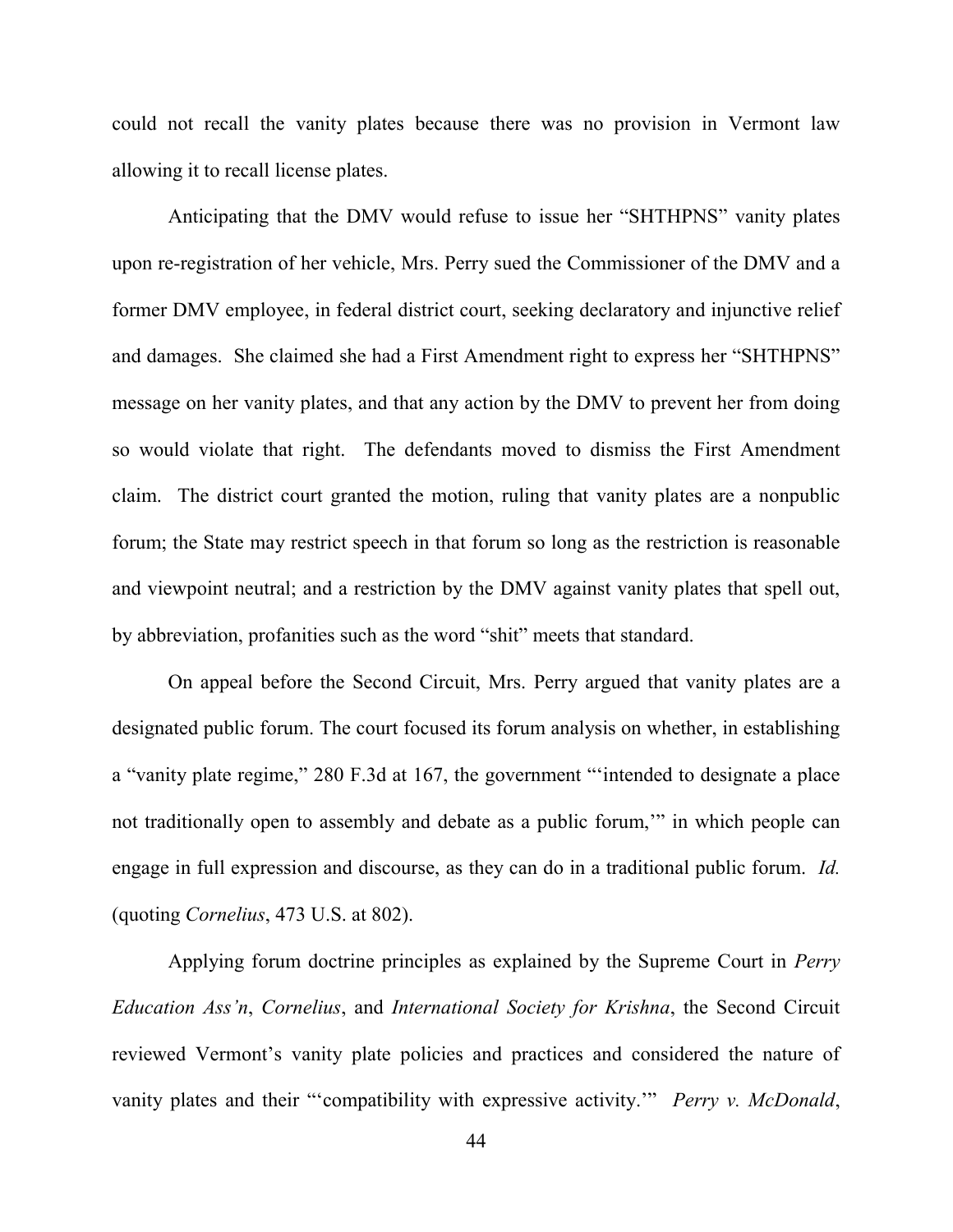280 F.3d at 168 (quoting *Cornelius*, 473 U.S. at 802). The court took into account that Vermont's stated legislative policy for issuing license plates is to aid in vehicle identification; and its purpose in establishing a vanity plate program is to raise revenue. Neither one demonstrated an intention on the State's part to create a public forum by making vanity plates available. The court pointed out that access to vanity plates is limited and the expressive activity in which people engage on them is subject to regulation by the government, including restricting access to vanity plates when the message sought to be conveyed is offensive, as determined by the DMV. This suggested that Vermont "did not intend to designate a public forum on [its] vanity plates." *Id.* The court found that the "highly limited and extremely constrained means of expression" that vanity plates offer is inconsistent with free and full public discourse, and hence with an intention by Vermont to designate vanity plates as a public forum. *Id.* The court concluded that Vermont vanity plates are a nonpublic forum, and therefore restrictions on speech in that forum were not subject to strict scrutiny review. *Id.* at 169.

 The holdings of the Supreme Court in *Perry Education Ass'n*, *Cornelius*, and *International Society for Krishna*, and the persuasive reasoning of the Second Circuit in *Perry v. McDonald*, lead us to conclude that the State of Maryland did not intend to create a public forum of any type by enacting vanity plate legislation, and that Maryland vanity plates are a nonpublic forum.

 In 1904, Maryland first enacted legislation requiring motor vehicles to be registered in order to be driven on public streets. *See* Laws of Maryland, 1904, Ch. 518, as codified in Md. Code (1904), Art. 56, § 132 (effective date Apr. 12, 1904). Vehicles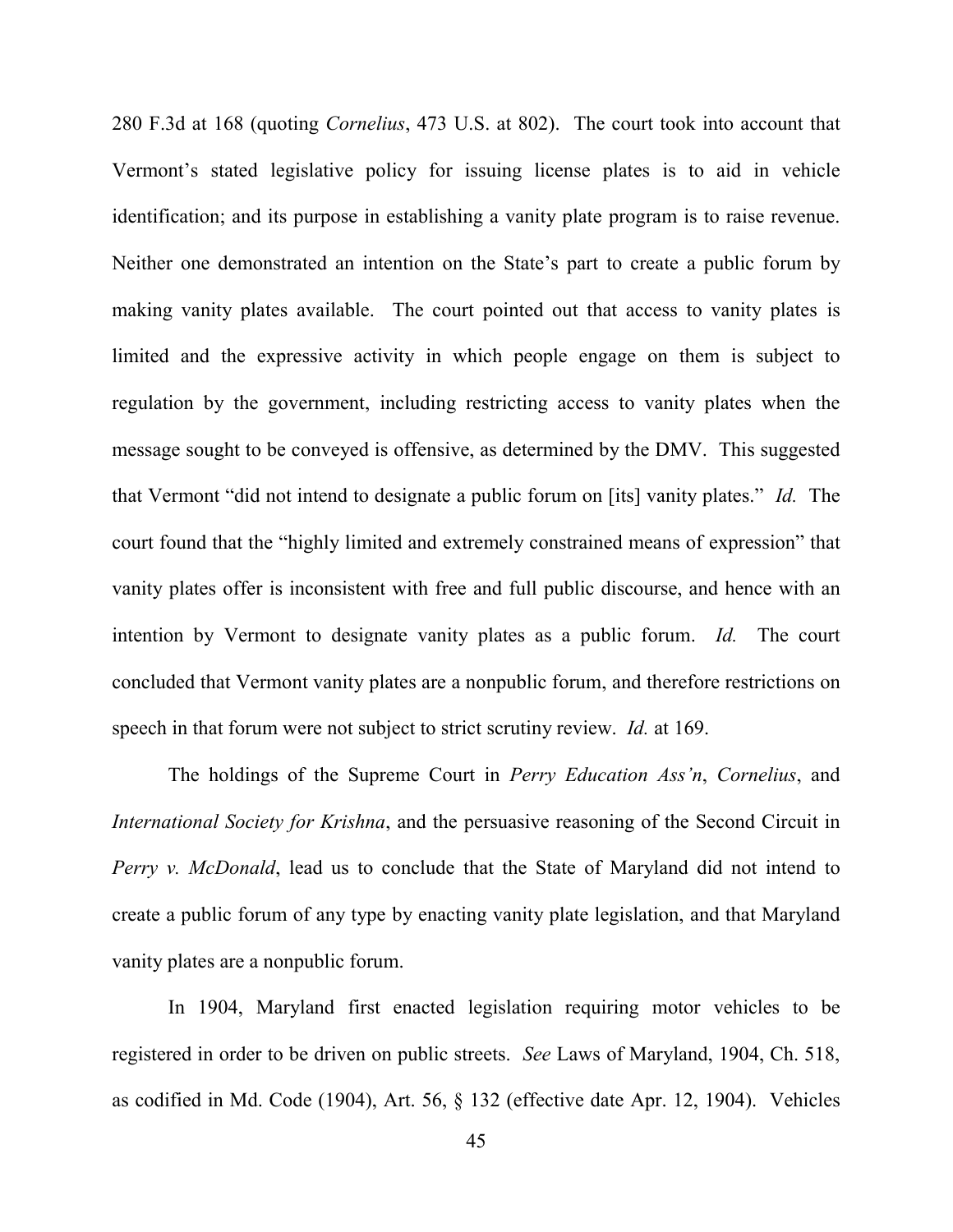were assigned registration numbers, and their owners were given a piece of paper bearing a number. A vehicle owner was responsible for coming up with a means to display the registration number "upon the back" of the vehicle "in a conspicuous place, so as to be plainly visible at all times." *Id.* The registration number as displayed was supposed to be by "separate Arabic numerals, not less than three inches in height, the strokes to be of a width not less than three-eighths of an inch." *Id.* In 1906, the law was amended to require vehicle owners to display the registration number on the front of the vehicle as well. *See* Laws of Maryland, 1906, Ch. 449, as codified in Md. Code (1904), Art. 56, § 132 (Cum. Sup. 1906) (effective date Apr. 3, 1906). Apparently, putting the burden on vehicle owners to devise their own registration number displays did not work well. In order to ensure that all vehicles would have registration numbers displayed, and thus be readily identifiable visually, the law was changed, in 1910, to require all vehicles registered in Maryland to display license plates issued by the State. This history makes clear that the purpose of the statutory mandate for license plates on vehicles registered in Maryland is identification of vehicles on the road. This policy remains, and applies to license plates of all types. The policy does not evidence any intention on the part of the State to create a forum for public discussion.

 By 1971, when vanity plates became available in Maryland, they already had proven lucrative for other States. Maryland always has required payment of a fee for vanity plates; and the fees generate revenue, which is the single benefit the State enjoys from having a vanity plate program. It is evident, therefore, that Maryland's purpose in establishing a vanity plate program was, and still is, to raise money. This purpose does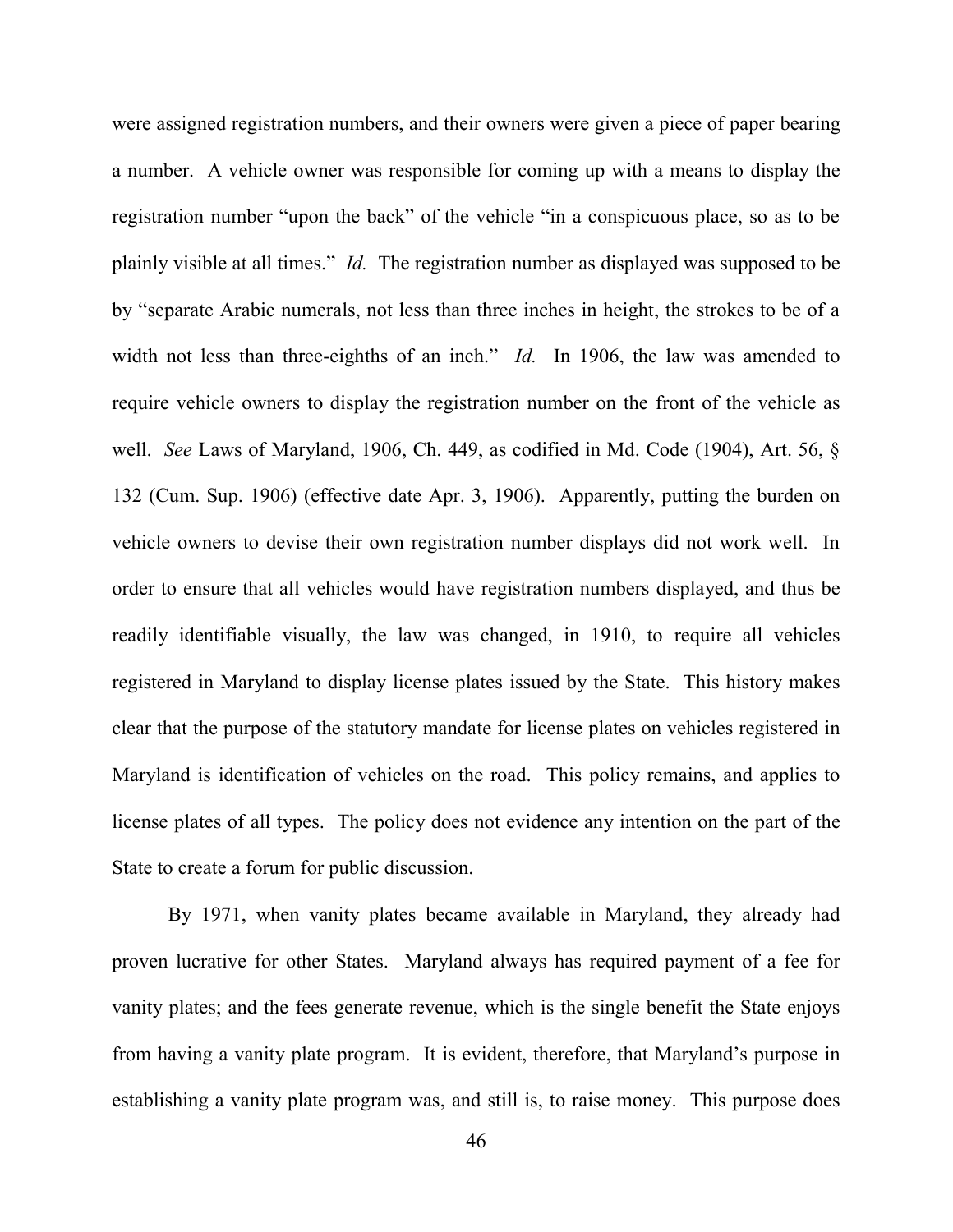not reflect an intention on the part of the State to create a public forum, *i.e.*, one for full and free expression of ideas by members of the public. Rather, it demonstrates an intention to tap into the egocentricities of vehicle owners, to the State's financial benefit.

 Public access is a hallmark of a public forum, so the fact that the Maryland general public does not have unimpeded access to vanity plates also militates against a conclusion that the State intended to create a public forum in vanity plates. In traditional and designated public fora, members of the public have full access to the forum for indiscriminate speech; and for limited public fora, which are created when the government "reserves [a forum] for certain groups or for the discussion of certain topics," the public has full access commensurate with the purpose of the forum. *Rosenberger*, 515 U.S. at 829.

 Vanity plates are not fully accessible to the public. They only may be obtained by vehicle owners, and then only by the owners willing to pay a fee. More significantly, under Maryland law a vehicle owner cannot obtain vanity plates without first being granted permission by the State (through the MVA). This always has been the case, from the time vanity plate legislation was enacted, and is inconsistent with any intention on the part of the State to create a public forum. If the State had intended to make vanity plates a public forum, it would not have conditioned access to them upon the permission of the MVA. And vanity plates are not accessible for indiscriminate speech (or even for speech on a particular topic or by a particular group, such as in a limited public forum). Rather, to obtain permission from the MVA for a particular vanity plate, the requested plate must comport with the statutory and regulatory limits on what may be displayed. This too is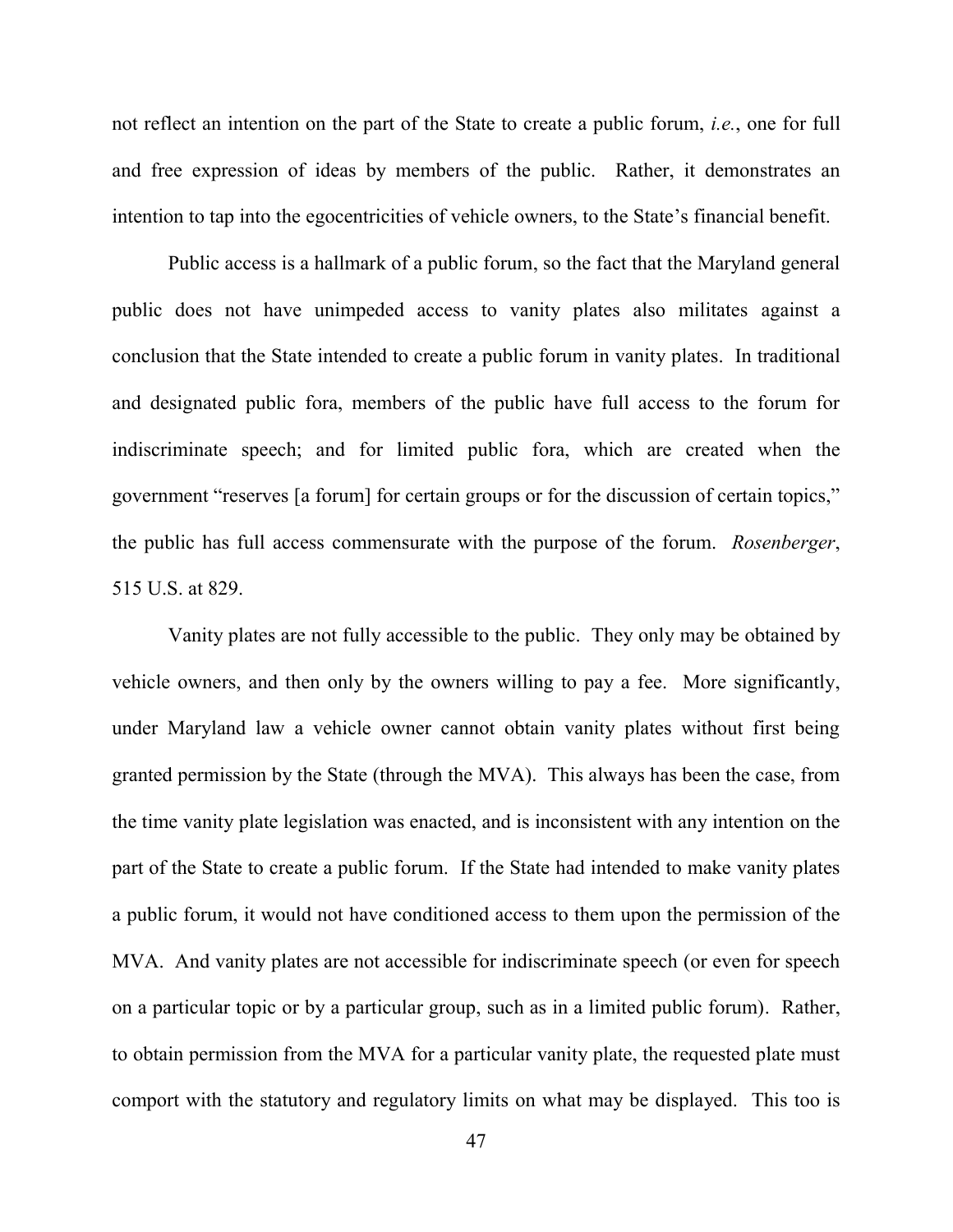inconsistent with the creation of a public forum. The State would not have retained for itself, through the MVA, discretion to refuse to grant a request for a vanity plate message that is a profanity, epithet, or obscenity, and for the other reasons set forth in the vanity plate statute and regulations, if its intention was to create a public forum.<sup>30</sup>

 Finally, we agree with what the *Perry v. McDonald* court deemed an "obvious conclusion" – that the nature and character of vanity plates make them "an unlikely means by which to engage in meaningful 'assembly and debate' or other expressive activity." 280 F.3d at 168 (citations omitted). "Because vanity plates are physically restricted by size and shape and by the state's interests, including that of vehicle

<sup>&</sup>lt;sup>30</sup> In *Vawter*, the Indiana Supreme Court, having concluded that vanity plate messages are government speech, proceeded nevertheless to consider whether vanity plates are a public forum or a nonpublic forum, as the *Walker* Court did with respect to specialty plates. The *Vawter* court concluded that vanity plates do not fit within the forum doctrine and, in particular, are not a nonpublic forum. Its reasoning is circular. The court observed that a nonpublic forum exists when the government is managing its property, and that property is used for private speech; but where the government is using its property for government speech, "that government speech necessarily crowds out all private speech on the same property," and therefore the property is not a nonpublic forum. *Vawter*, 2015 WL 6777765, at \*6. This reasoning *assumes*, in deciding whether the government is speaking, that the government *is* speaking.

In addition, the *Vawter* court's reasoning is based on a misunderstanding of the *Perry Education Ass'n* case. The court in *Vawter* points out that, in *Perry Education Ass'n*, a government mail system was used to transmit official messages, personal messages, and messages from private organizations. On that basis, it concludes that when government speech and private speech take place on the same government property, the government speech "crowds out" the private speech and the forum is *not* a nonpublic forum. *Vawter*, 2015 WL 6777765, at \*6. That is precisely the opposite of the Supreme Court's holding in *Perry Education Ass'n*. The Supreme Court held in that case that the mail system was a nonpublic forum - - not that it was government speech, or that any government speech taking place in the forum "crowded out" the private speech taking place in the forum.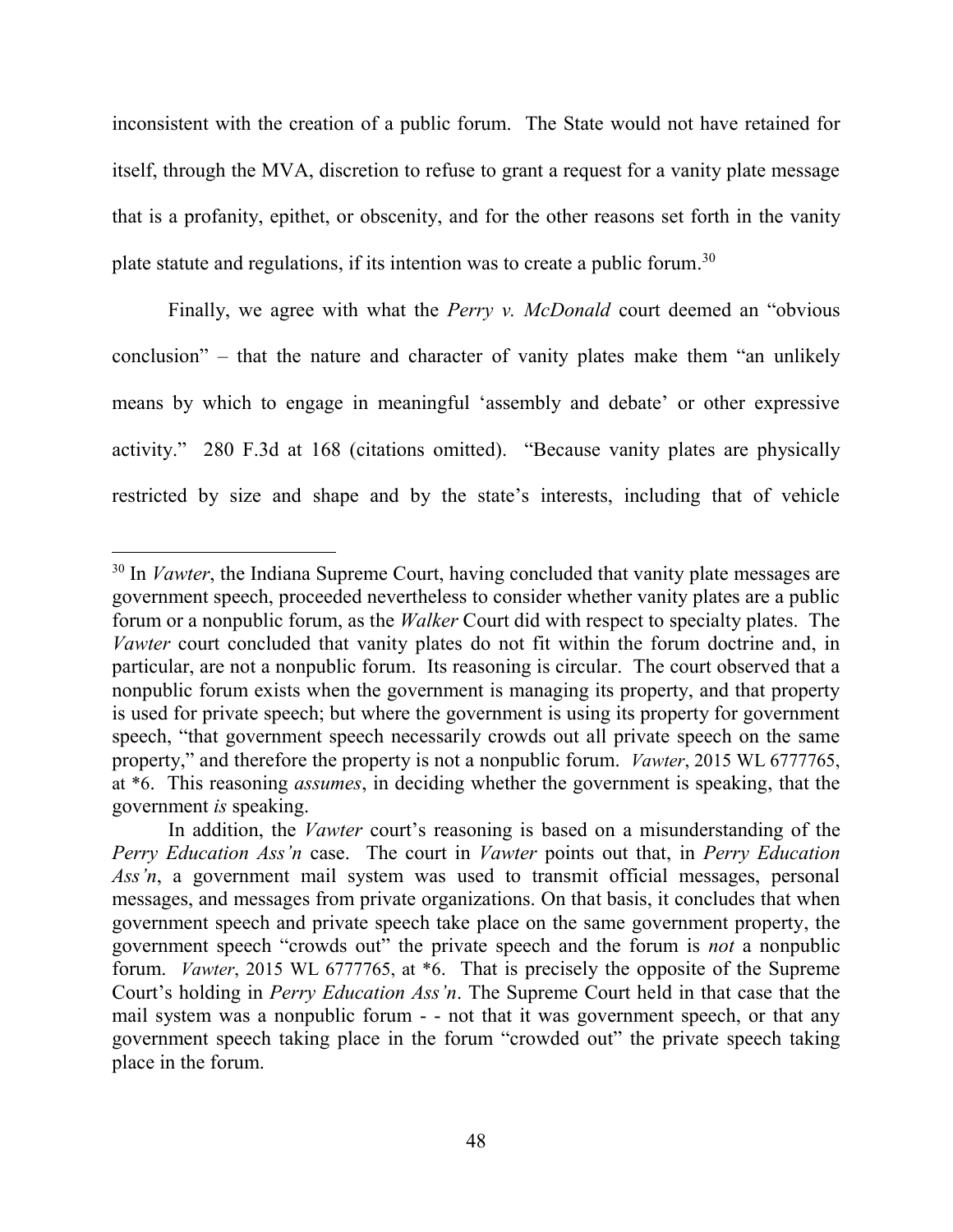identification, vanity plates are a highly limited and extremely constrained means of expression." *Id*. Of course, one cannot underestimate the capacity of human beings to be pithy; and if that talent does not come naturally, the internet is chock full of websites with letter and number message combinations. *See*, *e.g., leetspeak*, Netlingo (2015), http://www.netlingo.com/word/leetspeak.php; *Staff Picks*, COOLPL8Z.com (2005), http://www.coolpl8z.com/staff-picked-best-custom-license-plates.php. Nevertheless, a terse seven character vanity plate message that is viewed by many but cannot be meaningfully answered or commented upon is not the kind of full expressive activity that takes place in a public forum.

In short, in Maryland, license plates are State property that the State regulates so they will serve their primary purpose of identifying vehicles. For a fee, and with the permission of the MVA, vehicle owners may choose the combination of letters and numbers that will appear on their license plates. Like the mail system in *Perry Education Ass'n,* the charity drive in *Cornelius*, and the airport terminals in *International Society for Krishna*, this vanity plate program is not a forum created by the State for access by the public for full and free expression of ideas. It is a revenue producing program by which vehicle owners, with advance approval of the State, may engage in limited expression on government owned and regulated property. The Supreme Court in *Cornelius* made clear that the government does not create a public forum by permitting limited discourse on government property, which is the case with vanity plates. Accordingly, Maryland vanity plates are a nonpublic forum.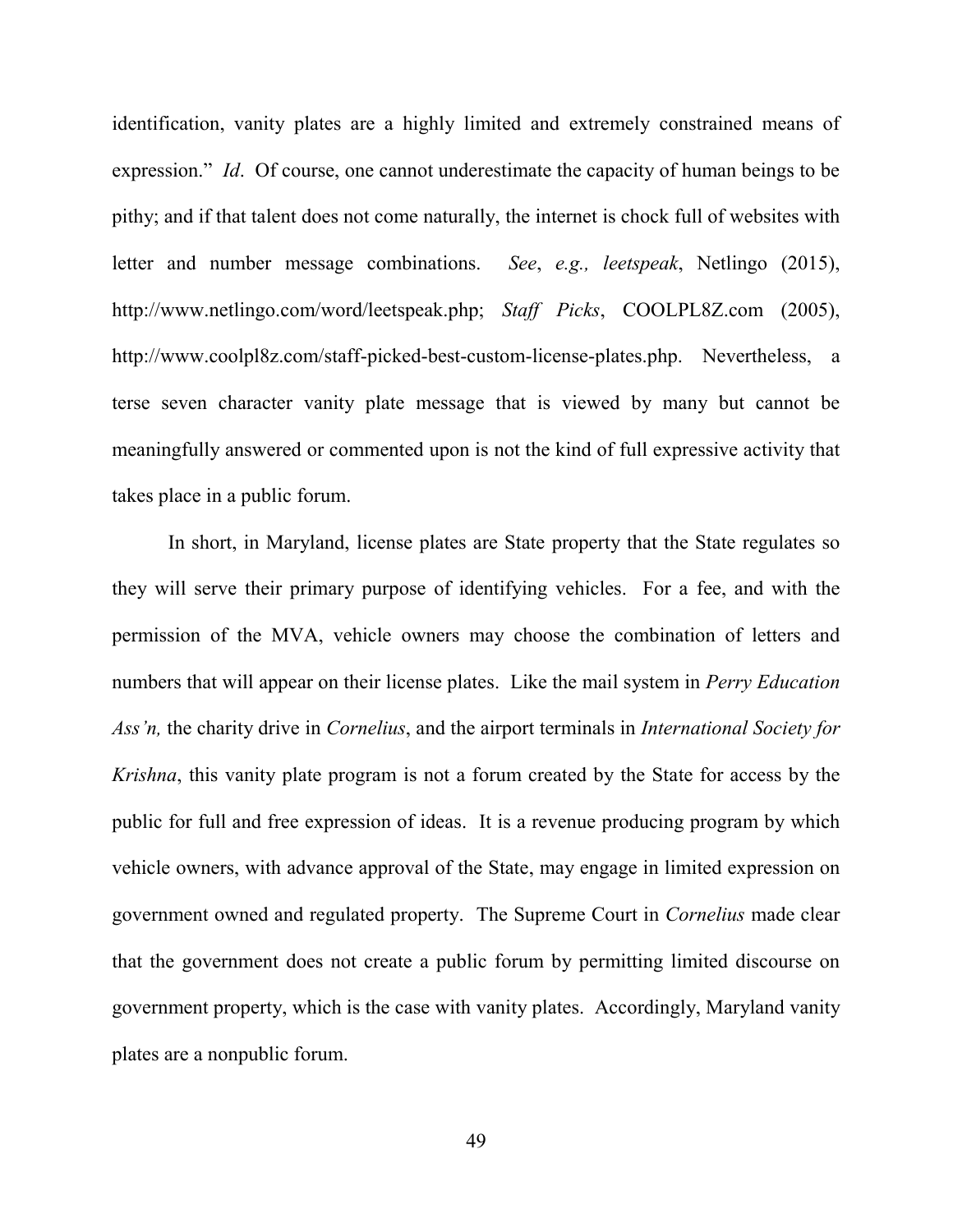## **Is the MVA's Prohibition Against Profanities on License Plates, Including Vanity Plates, Reasonable and Viewpoint Neutral, as Applied in This Case?**

 "Control over access to a nonpublic forum can be based on subject matter and speaker identity so long as the distinctions drawn are reasonable in light of the purpose of the forum and are viewpoint neutral." *Cornelius*, 473 U.S. at 806.

Mitchell contends that even if vanity plates are a nonpublic forum, the MVA violated his First Amendment right to free speech by recalling his "MIERDA" vanity plates, because doing so was not reasonable and viewpoint neutral. Not surprisingly, the State takes the contrary view.

In *Perry v. McDonald*, after determining that vanity plates are a nonpublic forum, the Second Circuit addressed whether Vermont's policy of denying vanity plates requesting offensive terms, including scatological terms, violated Mrs. Perry's First Amendment right to free speech. It concluded that the policy was reasonable and viewpoint neutral. The court reasoned that because "license plates are governmental property intended to serve a governmental purpose," they "will be associated with the state that issues them"; therefore the State has "a legitimate interest in not communicating the message that it approves of the public display of offensive scatological terms on state license plates." *Perry v. McDonald*, 280 F.3d at 169. The policy served that legitimate State interest. In addition, it was not directed at suppressing speech – Mrs. Perry remained free to place a "SHTHPNS" bumper sticker on her vehicle – but at disassociating the State from the speech. Accordingly, Vermont's policy precluding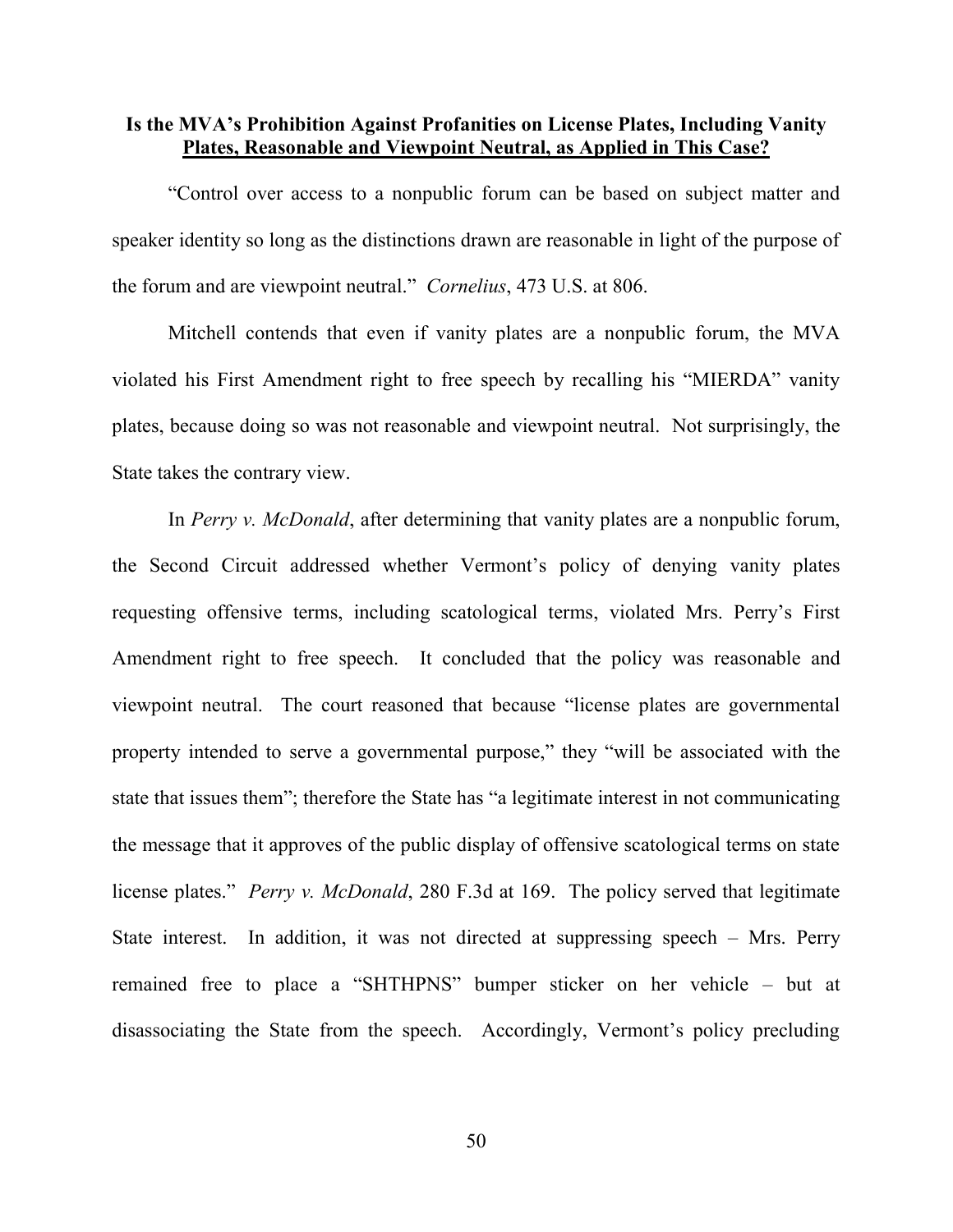vehicle owners from obtaining vanity plates bearing offensive scatological terms, such as "shit," was reasonable.

 This analysis applies to Maryland's restriction against profanities (and obscenities and epithets) on vanity plates as well, and remains viable after the Supreme Court's *Walker* decision. For the reasons we have explained, the personal nature of a message on a vanity plate makes clear that the vehicle owner, not the State, is speaking. Nevertheless, license plates are government property and IDs for vehicles, and vanity plate messages only may be obtained by a vehicle owner with the permission of the State, through the MVA. Although people who see a vanity plate bearing a profanity will not think that the profanity is the State's message, they *will* think that the State has deemed the message acceptable for display to the public at large, including to children. As the *Perry v. McDonald* court observed, the State has a legitimate interest in *not* communicating *that* message. *Id.* And the most effective way of advancing that interest is to preclude vanity plates bearing profanities, epithets, or obscenities. Maryland's restriction is reasonable, and was reasonably applied in this case.

The *Perry v. McDonald* court also concluded that Vermont's policy prohibiting offensive scatological terms on vanity plates was viewpoint neutral. The court explained:

[T]he government may reasonably restrict expressive activity in a nonpublic forum on the basis of content, but not on the basis of the speaker's viewpoint. For instance, a state might be permitted to prohibit speech on scatological subjects, but it may not be able to prohibit expression of particular views about such subjects*.* 

*Id.* at 170 (internal citations omitted). This reasoning likewise applies to the MVA's regulation against profanities, epithets, and obscenities on vanity plates. The regulation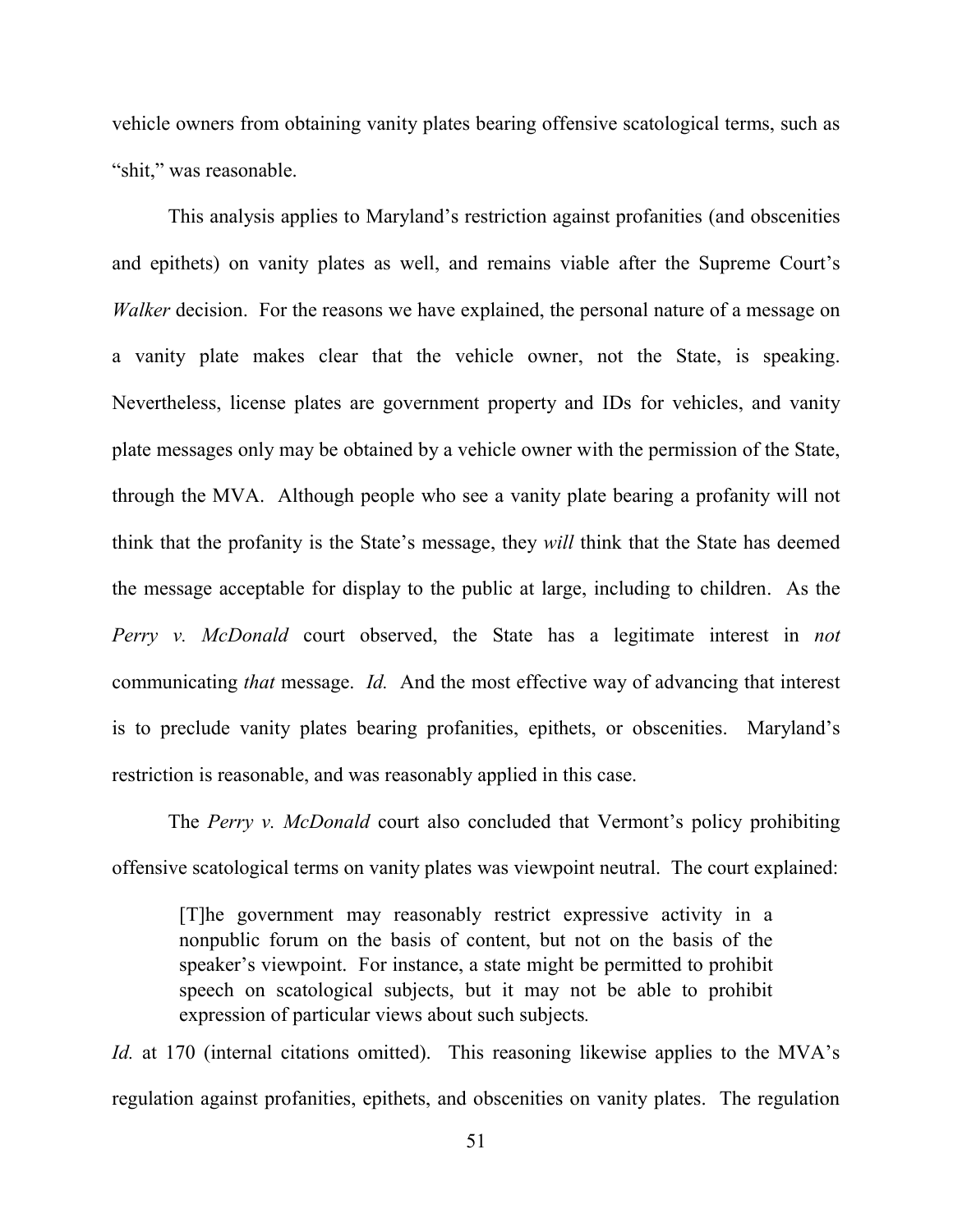does not discriminate against expressive activity based on viewpoint. It restricts expressive activity based on subject matter.

Finally, Mitchell asserts that the restriction as applied to his vanity plates was unreasonable and was not viewpoint neutral because the word "mierda" has several meanings, some of which are not profane. We disagree. Mitchell acknowledged that "mierda" is Spanish for "shit," a profanity, and there was other evidence that the word is used as a profanity. Indeed, Mitchell's example of another meaning for the word – "good for nothing" – still is the use of the word as a profanity. If, as Mitchell maintained, he was using the word to mean "compost" and was advocating that "we ought to go more with the earth and the compost," there is no explanation for why he did not apply for vanity plates with the word "EARTH" or "COMPOST," neither of which is a profanity.

In *Kahn v. Department of Motor Vehicles*, the petitioner, a court reporter, obtained vanity plates which read: "TP U BG." 16 Cal. App. 4th at 162. After she had used the plates for years, a member of the public complained about them, saying that in "stenographic shorthand  $TP = F$  [and]  $BG = CK$ "; so with the "U" between them, they spelled "F" "U" "CK." *Id*. The petitioner acknowledged that her vanity plates were based on court reporting shorthand, but maintained that the shorthand actually translated into the phrase "if you can" and that she did not know it could have another meaning. *Id*. (Apparently, the meaning of the phrase varied depending upon the number of keystrokes used to produce it and its context.) The Department of Motor Vehicles cancelled her vanity plates because they violated its regulation against vanity plates that carry "connotations offensive to good taste and decency." *Id.* at 168.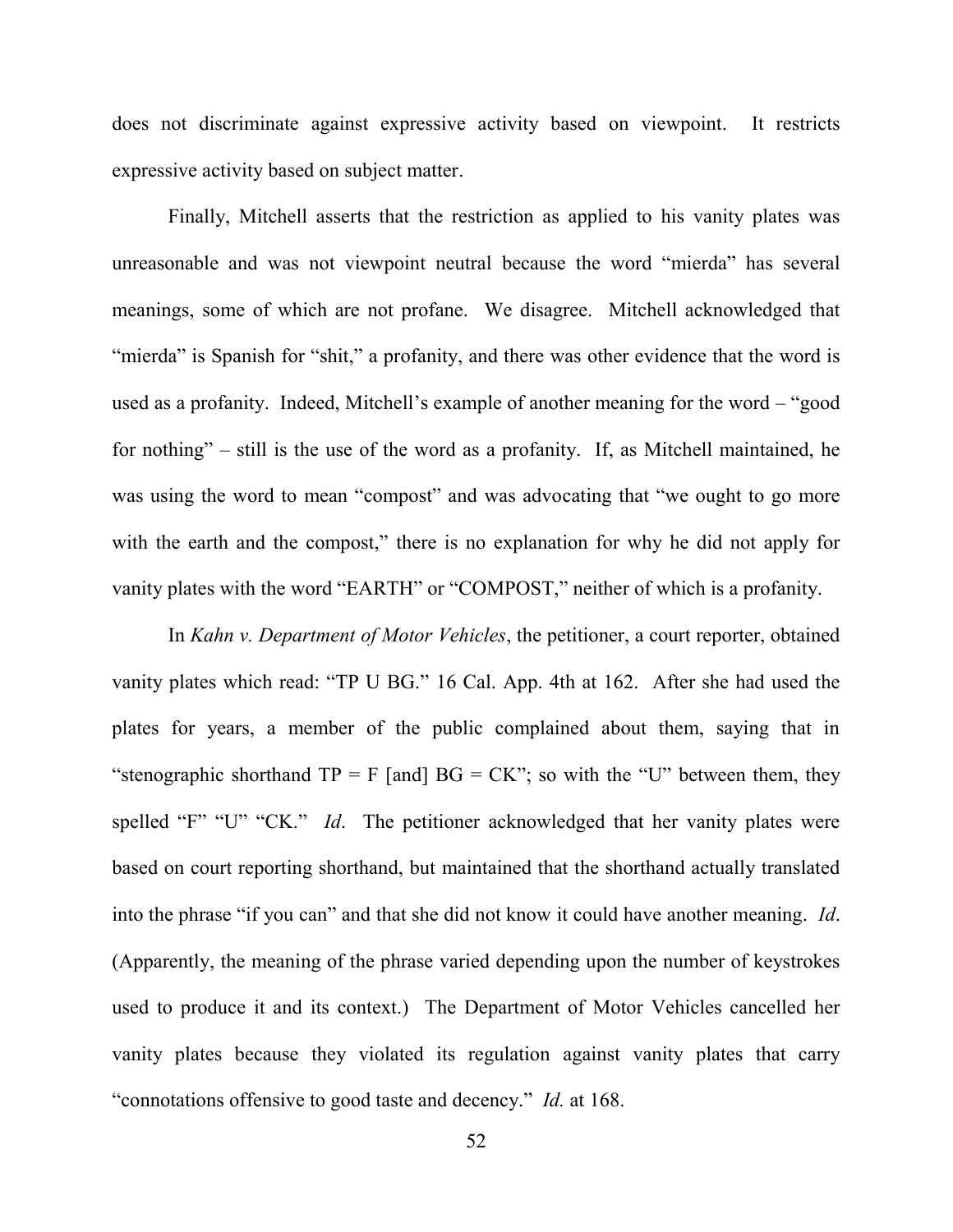Ultimately, the cancellation was upheld by the California intermediate appellate court. The petitioner argued, in effect, that her vanity plates were not offensive because not everyone who would see them would understand them to have the offensive meaning. Not persuaded by that argument, the court commented:

This is the equivalent of arguing that, in order to be rejected as a license identification symbol, "puta" must be understood as offensive in that form by all those who know no Spanish and thus cannot translate it as "whore." Is a word any less offensive because only 1 percent or  $\frac{1}{2}$ percent of the state's population know the language in which it is expressed? To have a "connotation[] offensive to good taste and decency . . . a word need not be understood in that manner by every addressee. The test is what people of ordinary intelligence (who know the language in question) would understand from the use of the word.

*Id.* at 170. The evidence before the agency showed the number of licensed and unlicensed court reporters in California and that there was a "sizable number" of other people who understand that shorthand. *Id*. Thus, there was a "significant audience for the offensive meaning" into which the phrase can be translated. *Id*.

 The same reasoning applies in the case at bar. There may be some people who will see the word "mierda" on Mitchell's vanity plates and think the word is a reference to "compost" or "trash" that is not profane. There may be some people who will not have any idea what it means. There was substantial evidence, however, that people of ordinary intelligence who know Spanish will understand the word to be the profanity "shit." There was no dispute that Maryland's population includes a significant audience of